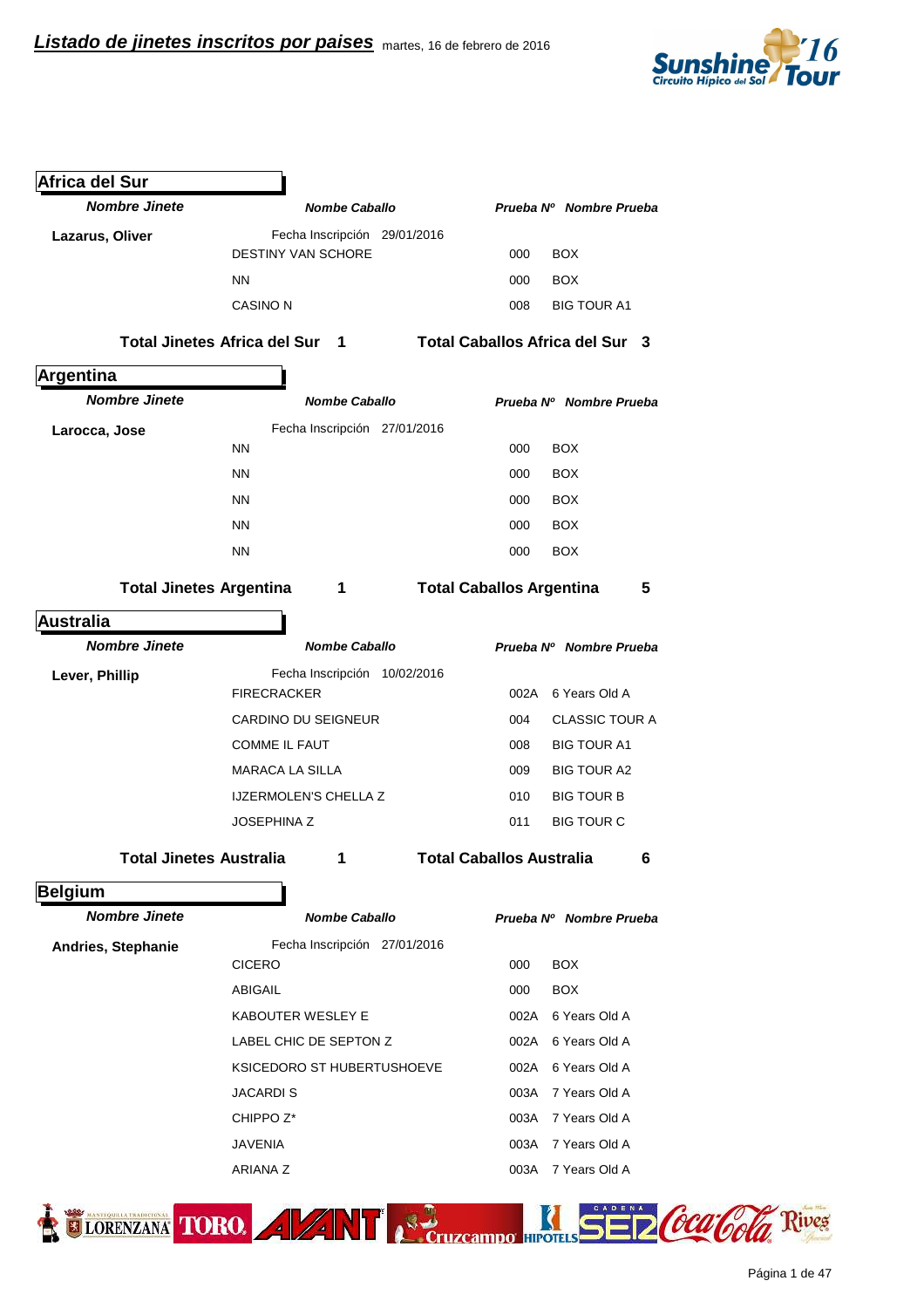

|                           | <b>ENYA</b>                                               |      | 003A 7 Years Old A    |
|---------------------------|-----------------------------------------------------------|------|-----------------------|
| <b>Berrittella, Loris</b> | Fecha Inscripción 29/01/2016                              |      |                       |
|                           | ARTISTE DE L'ABBAYE D'AULNE                               | 000  | <b>BOX</b>            |
|                           | <b>LARYERE C</b>                                          | 001  | 5 Years Old           |
|                           | <b>LAZARONTE C</b>                                        | 001  | 5 Years Old           |
|                           | ETOILE DES BRUMES                                         |      | 002A 6 Years Old A    |
|                           | DIRKA DES BRUMES                                          |      | 003A 7 Years Old A    |
| Carton, Inge              | Fecha Inscripción 02/02/2016<br>LOT BLUE B.&V.            | 001  | 5 Years Old           |
|                           | ZARABINE K Z                                              | 002A | 6 Years Old A         |
|                           | CABALERO Z                                                |      | 002A 6 Years Old A    |
|                           | ASSOUMONT DE REVILLE                                      |      | 002A 6 Years Old A    |
| Christiansen, Carmen      | Fecha Inscripción 27/01/2016<br>FERRARI*                  | 002A | 6 Years Old A         |
|                           | <b>GINGER VH GEELHOF</b>                                  | 004  | <b>CLASSIC TOUR A</b> |
|                           | JACK THE RIPPER 111                                       | 004  | <b>CLASSIC TOUR A</b> |
|                           | <b>JENNIFER</b>                                           | 005  | <b>CLASSIC TOUR B</b> |
| Daem, Viktor              | Fecha Inscripción 27/01/2016                              |      |                       |
|                           | GUIDAM VAN HET ACHTERHOEK                                 | 000  | <b>BOX</b>            |
|                           | INES VAN DE VINCKENHOEVE                                  | 000  | <b>BOX</b>            |
|                           | <b>SANTIAGO</b>                                           | 000  | <b>BOX</b>            |
|                           | LEXUS <sub>Z</sub>                                        | 000  | <b>BOX</b>            |
|                           | <b>ISOLINE VAN DONPERHEIDE</b>                            | 000  | <b>BOX</b>            |
|                           | <b>ISABEAU VAN DORPERHEIDE</b>                            | 000  | <b>BOX</b>            |
|                           | INDIAAN VAN DORPERHEIDE                                   | 000  | <b>BOX</b>            |
|                           | <b>JAZZ LADY</b>                                          |      | 003A 7 Years Old A    |
|                           | JEROME VAN DORPERHEIDE                                    | 003A | 7 Years Old A         |
|                           | D CANCARRA A.C.                                           | 003A | 7 Years Old A         |
|                           | JERUZALEM VAN DORPERHEIDE                                 | 003A | 7 Years Old A         |
|                           | JAIMI VAN DORPERHEIDE                                     | 003A | 7 Years Old A         |
| Daigneux-Lange, Fabienne  | Fecha Inscripción 20/01/2016                              |      |                       |
|                           | ENFANT D'FEE DES HAZALLES                                 | 002A | 6 Years Old A         |
|                           | DELTA FEE DES HAZALLES                                    | 003A | 7 Years Old A         |
|                           | DUBAI DU MAILLET                                          | 003A | 7 Years Old A         |
|                           | BABY FEE DES HAZALLES                                     | 010  | <b>BIG TOUR B</b>     |
|                           | <b>CLEVER FEE DES HAZALLES</b>                            | 011  | <b>BIG TOUR C</b>     |
|                           | VENUE D'FEES DES HAZALLES                                 | 011  | <b>BIG TOUR C</b>     |
| Decroix, Gaëtan           | Fecha Inscripción 19/01/2016<br><b>FLORIDE BY WISBECQ</b> | 001  | 5 Years Old           |
|                           | <b>ENALYS BY WISBECQ</b>                                  | 002A | 6 Years Old A         |
|                           | ETCAETERA BY WISBECQ                                      | 002A | 6 Years Old A         |
|                           | ELUNA BY WISBECQ                                          | 002A | 6 Years Old A         |
|                           |                                                           |      |                       |

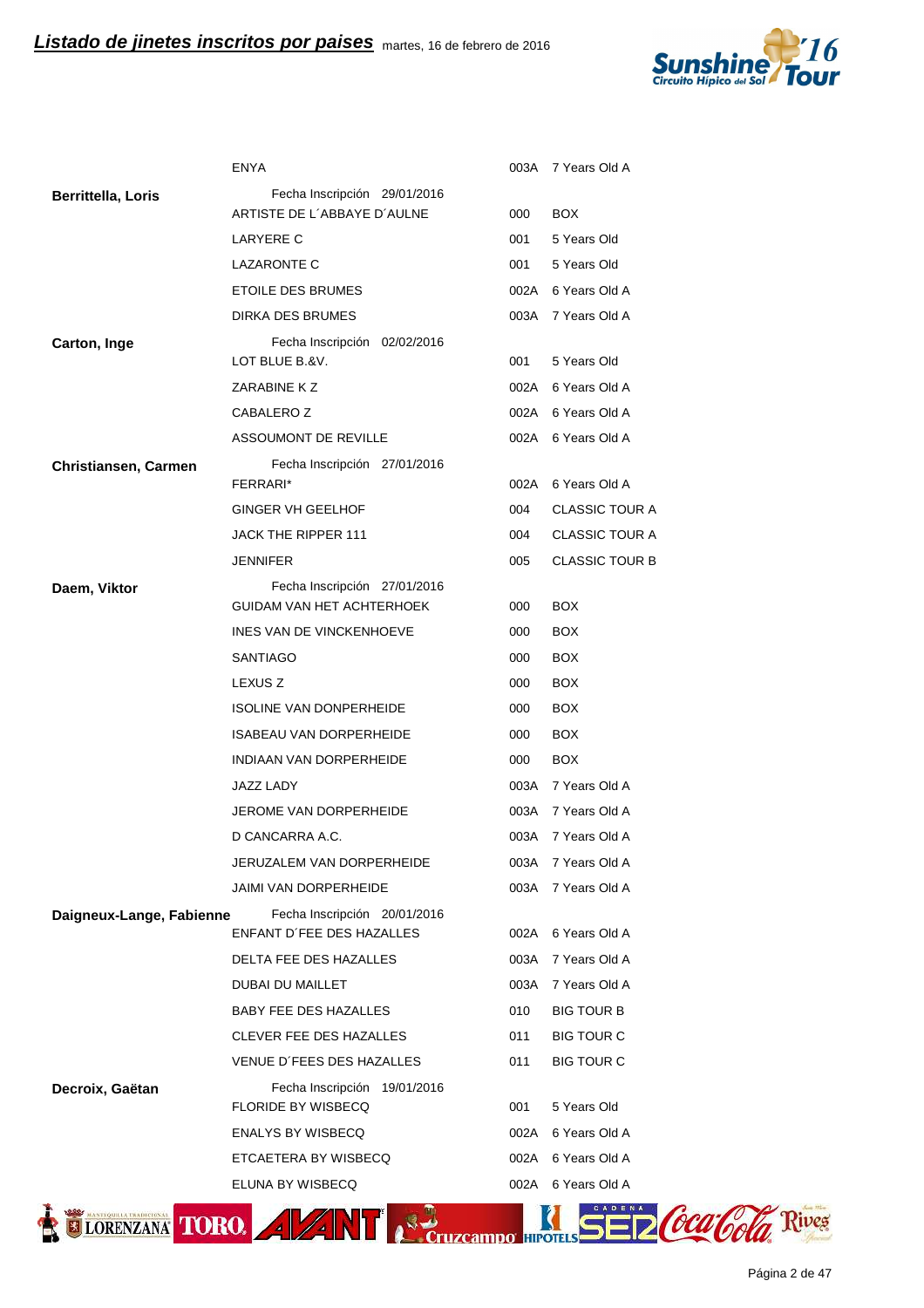

|                    | <b>EMMA VP</b>                                    | 009<br><b>BIG TOUR A2</b>              |
|--------------------|---------------------------------------------------|----------------------------------------|
|                    | QUEL HOMME DE HUS                                 | <b>BIG TOUR C</b><br>011               |
| Dive, Marie        | Fecha Inscripción 10/02/2016                      |                                        |
|                    | TINTO DES CONTES                                  | 004<br><b>CLASSIC TOUR A</b>           |
|                    | <b>QARLAM DES ETISSES</b>                         | 005<br><b>CLASSIC TOUR B</b>           |
| Falciani, Delphine | Fecha Inscripción 27/01/2016                      |                                        |
|                    | CANTONIA BY MARSTYL                               | 000<br><b>BOX</b>                      |
|                    | AMETHYS DU BOUSCAILLOU                            | 000<br><b>BOX</b>                      |
|                    | FAHRENHEIT DE CLERFAYT                            | 001<br>5 Years Old                     |
| Fidry, Meghann     | Fecha Inscripción 13/02/2016<br>LUCKY DU BINGARD  | <b>CLASSIC TOUR A</b><br>004           |
|                    | OSLO DE LA QUAIREL                                | 005<br><b>CLASSIC TOUR B</b>           |
| Gielen, Kevin      | Fecha Inscripción 29/01/2016<br><b>LATINA B</b>   | 001<br>5 Years Old                     |
|                    | CELLESTINO                                        | 001<br>5 Years Old                     |
|                    | <b>FERNANDO BLUE</b>                              | 002A 6 Years Old A                     |
|                    | DEXTER**                                          | 002A 6 Years Old A                     |
|                    | GALWAY VAN HET LAAGEIND Z                         | 002A 6 Years Old A                     |
|                    | COREY Z                                           | 003A 7 Years Old A                     |
|                    | ESPRIT*                                           | 003A 7 Years Old A                     |
|                    | JIQUEENTURO DI LUNA                               | 003A 7 Years Old A                     |
|                    | CARMILY                                           | 009<br><b>BIG TOUR A2</b>              |
|                    | CAPTAIN*                                          | 009<br><b>BIG TOUR A2</b>              |
|                    | DETROIT*                                          | 009<br><b>BIG TOUR A2</b>              |
|                    | <b>ALANDRA</b>                                    | 009<br><b>BIG TOUR A2</b>              |
|                    | AMIRA Z                                           | 010<br><b>BIG TOUR B</b>               |
|                    | <b>CONJA</b>                                      | 010<br><b>BIG TOUR B</b>               |
| Grove, Alexandra   | Fecha Inscripción 22/01/2016                      |                                        |
|                    | FANTAISE DE LA MALOGE                             | 5 Years Old<br>001                     |
|                    | CAJU*                                             | <b>CLASSIC TOUR A</b><br>004           |
|                    | <b>FLATLINER 11</b>                               | 005<br><b>CLASSIC TOUR B</b>           |
| Guery, Jerome      | Fecha Inscripción 25/01/2016                      |                                        |
|                    | GINNIS VAN'T GEYZEVEN<br><b>CURBY DU SEIGNEUR</b> | 000<br><b>BOX</b><br>000<br><b>BOX</b> |
|                    | <b>CIBELLE DU SEIGNEUR</b>                        | 000<br><b>BOX</b>                      |
|                    | CAPELOTTI BY MARTSYL                              | 000<br><b>BOX</b>                      |
|                    | GRAND CRU VAN DE ROZENBERG                        | <b>BOX</b><br>000                      |
|                    | <b>INSTIT DE JUCASO</b>                           | <b>BOX</b><br>000                      |
|                    | <b>EXXON HEDONIST</b>                             | 6 Years Old A<br>002A                  |
|                    | FETCHING DES MINES                                | 002A 6 Years Old A                     |
|                    | KHEROS VAN'T HOOGEINDE                            | 002A 6 Years Old A                     |
|                    | DARSHAAN HERO                                     | 003A 7 Years Old A                     |
|                    |                                                   |                                        |
| LORENZANA TORO.    | $4$ $\frac{1}{4}$ $\frac{1}{4}$                   |                                        |

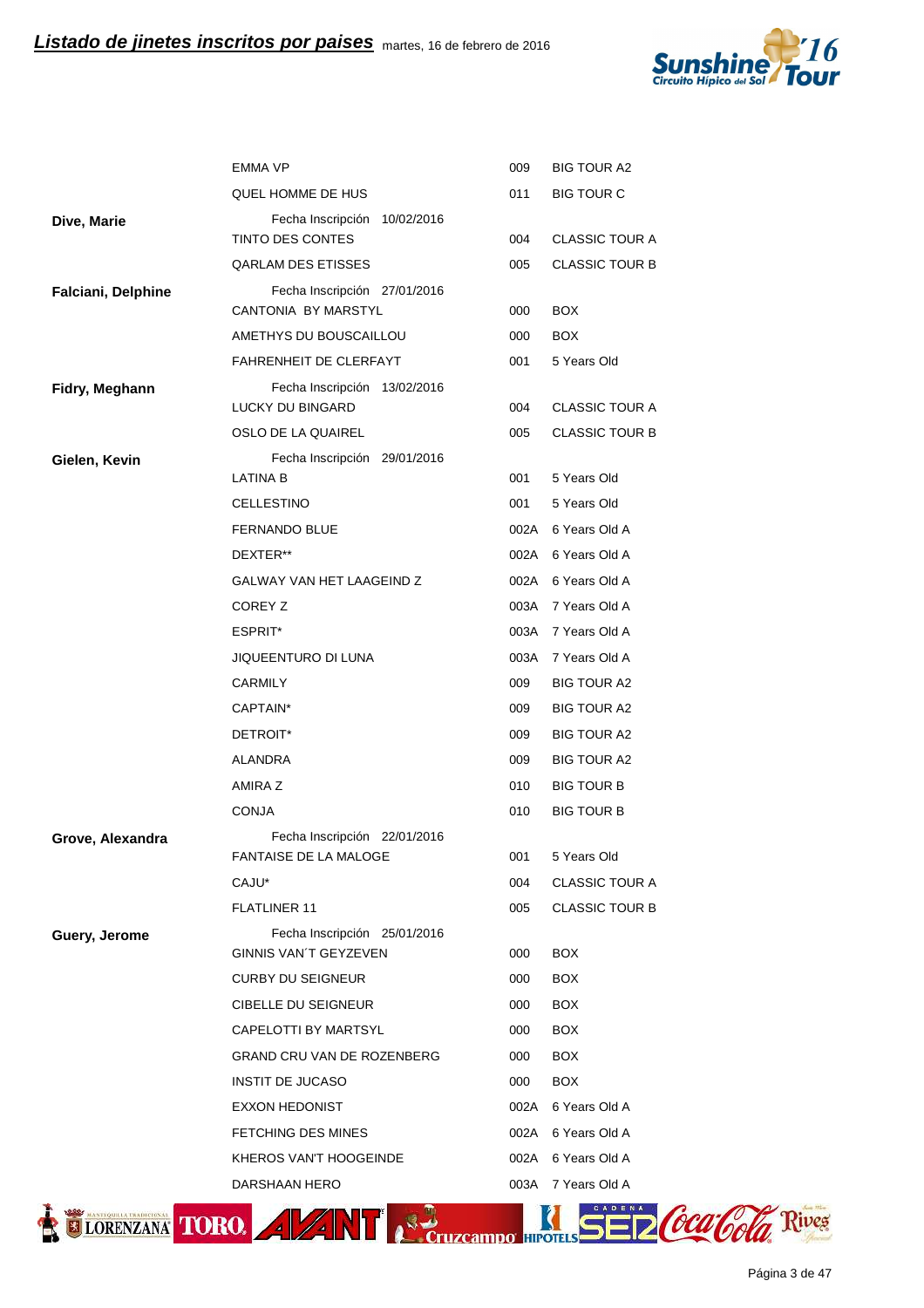

| Guery, Patricia        | Fecha Inscripción 25/01/2016                              |      |                       |
|------------------------|-----------------------------------------------------------|------|-----------------------|
|                        | <b>CHILLIPEPPER</b>                                       | 000  | <b>BOX</b>            |
|                        | <b>NN</b>                                                 | 000  | <b>BOX</b>            |
|                        | <b>ERO DEL PIERIRE</b>                                    | 002A | 6 Years Old A         |
|                        | DARJINA HEROS Z                                           |      | 002A 6 Years Old A    |
|                        | EDIDOUNE BY WISBECQ                                       |      | 002A 6 Years Old A    |
|                        | DREAM ALIVE HERO                                          | 003A | 7 Years Old A         |
| Joassin, Dominique     | Fecha Inscripción 29/01/2016<br>BEST OF OPUS DEI Z        | 000  | <b>BOX</b>            |
|                        | <b>HERMANIE</b>                                           | 000  | <b>BOX</b>            |
|                        | SI LA SOL DE GREENBAY Z                                   | 000  | <b>BOX</b>            |
|                        | CADO DE GREENBAY                                          | 003A | 7 Years Old A         |
|                        | J DANTON DE LA JONCHERAIE                                 | 003A | 7 Years Old A         |
| Lambilliotte, Eleonore | Fecha Inscripción 25/01/2016<br>DON JUAN VAN DE DONKHOEVE |      | 003A 7 Years Old A    |
|                        | HOTCHA VAN'T ROZENDAEL                                    | 005  | <b>CLASSIC TOUR B</b> |
| Le Jeune, Thibault     | Fecha Inscripción 21/01/2016<br><b>JACKPOT VAN ESSENE</b> | 003A | 7 Years Old A         |
|                        | <b>JACKPOT</b>                                            | 005  | <b>CLASSIC TOUR B</b> |
|                        | <b>LEO DU PRAIRIAL</b>                                    | 009  | <b>BIG TOUR A2</b>    |
| Lopes Da Silva, Marine | Fecha Inscripción 27/01/2016<br>QALINE DU REVEDY          | 000  | <b>BOX</b>            |
|                        | DORADO VS                                                 | 000  | <b>BOX</b>            |
| Olsen, Elias           | Fecha Inscripción 21/01/2016<br><b>BALLERINA</b>          | 009  | <b>BIG TOUR A2</b>    |
|                        | THELMA DU LANDEL                                          | 010  | <b>BIG TOUR B</b>     |
| <b>Stephex Stables</b> | Fecha Inscripción 14/02/2016                              |      |                       |
|                        | <b>NN</b>                                                 | 000  | <b>BOX</b>            |
|                        | <b>NN</b>                                                 | 000  | <b>BOX</b>            |
|                        | <b>NN</b>                                                 | 000  | BOX                   |
|                        | <b>NN</b>                                                 | 000  | <b>BOX</b>            |
| Thonon, Virginie       | Fecha Inscripción 21/01/2016                              |      |                       |
|                        | <b>RIVA</b>                                               | 001  | 5 Years Old           |
|                        | BALTIMORE VAN TER HULST Z                                 | 002A | 6 Years Old A         |
|                        | <b>EVANA SITTE</b>                                        | 002A | 6 Years Old A         |
|                        | <b>ERLE SITTE</b>                                         | 002A | 6 Years Old A         |
|                        | DUBLIN VAN DE KAPEL                                       | 003A | 7 Years Old A         |
|                        | JINGO DI DIEU D ARRAS                                     | 003A | 7 Years Old A         |
|                        | BONANZA*                                                  | 008  | <b>BIG TOUR A1</b>    |
|                        | <b>HOEGIE VAN T BERGSKE</b>                               | 009  | <b>BIG TOUR A2</b>    |
|                        | <b>KOSOVO</b>                                             | 010  | <b>BIG TOUR B</b>     |
|                        | <b>URSULLE</b>                                            | 011  | <b>BIG TOUR C</b>     |



ELORENZANA TORO. A VANT A Cruzcampo HIPOTILS SE DCCCCOCO Rives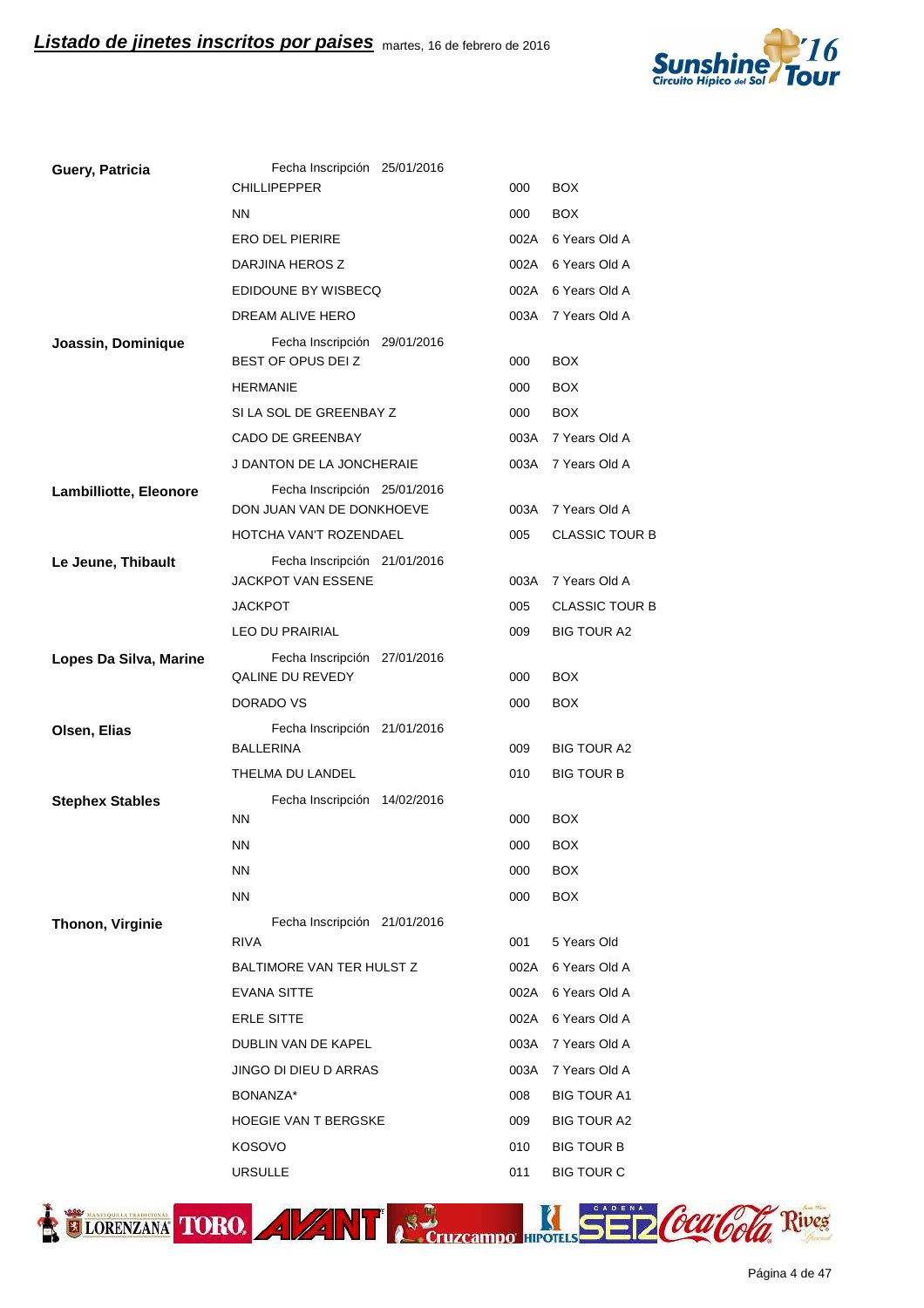

| Van Gelderen, Boy-Adrian | Fecha Inscripción 19/01/2016<br>ZIROCCO'S FLASH |                       | 002A 6 Years Old A       |
|--------------------------|-------------------------------------------------|-----------------------|--------------------------|
|                          | <b>FENCIS</b>                                   |                       | 002A 6 Years Old A       |
|                          | <b>FALDO II</b>                                 |                       | 002A 6 Years Old A       |
|                          | <b>ELMIRA</b>                                   |                       | 003A 7 Years Old A       |
|                          | BABE W Z                                        | 003A                  | 7 Years Old A            |
|                          | APG CAS                                         | 009                   | <b>BIG TOUR A2</b>       |
|                          | BE COOL                                         | 010                   | <b>BIG TOUR B</b>        |
|                          | CASIMO                                          | 011                   | <b>BIG TOUR C</b>        |
|                          | DAVIS <sub>Z</sub>                              | 012                   | <b>BIG TOUR D</b>        |
| Verlooy, Jos             | Fecha Inscripción 04/02/2016                    |                       |                          |
|                          | KENTUCKY VAN'T RUYTERSHOF                       |                       | 002A 6 Years Old A       |
|                          | JAPATERO VDM                                    |                       | 003A 7 Years Old A       |
|                          | <b>FAYETTE SEPT Z</b>                           |                       | 003A 7 Years Old A       |
|                          | UMBRELLA TER WILGEN Z                           |                       | 003A 7 Years Old A       |
|                          | <b>VAGRANT Z</b>                                | 003A                  | 7 Years Old A            |
|                          | <b>ILIAS VAN'T VLASMEER</b>                     | 005                   | <b>CLASSIC TOUR B</b>    |
|                          | CARACAS                                         | 008                   | <b>BIG TOUR A1</b>       |
|                          | VICTER FINN DH Z                                | 009                   | <b>BIG TOUR A2</b>       |
|                          | TENDRESSE DU FORT                               | 010                   | <b>BIG TOUR B</b>        |
|                          | FOR JEF VD WEZELSE                              | 011                   | <b>BIG TOUR C</b>        |
| <b>Wathelet, Gregory</b> | Fecha Inscripción 29/01/2016                    |                       |                          |
|                          | CONRAD DE HUS                                   | 000                   | <b>BOX</b>               |
|                          | <b>COREE</b>                                    | 000                   | <b>BOX</b>               |
|                          | <b>BATIDA DU FAURIEU</b>                        | 000                   | <b>BOX</b>               |
|                          | KASSANDRA DE LA MARCHETTE Z                     | 000                   | <b>BOX</b>               |
|                          | <b>MJT NEVADOS S</b>                            | 000                   | <b>BOX</b>               |
|                          | INDORADO VAN 'T HEIKE                           | 000                   | <b>BOX</b>               |
|                          | <b>TEFNOUT D'OULLY</b>                          | 000                   | <b>BOX</b>               |
|                          | <b>USHUAIA SEMILLY</b>                          | 000                   | <b>BOX</b>               |
|                          | CARTER DES WAGNES<br>ZARAGOSA*                  | 000<br>000            | <b>BOX</b><br><b>BOX</b> |
|                          | PICOBELLO JASMINE                               | 000                   | <b>BOX</b>               |
|                          | <b>UMBERTO TER WILGEN 2</b>                     | 000                   | <b>BOX</b>               |
|                          | <b>DIAMANT DES BIEZ</b>                         | 000                   | <b>BOX</b>               |
|                          | <b>IPHIGENEIA DE MUZE</b>                       | 000                   | <b>BOX</b>               |
|                          | CAVALUNA Z                                      | 000                   | <b>BOX</b>               |
|                          | LILLY LORDANOS                                  | 000                   | <b>BOX</b>               |
|                          | QUASI MODO Z                                    | 000                   | <b>BOX</b>               |
|                          | <b>IRON MAN VAN DE PADENBORRE</b>               | 000                   | <b>BOX</b>               |
|                          | RIESLING DU MONSELET                            | 000                   | <b>BOX</b>               |
|                          |                                                 |                       |                          |
| LORENZANA TORO.          |                                                 | <b>UZCAMDO HIPOTE</b> | <b>D</b> Calor           |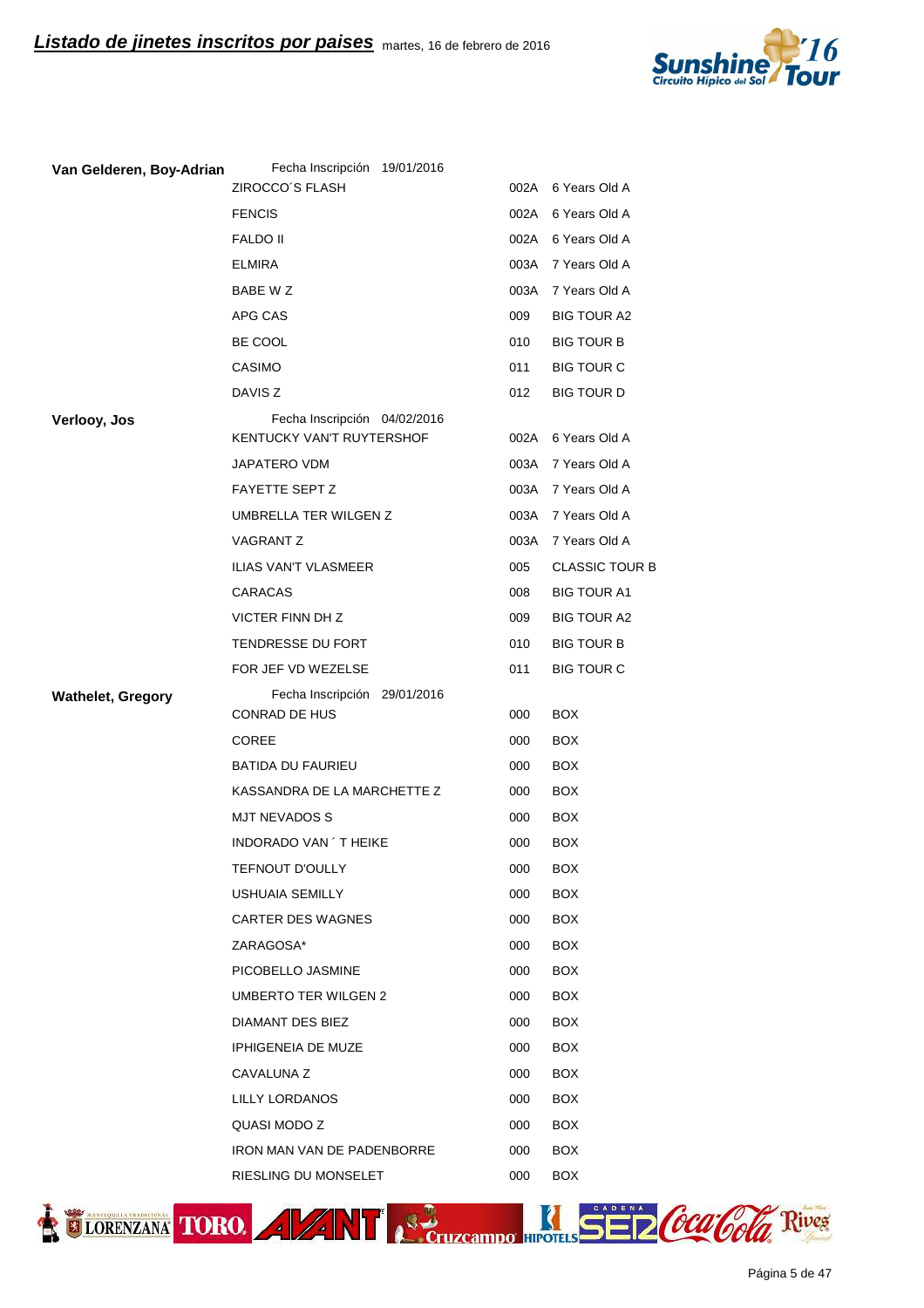

|                               | CITIZENGUARD TOSCAN DE SAINTE HERME 000 |                                |      | <b>BOX</b>              |     |
|-------------------------------|-----------------------------------------|--------------------------------|------|-------------------------|-----|
|                               | CHANEL*                                 |                                | 000  | <b>BOX</b>              |     |
|                               | ACE OF HEARTS                           |                                | 002A | 6 Years Old A           |     |
|                               | ECHO DE VIRTON                          |                                |      | 002A 6 Years Old A      |     |
|                               | <b>EGANO DES BRUMES</b>                 |                                |      | 002A 6 Years Old A      |     |
|                               | SANDERO                                 |                                | 003A | 7 Years Old A           |     |
|                               | <b>JACKSON</b>                          |                                | 003A | 7 Years Old A           |     |
|                               | ΝN                                      |                                | 003A | 7 Years Old A           |     |
|                               | CARETINA VH NOORDENEIND Z               |                                |      | 003A 7 Years Old A      |     |
| <b>Total Jinetes Belgium</b>  | 24                                      | <b>Total Caballos Belgium</b>  |      |                         | 162 |
| <b>Bermudas</b>               |                                         |                                |      |                         |     |
| <b>Nombre Jinete</b>          | <b>Nombe Caballo</b>                    |                                |      | Prueba Nº Nombre Prueba |     |
| <b>Nisbett, Patrick</b>       | Fecha Inscripción 29/01/2016            |                                |      |                         |     |
|                               | <b>QALVA DES HAYETTES Z</b>             |                                | 000  | <b>BOX</b>              |     |
|                               | <b>BALASZ</b>                           |                                | 000  | <b>BOX</b>              |     |
|                               | DA VINCI*                               |                                | 008  | <b>BIG TOUR A1</b>      |     |
|                               | <b>FARAH VAN KLAPSCHEUT</b>             |                                | 009  | <b>BIG TOUR A2</b>      |     |
|                               | QUICK Z                                 |                                | 010  | <b>BIG TOUR B</b>       |     |
|                               | <b>QUICK CAPORAL Z</b>                  |                                | 012  | <b>BIG TOUR D</b>       |     |
| <b>Total Jinetes Bermudas</b> | 1                                       | <b>Total Caballos Bermudas</b> |      |                         | 6   |
| <b>Brasil</b>                 |                                         |                                |      |                         |     |
| <b>Nombre Jinete</b>          | <b>Nombe Caballo</b>                    |                                |      | Prueba Nº Nombre Prueba |     |
| <b>Amaral, Felipe</b>         | Fecha Inscripción 27/01/2016            |                                |      |                         |     |
|                               | CYBER LADY Z                            |                                | 003A | 7 Years Old A           |     |
|                               | <b>JUBLIEM VAN DE ACHTERHOEK</b>        |                                | 003A | 7 Years Old A           |     |
|                               | <b>BABALOU AMOR</b>                     |                                | 008  | <b>BIG TOUR A1</b>      |     |
|                               | PREMIERE CARTHOES BZ                    |                                | 009  | <b>BIG TOUR A2</b>      |     |
| De Azevedo, Luiz Francisco    | Fecha Inscripción                       |                                |      |                         |     |
|                               | <b>GALOUBA VAN'T ZORGVLIET</b>          |                                | 000  | <b>BOX</b>              |     |
|                               | AXEL P                                  |                                | 008  | <b>BIG TOUR A1</b>      |     |
|                               | <b>COLLIN</b>                           |                                | 009  | <b>BIG TOUR A2</b>      |     |
|                               | <b>UGOBAK DES BALEINES</b>              |                                | 009  | <b>BIG TOUR A2</b>      |     |
|                               | <b>COMIC</b>                            |                                | 010  | <b>BIG TOUR B</b>       |     |
|                               | <b>EX LORITTA</b>                       |                                | 011  | <b>BIG TOUR C</b>       |     |
| Ichaso, Luiz Augusto          | Fecha Inscripción                       |                                |      |                         |     |
|                               | INTURO CAFÉ DE COLOMBIA                 |                                | 000  | <b>BOX</b>              |     |
| Marinho, Rodrigo              | Fecha Inscripción 29/01/2016            |                                |      |                         |     |
|                               | <b>CLEOFAS VAN WESTUUR</b>              |                                | 000  | <b>BOX</b>              |     |
|                               | <b>FOUR SEASONS CARLO</b>               |                                | 000  | <b>BOX</b>              |     |
|                               | <b>BALOUZINO</b>                        |                                | 000  | <b>BOX</b>              |     |
|                               |                                         |                                |      |                         |     |
| LORENZANA TORO.               | 4 Z N                                   | amno                           |      |                         |     |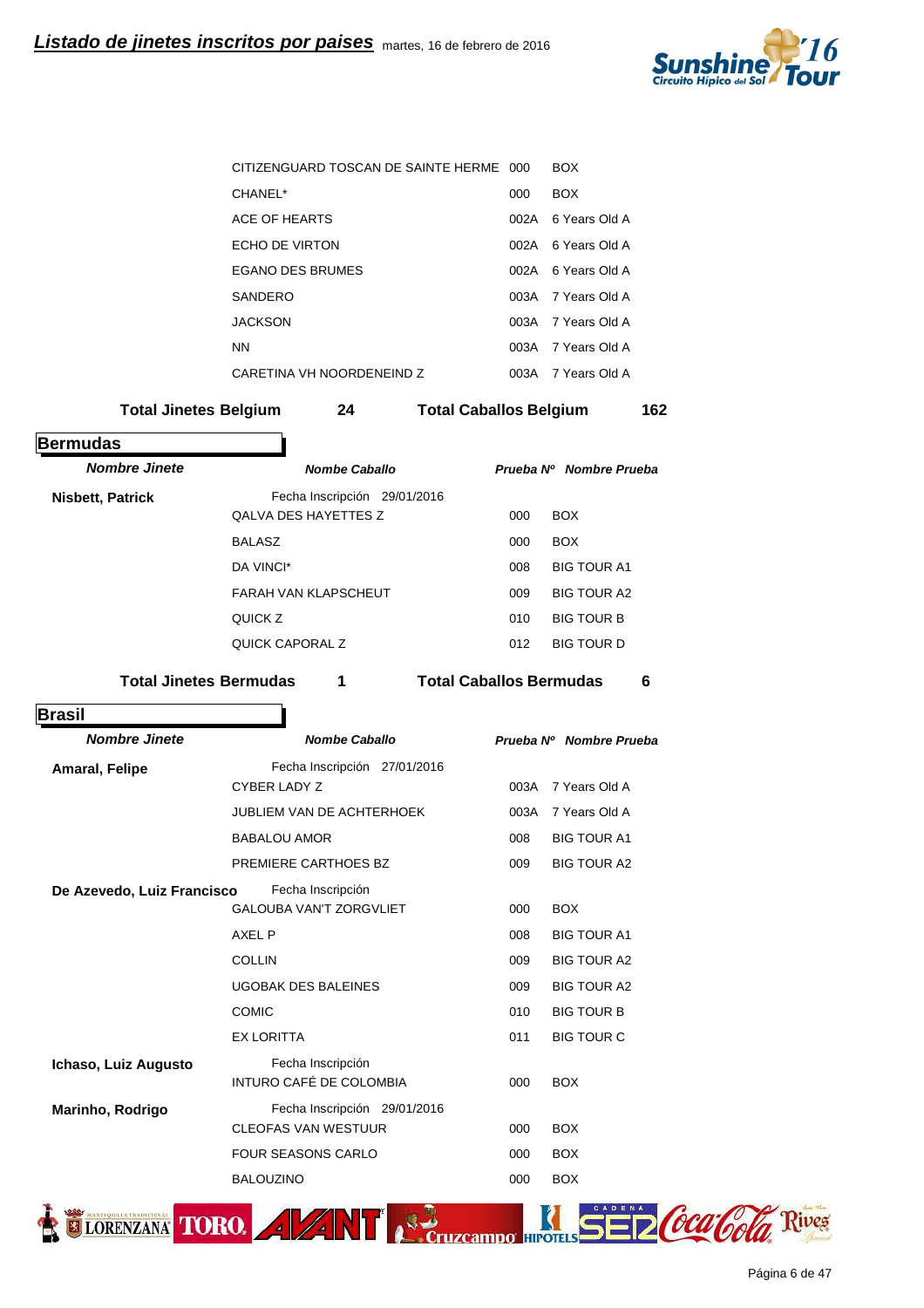

|                             |                         | QUALICO DU BOBOIS                                        | 000                          | <b>BOX</b>              |
|-----------------------------|-------------------------|----------------------------------------------------------|------------------------------|-------------------------|
|                             |                         | AZIMUT CHAVANNAIS Z                                      | 000                          | <b>BOX</b>              |
|                             |                         | <b>UDO VAN DE SOMME</b>                                  | 000                          | <b>BOX</b>              |
|                             |                         | OBIWAN DE PILIERE JO                                     | 000                          | <b>BOX</b>              |
|                             | <b>BRASSICA</b>         |                                                          | 000                          | <b>BOX</b>              |
| Mota Ribas, Carlos Eduardo  | CAZAPILOKO              | Fecha Inscripción 25/01/2016                             | 003A                         | 7 Years Old A           |
|                             | <b>DAMIAN</b>           |                                                          | 008                          | <b>BIG TOUR A1</b>      |
|                             | <b>WILEXO</b>           |                                                          | 010                          | <b>BIG TOUR B</b>       |
|                             | <b>BRILEXO</b>          |                                                          | 011                          | <b>BIG TOUR C</b>       |
| Neuppmann Junior, Sergio    |                         | Fecha Inscripción 20/01/2016                             |                              |                         |
|                             | CASTILLAN               |                                                          | 001                          | 5 Years Old             |
|                             | <b>CLARION SN</b>       |                                                          |                              | 002A 6 Years Old A      |
|                             | CHICA BLUE 3            |                                                          |                              | 003A 7 Years Old A      |
|                             |                         | BELORA DE WALYRO                                         | 003A                         | 7 Years Old A           |
|                             | CHICCA BLUE             |                                                          | 008                          | <b>BIG TOUR A1</b>      |
|                             | WISPELWAY               |                                                          | 009                          | <b>BIG TOUR A2</b>      |
| Veniss, Pedro               |                         | Fecha Inscripción 21/01/2016<br><b>TRESOR DE VARENDE</b> | 000                          | <b>BOX</b>              |
|                             | ANNZONERA               |                                                          | 000                          | <b>BOX</b>              |
|                             | <b>BRISEIS D'OUILLY</b> |                                                          | 000                          | <b>BOX</b>              |
|                             |                         | RISSOA D'AG BOIS MARGOT                                  | 000                          | <b>BOX</b>              |
|                             | QUABRI DE L ISLE        |                                                          | 000                          | <b>BOX</b>              |
|                             | AD CUPIDO               |                                                          | 000                          | <b>BOX</b>              |
|                             | AIMEE N                 |                                                          | 000                          | <b>BOX</b>              |
|                             | AD ARGOS                |                                                          | 000                          | <b>BOX</b>              |
|                             | SHOU D OUILLY           |                                                          | 000                          | <b>BOX</b>              |
|                             | <b>TYROL ROUGE</b>      |                                                          | 000                          | <b>BOX</b>              |
|                             |                         | SUN FLOWER DU THEIL                                      | 000                          | <b>BOX</b>              |
|                             | <b>CHEINDIRA</b>        |                                                          | 000                          | <b>BOX</b>              |
|                             | <b>FOR FELICILA</b>     |                                                          | 000                          | <b>BOX</b>              |
|                             |                         | <b>VESTY DE BEAUFOUR</b>                                 |                              | 003A 7 Years Old A      |
|                             |                         | DJINGLE DE CENSE D'HEURE                                 |                              | 003A 7 Years Old A      |
|                             | <b>JASPER M</b>         |                                                          | 006                          | <b>CLASSIC TOUR C</b>   |
| <b>Total Jinetes Brasil</b> |                         | 7                                                        | <b>Total Caballos Brasil</b> | 45                      |
| Canada                      |                         |                                                          |                              |                         |
| <b>Nombre Jinete</b>        |                         | <b>Nombe Caballo</b>                                     |                              | Prueba Nº Nombre Prueba |
| Aziz, Karina                |                         | Fecha Inscripción 02/02/2016                             |                              |                         |
|                             |                         | <b>GC CHOPIN'S BUSHI</b>                                 | 000                          | BOX                     |
|                             | CORTINA 179             |                                                          | 000                          | BOX                     |

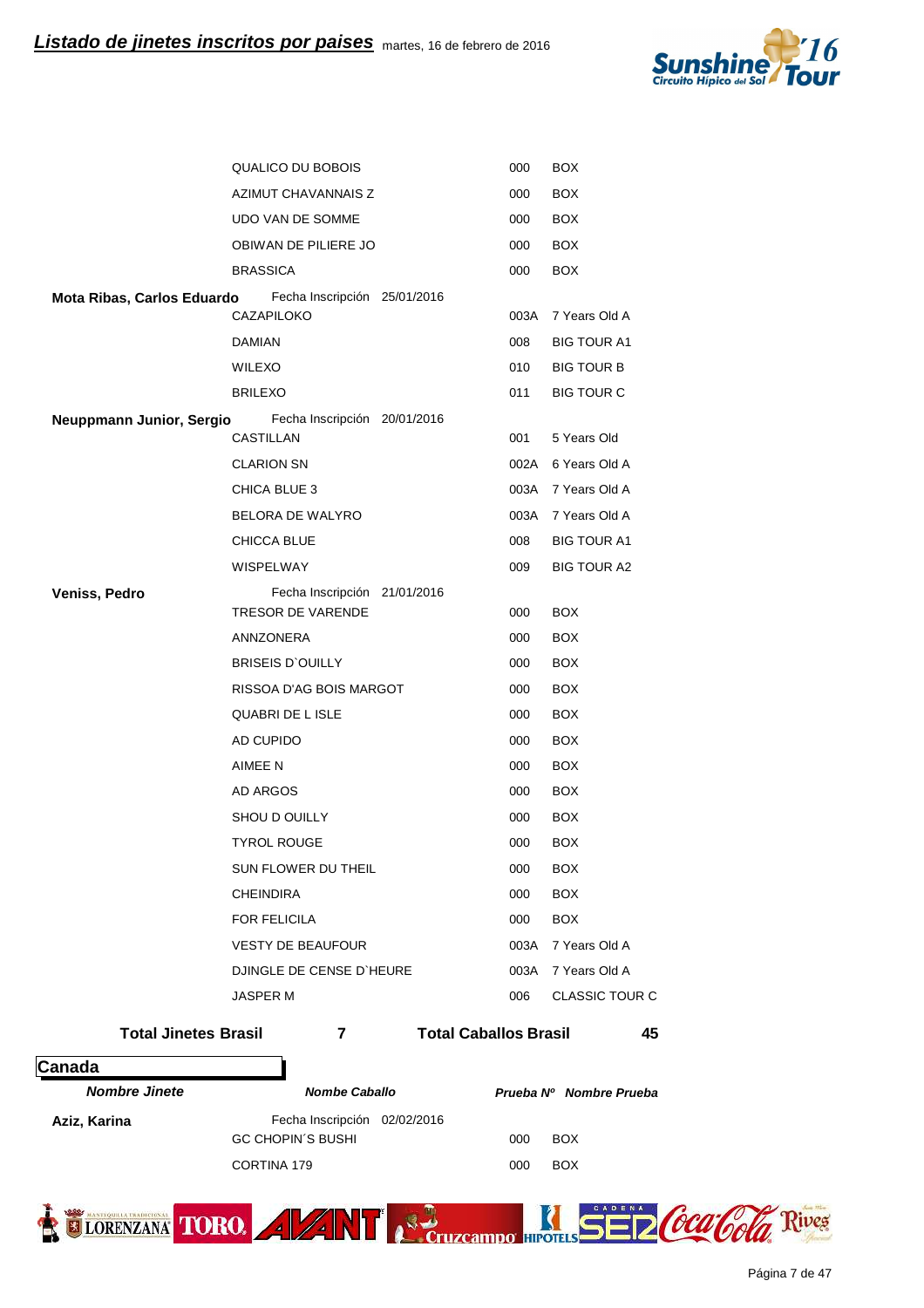

| <b>Total Jinetes Egipto</b>   | 1                                       |                              | <b>Total Caballos Egipto</b>   |                                     | 3  |
|-------------------------------|-----------------------------------------|------------------------------|--------------------------------|-------------------------------------|----|
|                               | <b>JORDAN GIRL Z</b><br><b>CLARIN 7</b> |                              | 004<br>005                     | <b>CLASSIC TOUR B</b>               |    |
|                               | CARAT*                                  |                              | 000                            | <b>BOX</b><br><b>CLASSIC TOUR A</b> |    |
| Ikram, Abdelrahman            |                                         | Fecha Inscripción 06/02/2016 |                                |                                     |    |
| <b>Nombre Jinete</b>          | <b>Nombe Caballo</b>                    |                              |                                | Prueba Nº Nombre Prueba             |    |
| <b>Egipto</b>                 |                                         |                              |                                |                                     |    |
| <b>Total Jinetes Denmark</b>  | $\mathbf{2}$                            |                              | <b>Total Caballos Denmark</b>  |                                     | 3  |
|                               | CARTHAQUE                               |                              | 004                            | <b>CLASSIC TOUR A</b>               |    |
|                               | <b>CLOI</b>                             |                              |                                | 002A 6 Years Old A                  |    |
| Nielsen, Kartni               | Fecha Inscripción                       |                              |                                |                                     |    |
| Nielsen, Glen                 | SANDY <sub>2</sub>                      | Fecha Inscripción 28/01/2016 | 004                            | <b>CLASSIC TOUR A</b>               |    |
| <b>Nombre Jinete</b>          | <b>Nombe Caballo</b>                    |                              |                                | Prueba Nº Nombre Prueba             |    |
| <b>Denmark</b>                |                                         |                              |                                |                                     |    |
| <b>Total Jinetes Colombia</b> | 1                                       |                              | <b>Total Caballos Colombia</b> |                                     | 5  |
|                               | JEWEL 8                                 |                              |                                | 003A 7 Years Old A                  |    |
|                               | DIANDRA                                 |                              | 000                            | <b>BOX</b>                          |    |
|                               | HIJACKER VAN DEN HORST                  |                              | 000                            | <b>BOX</b>                          |    |
|                               | DAKOTA*                                 |                              | 000                            | <b>BOX</b>                          |    |
|                               | <b>VERONA VII</b>                       |                              | 000                            | <b>BOX</b>                          |    |
| Ruiz, Mauricio                |                                         | Fecha Inscripción 27/01/2016 |                                |                                     |    |
| <b>Nombre Jinete</b>          | <b>Nombe Caballo</b>                    |                              |                                | Prueba Nº Nombre Prueba             |    |
| Colombia                      |                                         |                              |                                |                                     |    |
| <b>Total Jinetes Canada</b>   | 3                                       |                              | <b>Total Caballos Canada</b>   |                                     | 13 |
|                               | <b>CUBA LIBRE</b>                       |                              | 011                            | <b>BIG TOUR C</b>                   |    |
|                               | <b>HORATIO VAN ERPEKOM</b>              |                              | 010                            | <b>BIG TOUR B</b>                   |    |
|                               | <b>MURLOUGH BAY</b><br><b>DUCO</b>      |                              | 003A<br>009                    | 7 Years Old A<br><b>BIG TOUR A2</b> |    |
|                               | <b>FANNY FEE</b>                        |                              |                                | 002A 6 Years Old A                  |    |
| McGoldrick, Rebecca           |                                         | Fecha Inscripción 10/02/2016 |                                |                                     |    |
|                               | PERFECT ROUGE                           |                              | 005                            | <b>CLASSIC TOUR B</b>               |    |
| Bartolini, Diana              | <b>CENTO LIBERO</b>                     | Fecha Inscripción 26/01/2016 | 004                            | <b>CLASSIC TOUR A</b>               |    |
|                               | <b>CSF MR KROON</b>                     |                              |                                | 003A 7 Years Old A                  |    |
|                               | FLEUR ROOSTERS VAN BETZ                 |                              | 000                            | <b>BOX</b>                          |    |
|                               | CHACCO'S GOLDY                          |                              | 000                            | <b>BOX</b>                          |    |
|                               | <b>NN</b>                               |                              | 000                            | <b>BOX</b>                          |    |
|                               |                                         |                              |                                |                                     |    |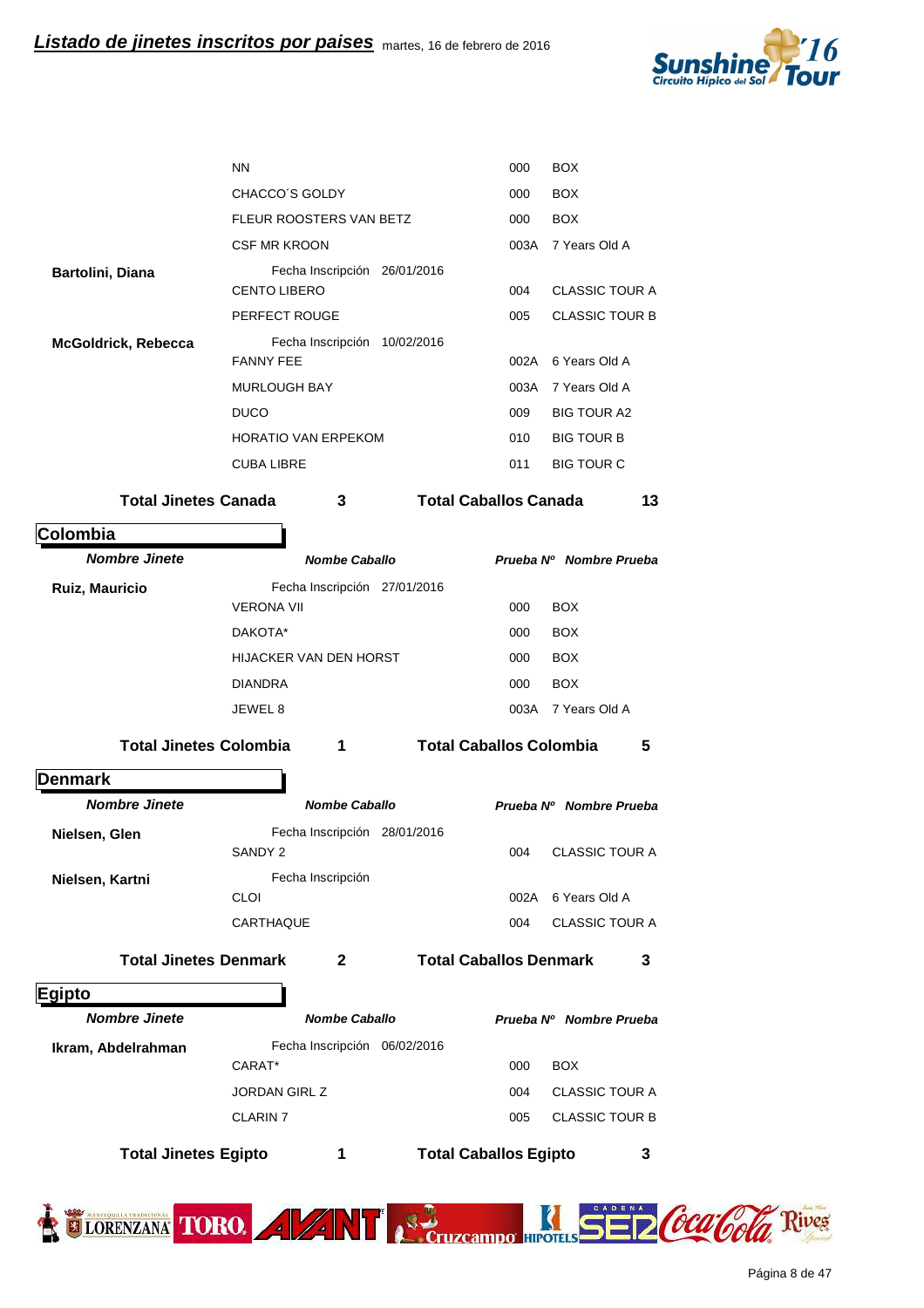

| <b>Nombre Jinete</b>   | <b>Nombe Caballo</b>                           |      | Prueba Nº Nombre Prueba |
|------------------------|------------------------------------------------|------|-------------------------|
| Alvarez Aznar, Eduardo | Fecha Inscripción 26/01/2016                   |      |                         |
|                        | CHATMAN*                                       | 000  | <b>BOX</b>              |
|                        | <b>RICO REVEL</b>                              | 000  | <b>BOX</b>              |
|                        | <b>KING KONG</b>                               | 000  | <b>BOX</b>              |
|                        | <b>NN</b>                                      | 000  | <b>BOX</b>              |
|                        | <b>FIDUX</b>                                   | 000  | <b>BOX</b>              |
|                        | ANIBAL**                                       | 001  | 5 Years Old             |
|                        | <b>MOGAMBO</b>                                 |      | 002A 6 Years Old A      |
|                        | <b>FARTHAGO DE TREBOX</b>                      | 003A | 7 Years Old A           |
|                        | <b>TOP LULU</b>                                | 009  | <b>BIG TOUR A2</b>      |
|                        | ROKFELLER DE PLEVILLE BOIS MARGOT              | 009  | <b>BIG TOUR A2</b>      |
| Alvarez Moya, Julio    | Fecha Inscripción 21/01/2016<br><b>COLMIRO</b> | 000  | <b>BOX</b>              |
|                        | <b>GISMO DE PRAVIA</b>                         | 001  | 5 Years Old             |
|                        | <b>GAZQUINE TAG</b>                            | 001  | 5 Years Old             |
|                        | DOUBLE O SEVEN 111 Z                           | 001  | 5 Years Old             |
|                        | LE GRAND ST                                    | 001  | 5 Years Old             |
|                        | PIEPKE 111 Z                                   |      | 002A 6 Years Old A      |
|                        | <b>CLEO 208</b>                                |      | 002A 6 Years Old A      |
|                        | <b>KECHA ST</b>                                |      | 002A 6 Years Old A      |
|                        | O REY DE PRAVIA                                | 003A | 7 Years Old A           |
|                        | <b>CHACCLIGHT</b>                              | 006  | <b>CLASSIC TOUR C</b>   |
| Alvarez Moya, Sergio   | Fecha Inscripción 21/01/2016<br>CHARMEUR**     | 000  | <b>BOX</b>              |
|                        | VALDELAMADRE CLOONEY                           | 000  | <b>BOX</b>              |
|                        | D & C DON VITO                                 | 000  | <b>BOX</b>              |
|                        | CARLO 273                                      | 000  | <b>BOX</b>              |
|                        | <b>LIMONCELLO</b>                              | 001  | 5 Years Old             |
|                        | CHARTER ST Z                                   | 002A | 6 Years Old A           |
|                        | G AND C WOLF                                   | 002A | 6 Years Old A           |
|                        | KASTAR HOF TEN ZOETENDAELE                     | 002A | 6 Years Old A           |
|                        | <b>FLAMENCO DE PRAVIA</b>                      | 003A | 7 Years Old A           |
|                        | <b>G AND C QUITADOR ROCHELAIS</b>              | 008  | <b>BIG TOUR A1</b>      |
|                        | <b>IRON MAN 111</b>                            | 009  | <b>BIG TOUR A2</b>      |
|                        | UNICSTAR DE L'AUMONE                           | 010  | <b>BIG TOUR B</b>       |
| Añon Suarez, Gonzalo   | Fecha Inscripción 28/01/2016                   |      |                         |
|                        | <b>NN</b>                                      | 000  | <b>BOX</b>              |
|                        | <b>NN</b>                                      | 000  | <b>BOX</b>              |
|                        | <b>NN</b>                                      | 000  | <b>BOX</b>              |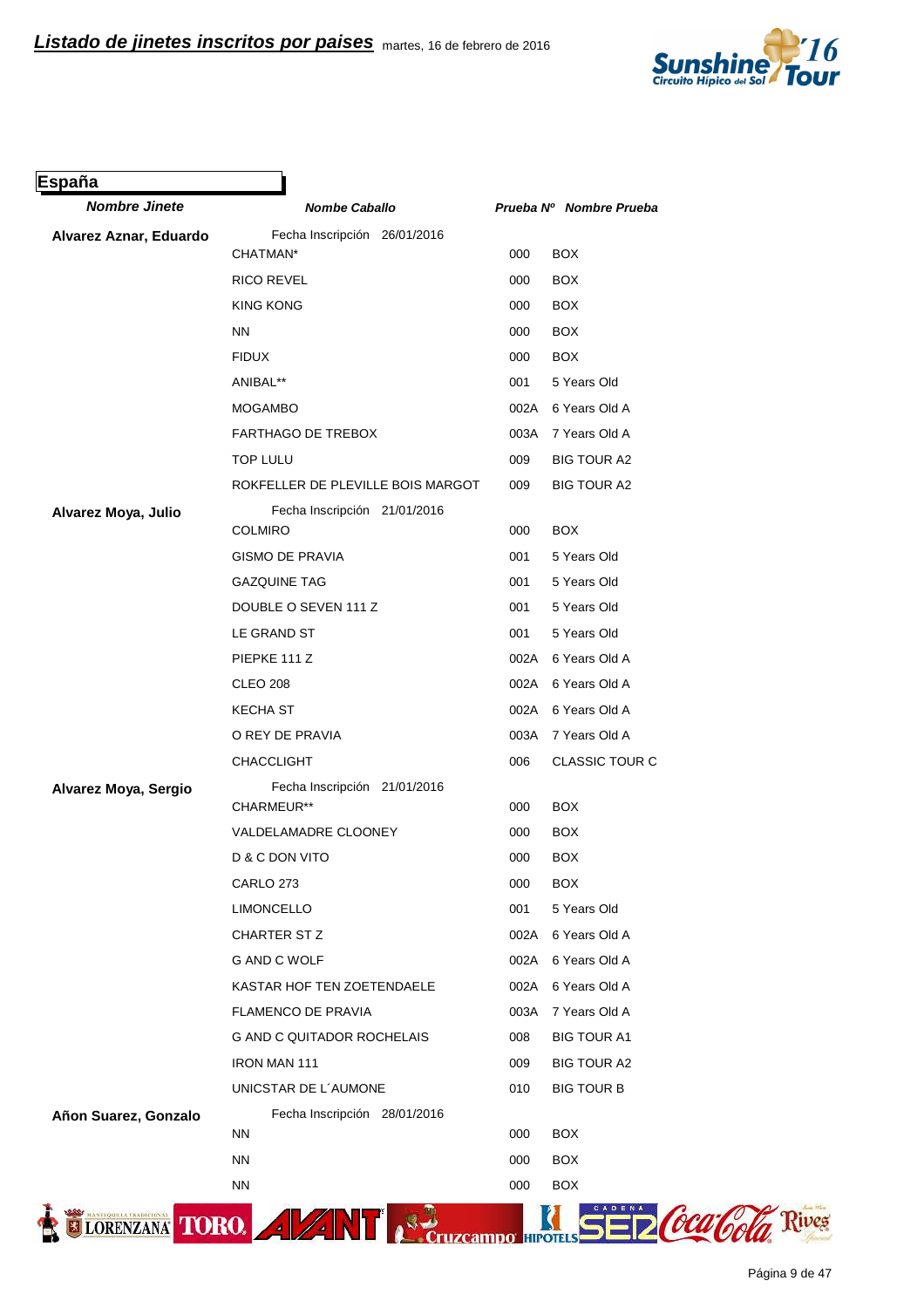

|                           | <b>NN</b>                                                   | 000  | <b>BOX</b>            |
|---------------------------|-------------------------------------------------------------|------|-----------------------|
|                           | <b>NN</b>                                                   | 000  | <b>BOX</b>            |
| Añon Suarez, Manuel       | Fecha Inscripción 28/01/2016                                |      |                       |
|                           | <b>NN</b>                                                   | 000  | <b>BOX</b>            |
|                           | <b>NN</b>                                                   | 000  | <b>BOX</b>            |
|                           | <b>NN</b>                                                   | 000  | <b>BOX</b>            |
|                           | <b>NN</b>                                                   | 000  | <b>BOX</b>            |
|                           | KAGEENA VAN'T HOOGEINDE                                     | 002A | 6 Years Old A         |
| Arango Lasaosa, Alfonso   | Fecha Inscripción 21/01/2016                                |      |                       |
|                           | <b>TAHITI D'AUGE</b>                                        | 008  | <b>BIG TOUR A1</b>    |
|                           | URSULA D'AUGE                                               | 009  | <b>BIG TOUR A2</b>    |
| Arango Lasaosa, Fco. Asis | Fecha Inscripción 04/02/2016<br><b>CAMBLIN ARIZONA</b>      | 000  | <b>BOX</b>            |
|                           | DESDECASA TRESOR DE LAUME                                   | 000  | <b>BOX</b>            |
|                           | <b>CUPCAKE</b>                                              | 002A | 6 Years Old A         |
|                           | Aresu García Obregón, Carolina Fecha Inscripción 21/01/2016 |      |                       |
|                           | <b>NN</b>                                                   | 000  | <b>BOX</b>            |
|                           | <b>NN</b>                                                   | 002A | 6 Years Old A         |
|                           | <b>NN</b>                                                   | 003A | 7 Years Old A         |
|                           | <b>SCARA MOUCHE</b>                                         | 008  | <b>BIG TOUR A1</b>    |
|                           | <b>GRUPO PROM OLIMPIC</b>                                   | 009  | <b>BIG TOUR A2</b>    |
|                           | OCENTO DU LERCHENBERG                                       | 010  | <b>BIG TOUR B</b>     |
|                           | <b>XICA</b>                                                 | 011  | <b>BIG TOUR C</b>     |
| Arias Cueva, Julio        | Fecha Inscripción 26/01/2016<br><b>SANSKRIT</b>             | 001  | 5 Years Old           |
|                           | <b>VESUVIO TAME</b>                                         | 003A | 7 Years Old A         |
|                           | <b>BICINA</b>                                               | 006  | <b>CLASSIC TOUR C</b> |
|                           | <b>REGGAE DU TILLARD</b>                                    | 006  | <b>CLASSIC TOUR C</b> |
| Astolfi, Salvador         | Fecha Inscripción 04/02/2016                                |      |                       |
|                           | <b>NN</b>                                                   | 000  | <b>BOX</b>            |
|                           | <b>NN</b>                                                   | 000  | <b>BOX</b>            |
| Bayarri Moore, Noelia     | Fecha Inscripción 26/01/2016                                |      |                       |
|                           | TABASCO*                                                    | 000  | <b>BOX</b>            |
|                           | <b>GATTUSA DE SORRIBAS</b>                                  | 000  | <b>BOX</b>            |
|                           | <b>SAGRES MR</b>                                            | 000  | <b>BOX</b>            |
|                           | ELIXIR D'AMOUR                                              | 000  | <b>BOX</b>            |
| Bidon Daurella, Borja     | Fecha Inscripción 04/02/2016                                |      |                       |
|                           | <b>NN</b>                                                   | 000  | <b>BOX</b>            |
|                           | <b>NN</b>                                                   | 000  | <b>BOX</b>            |
|                           | <b>NN</b>                                                   | 000  | <b>BOX</b>            |
|                           | <b>NN</b>                                                   | 000  | <b>BOX</b>            |
|                           | <b>NN</b>                                                   | 000  | <b>BOX</b>            |



TIORENZANA TORO. A VANT PEDICITION SED COLORI

Página 10 de 47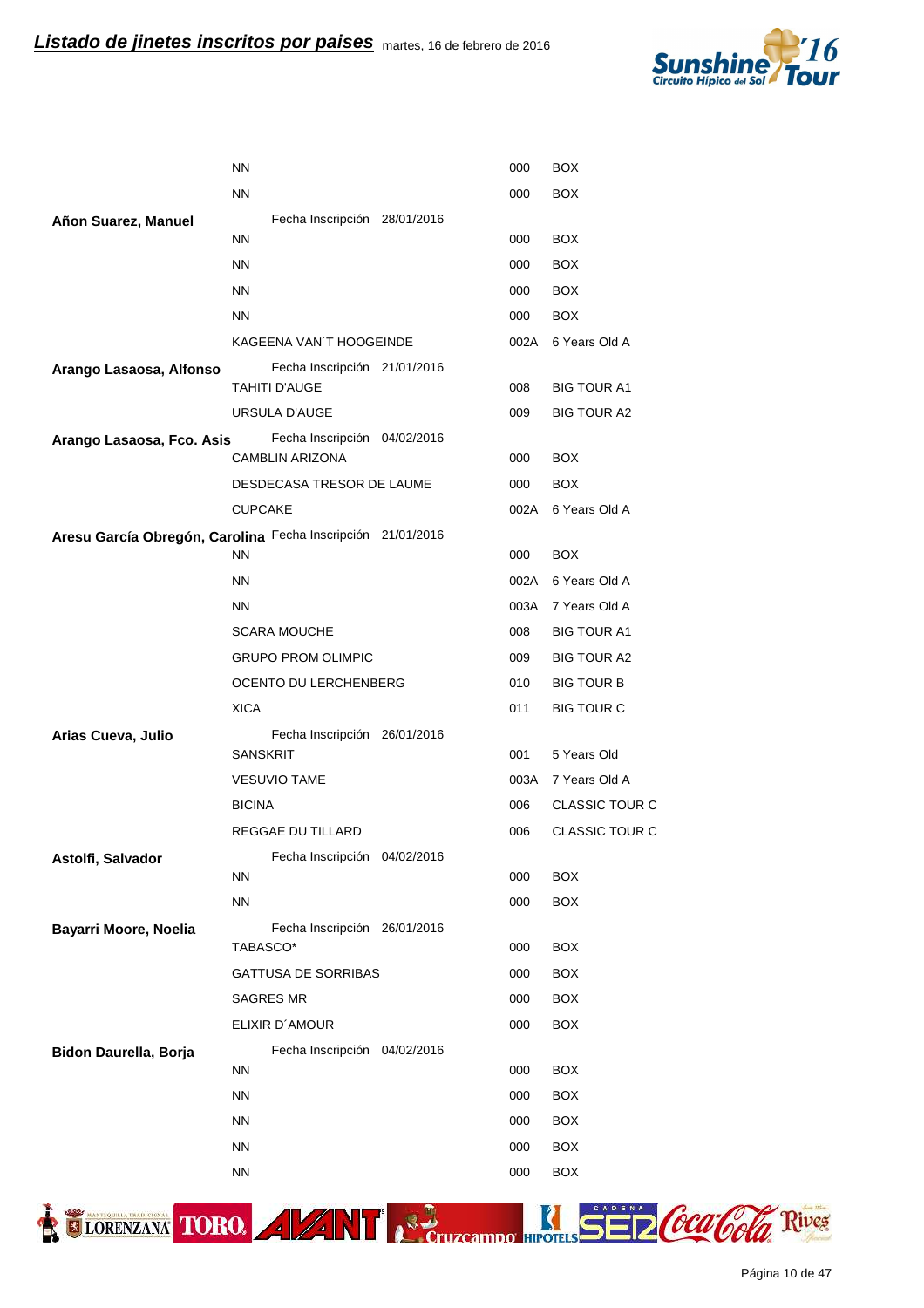

| <b>Bidon Daurella, Jorge</b>                                    | Fecha Inscripción 02/02/2016<br>FALOUBET DE VILLAFRANCA | 000  | <b>BOX</b>            |
|-----------------------------------------------------------------|---------------------------------------------------------|------|-----------------------|
|                                                                 | ABRIL DE VALD                                           | 000  | <b>BOX</b>            |
|                                                                 | <b>VILAMOURA</b>                                        | 004  | <b>CLASSIC TOUR A</b> |
|                                                                 |                                                         |      |                       |
|                                                                 | <b>CACHACA</b>                                          | 008  | <b>BIG TOUR A1</b>    |
| <b>Bosch Cebrian, Carlos</b>                                    | Fecha Inscripción 29/01/2016<br><b>COMPORTA DE MIES</b> | 001  | 5 Years Old           |
|                                                                 | <b>KAVALIER'S</b>                                       |      | 002A 6 Years Old A    |
|                                                                 | CHICA DE LA SOLA                                        |      | 002A 6 Years Old A    |
| Cabanas Arrate, Rosario                                         | Fecha Inscripción 02/02/2016                            |      |                       |
|                                                                 | ARANJUEZ BARELIERE                                      | 002A | 6 Years Old A         |
|                                                                 | AL CARZAN                                               | 004  | <b>CLASSIC TOUR A</b> |
|                                                                 | <b>KELLOGS</b>                                          | 005  | <b>CLASSIC TOUR B</b> |
|                                                                 | DIAMANTIQUE DE WALYRO                                   | 006  | CLASSIC TOUR C        |
| Camiruaga Rueda, Enrique                                        | Fecha Inscripción 20/01/2016                            |      |                       |
|                                                                 | <b>NELSON EASY</b>                                      |      | 002A 6 Years Old A    |
|                                                                 | <b>AUDRIE</b>                                           |      | 002A 6 Years Old A    |
|                                                                 | <b>COREXA</b>                                           |      | 002A 6 Years Old A    |
|                                                                 | EVITA J                                                 |      | 003A 7 Years Old A    |
|                                                                 | <b>NEGON CC</b>                                         |      | 003A 7 Years Old A    |
|                                                                 | <b>CINDERELLA MAN</b>                                   | 010  | <b>BIG TOUR B</b>     |
| Carrillo de M. Osborne, Diana                                   | Fecha Inscripción 10/02/2016<br>KANNASTIQUE DE WALYRO   | 002A | 6 Years Old A         |
| Cea Macias, Aurelio                                             | Fecha Inscripción 11/02/2016                            |      |                       |
|                                                                 | <b>ANTON</b>                                            | 001  | 5 Years Old           |
|                                                                 | AERIUS DES SAGERIES                                     | 002A | 6 Years Old A         |
| Condado del Prado, Elena                                        | Fecha Inscripción 04/02/2016<br>CARETANUS               | 000  | <b>BOX</b>            |
|                                                                 | <b>NN</b>                                               | 000  | <b>BOX</b>            |
|                                                                 | <b>NN</b>                                               | 000  | <b>BOX</b>            |
|                                                                 | <b>NN</b>                                               | 000  | <b>BOX</b>            |
| Cruz Conde Lacoba, Maria                                        | Fecha Inscripción 26/01/2016                            |      |                       |
|                                                                 | <b>BERLINDA Z</b>                                       | 003A | 7 Years Old A         |
| Davila Garcia, Fidel                                            | Fecha Inscripción 28/01/2016                            |      |                       |
|                                                                 | <b>CERMONT</b>                                          | 000  | <b>BOX</b>            |
|                                                                 | BELUCKY DE MAEZA                                        | 001  | 5 Years Old           |
|                                                                 | <b>INTAC DEL MASET</b>                                  | 001  | 5 Years Old           |
|                                                                 | ALTAUER DE MAEZA                                        | 002A | 6 Years Old A         |
|                                                                 | WIND DARCO*                                             | 003A | 7 Years Old A         |
|                                                                 | <b>BAPIRA</b>                                           | 003A | 7 Years Old A         |
| De Juan Rivera, Jose Ma                                         | Fecha Inscripción 29/01/2016<br><b>NN</b>               | 000  | <b>BOX</b>            |
|                                                                 | <b>NN</b>                                               | 000  | BOX                   |
|                                                                 |                                                         |      |                       |
| <b>STEQUILLA TRADICIONAL</b><br><b>TORO.</b><br><b>ORENZANA</b> | $\frac{1}{2}$<br>$\mathbf{Z}$ .                         |      |                       |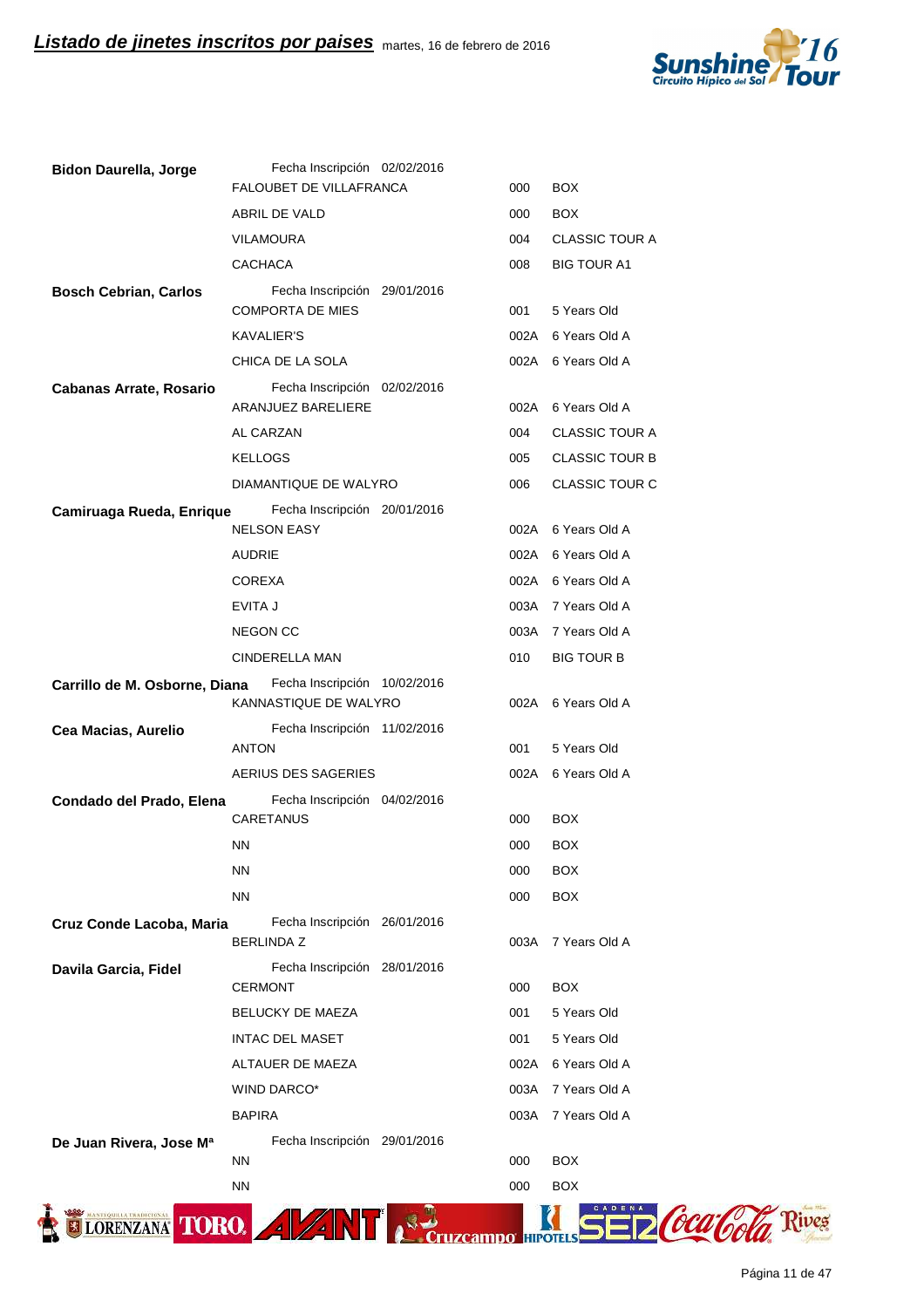

|                                                               | <b>NN</b>                               | 000  | BOX                   |
|---------------------------------------------------------------|-----------------------------------------|------|-----------------------|
|                                                               | <b>NN</b>                               | 000  | <b>BOX</b>            |
| De la Malla de Zarandieta, Carlo Fecha Inscripción 13/02/2016 |                                         |      |                       |
|                                                               | <b>WALT DISNEY</b>                      | 004  | <b>CLASSIC TOUR A</b> |
|                                                               | ARIA G                                  | 007  | <b>CLASSIC TOUR D</b> |
| De Llanza Daurella, Beatriz                                   | Fecha Inscripción 21/01/2016            |      |                       |
|                                                               | <b>TEXAS DE TREBOMPE</b>                | 008  | <b>BIG TOUR A1</b>    |
|                                                               | RAFALE DES HOTEAUX                      | 009  | <b>BIG TOUR A2</b>    |
|                                                               | SISSIE DE BACON                         | 010  | <b>BIG TOUR B</b>     |
| De Wit, Juan Antonio                                          | Fecha Inscripción 29/01/2016            |      |                       |
|                                                               | <b>NN</b>                               | 000  | <b>BOX</b>            |
|                                                               | <b>NN</b>                               | 000  | <b>BOX</b>            |
| Diaz Vecino, Jose                                             | Fecha Inscripción 03/02/2016<br>QUIELAM | 004  | <b>CLASSIC TOUR A</b> |
|                                                               | <b>CAPITOL DE MONTSEC</b>               | 005  | <b>CLASSIC TOUR B</b> |
| Dominguez Piñon, Pablo                                        | Fecha Inscripción 20/01/2016            |      |                       |
|                                                               | <b>GELASTIEK</b>                        | 001  | 5 Years Old           |
|                                                               | <b>FAYE BLUE</b>                        | 002A | 6 Years Old A         |
|                                                               | ELEKTRA*                                |      | 003A 7 Years Old A    |
|                                                               | DAKOTA HX                               | 008  | <b>BIG TOUR A1</b>    |
|                                                               | DENTO M                                 | 009  | <b>BIG TOUR A2</b>    |
|                                                               | <b>BAROLA</b>                           | 010  | <b>BIG TOUR B</b>     |
| Dominguez Sollheim, Esteban                                   | Fecha Inscripción 04/02/2016            |      |                       |
|                                                               | <b>ARKANSAS</b>                         | 004  | <b>CLASSIC TOUR A</b> |
|                                                               | <b>ESPERADA LB</b>                      | 005  | <b>CLASSIC TOUR B</b> |
| Epaillard, Susana                                             | Fecha Inscripción 25/01/2016            |      |                       |
|                                                               | HONNEUR DU BONDET                       | 000  | <b>BOX</b>            |
|                                                               | ARMAGNAC D'AUGE                         | 002A | 6 Years Old A         |
|                                                               | VIRGULE D'AUGE                          | 003A | 7 Years Old A         |
|                                                               | QIRA D'AUGE                             | 005  | <b>CLASSIC TOUR B</b> |
| Fernandez Sanchez, Alejandro Fecha Inscripción 20/01/2016     | STAKKA BF                               | 001  | 5 Years Old           |
|                                                               | <b>CENTANA</b>                          | 001  | 5 Years Old           |
|                                                               | <b>CONTHARGRAN</b>                      | 001  | 5 Years Old           |
|                                                               | Fecha Inscripción 26/01/2016            |      |                       |
| <b>Fernandez Saro, Manuel</b>                                 | <b>CAYENNE</b>                          | 000  | <b>BOX</b>            |
|                                                               | <b>ISAAC</b>                            | 000  | <b>BOX</b>            |
|                                                               | <b>GDE MATRIX</b>                       | 000  | <b>BOX</b>            |
|                                                               | CASSINO*                                | 000  | <b>BOX</b>            |
|                                                               | <b>JAMAICA</b>                          | 000  | <b>BOX</b>            |
|                                                               | CAVADA Z                                | 003A | 7 Years Old A         |
|                                                               | <b>QUAINTON CALGARY</b>                 | 003A | 7 Years Old A         |
|                                                               |                                         |      |                       |



Página 12 de 47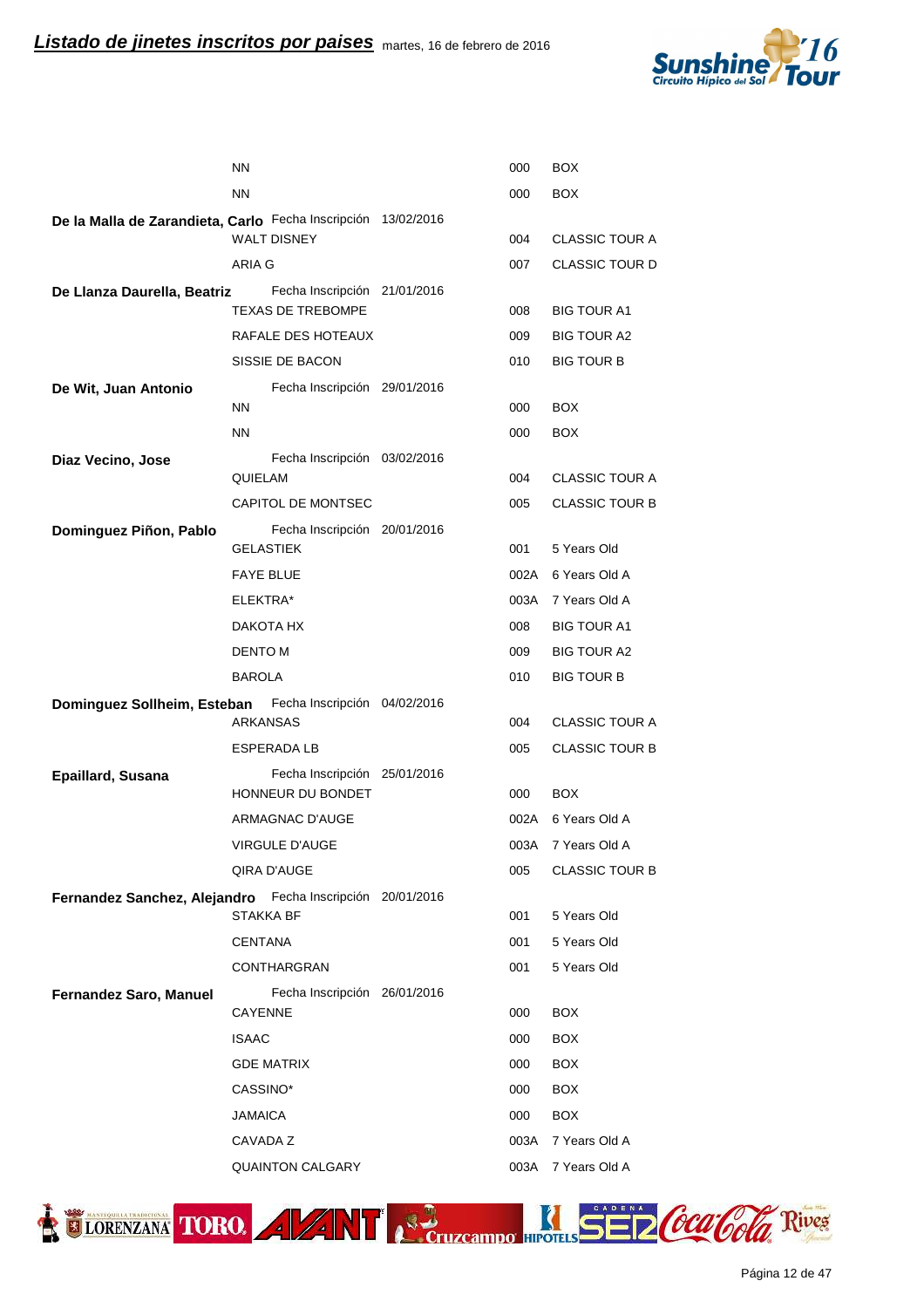

|                             | SANTIAGO DE BLONDEL                                      | 008  | <b>BIG TOUR A1</b>    |
|-----------------------------|----------------------------------------------------------|------|-----------------------|
|                             | U WATCH                                                  | 009  | <b>BIG TOUR A2</b>    |
|                             | COREALL                                                  | 010  | <b>BIG TOUR B</b>     |
|                             | <b>COQUIRA</b>                                           | 011  | <b>BIG TOUR C</b>     |
| Fresno Monfort, Silvia      | Fecha Inscripción 25/01/2016<br>URSULA DU ROZEL          | 000  | <b>BOX</b>            |
| Garcia-Cruz Azitanes, Jaime | Fecha Inscripción 29/01/2016<br>CITIZENGUARD TERRE D'AIX | 000  | <b>BOX</b>            |
|                             | <b>TYBOY</b>                                             | 000  | <b>BOX</b>            |
|                             | ENTER VAN HET LINDEHOF                                   | 000  | <b>BOX</b>            |
|                             | AACHEN DU ROUET                                          |      | 002A 6 Years Old A    |
|                             | <b>BAMAKO II VH KOEKOEKSHOF</b>                          |      | 003A 7 Years Old A    |
| <b>Ghesquiere, Kurt</b>     | Fecha Inscripción 29/01/2016<br><b>CENDARA DE MIES</b>   |      | 002A 6 Years Old A    |
| Golding, Natalia            | Fecha Inscripción 26/01/2016<br>CRESUS DU VAL DU GEER    | 000  | <b>BOX</b>            |
|                             | <b>VERDINKA DE TORRES</b>                                | 001  | 5 Years Old           |
|                             | <b>JB DE TORRES</b>                                      | 001  | 5 Years Old           |
|                             | KOULTAN DE TORRES                                        |      | 002A 6 Years Old A    |
|                             | VINDALOO*                                                |      | 003A 7 Years Old A    |
|                             | JARLIN DE TORRES                                         |      | 003A 7 Years Old A    |
|                             | CONRAD**                                                 | 006  | <b>CLASSIC TOUR C</b> |
| Gonzalez De Zarate, Kevin   | Fecha Inscripción 09/02/2016                             |      |                       |
|                             | <b>COMPTESSE VD WITHOEVE</b>                             | 000  | <b>BOX</b>            |
|                             | ANTALYA                                                  | 000  | <b>BOX</b>            |
|                             | ISCHIA VAN EECKELGHEM                                    | 000  | <b>BOX</b>            |
|                             | TYGRIS                                                   | 000  | <b>BOX</b>            |
|                             | <b>CHEVALIER B</b>                                       | 000  | <b>BOX</b>            |
|                             | <b>URBAIN DES GREZILS</b>                                | 000  | <b>BOX</b>            |
|                             | LADY DE QUIJAS                                           |      | 002A 6 Years Old A    |
|                             | CALIPSO VAN DE BERGDALHOEVE Z                            |      | 002A 6 Years Old A    |
|                             | NASANDER DEL PAS                                         |      | 002A 6 Years Old A    |
|                             | <b>VIP DE CLAMENS</b>                                    |      | 003A 7 Years Old A    |
| Gonzalez Fraga, Javier      | Fecha Inscripción 27/01/2016<br>WARRIOR***               | 001  | 5 Years Old           |
|                             | <b>CONQUISTADORA</b>                                     | 002A | 6 Years Old A         |
|                             | ABRAIO D VALDEGRALLAS                                    |      | 002A 6 Years Old A    |
|                             | TITAN DE PRAVIA                                          |      | 003A 7 Years Old A    |
|                             | LEBRON DU MOLIN                                          | 008  | <b>BIG TOUR A1</b>    |
|                             | <b>BATUK</b>                                             | 009  | <b>BIG TOUR A2</b>    |
|                             | CASANOVA******                                           | 011  | <b>BIG TOUR C</b>     |
|                             | CELEBRITY*                                               | 012  | <b>BIG TOUR D</b>     |

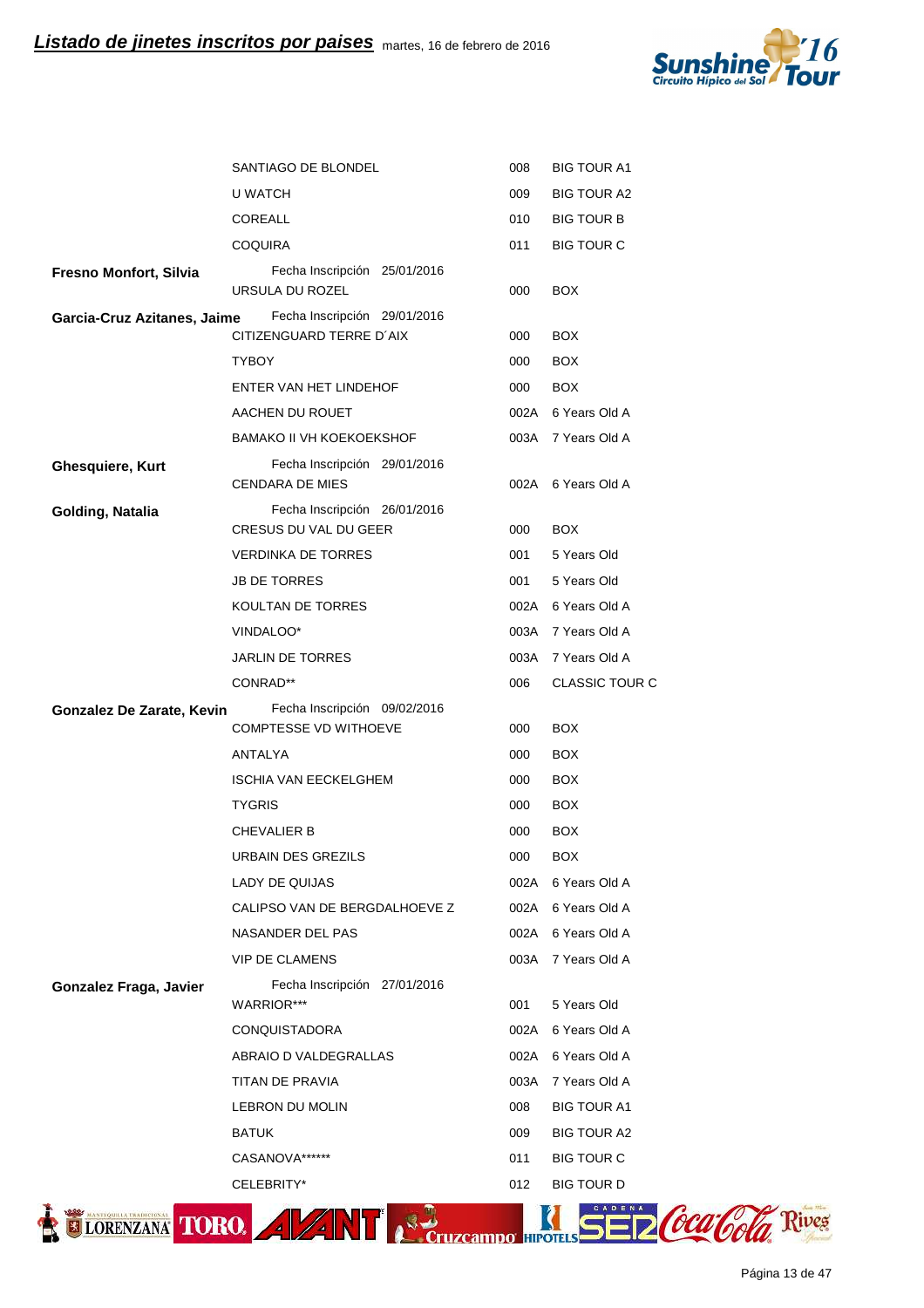

| Goyoaga Mollet, Francisco                                 | Fecha Inscripción 01/02/2016                          |      |                       |
|-----------------------------------------------------------|-------------------------------------------------------|------|-----------------------|
|                                                           | <b>CHASSE SPLEEN Z</b>                                | 000  | <b>BOX</b>            |
|                                                           | MR MAGOO                                              | 000  | <b>BOX</b>            |
|                                                           | ZUARA                                                 | 000  | <b>BOX</b>            |
|                                                           | <b>FABIENE</b>                                        | 002A | 6 Years Old A         |
|                                                           | ELIADE DE SEPTON                                      |      | 002A 6 Years Old A    |
|                                                           | VARIUS COT CHAT                                       | 003A | 7 Years Old A         |
|                                                           | <b>CARROT CAKE</b>                                    | 005  | <b>CLASSIC TOUR B</b> |
|                                                           | <b>DOMINKA</b>                                        | 006  | <b>CLASSIC TOUR C</b> |
|                                                           | UNO BALOU DE LIAM                                     | 007  | <b>CLASSIC TOUR D</b> |
| Grueiro Noche, Santiago                                   | Fecha Inscripción 27/01/2016<br>KARINA ARTIME         | 004  | <b>CLASSIC TOUR A</b> |
| Gutierrez Lomas, Ivan                                     | Fecha Inscripción 08/02/2016<br>KALANDO DEL SOL       | 004  | <b>CLASSIC TOUR A</b> |
| Hernandez Abad de Armas, Mon Fecha Inscripción 02/02/2016 | ΝN                                                    | 000  | <b>BOX</b>            |
|                                                           | HAPPY BOY V D VLASBLOEMHOEVE                          | 000  | <b>BOX</b>            |
|                                                           | <b>GUINE S</b>                                        | 001  | 5 Years Old           |
|                                                           | CLEARANO Z OF THE LOWLANDS                            | 002A | 6 Years Old A         |
|                                                           | <b>QUANTHO OF THE LOWLANDS</b>                        | 003A | 7 Years Old A         |
| Herrero Lopez, Marta                                      | Fecha Inscripción 04/02/2016<br>QUELAY DE AS DE PICAS | 006  | <b>CLASSIC TOUR C</b> |
| Jimenez Carmona, Paloma                                   | Fecha Inscripción 27/01/2016                          |      |                       |
|                                                           | ΝN                                                    | 000  | <b>BOX</b>            |
|                                                           | <b>NN</b>                                             | 000  | <b>BOX</b>            |
| Jorda Candelas, Alejandro                                 | Fecha Inscripción 04/02/2016                          |      |                       |
|                                                           | ΝN                                                    | 000  | <b>BOX</b>            |
|                                                           | <b>NN</b>                                             | 000  | <b>BOX</b>            |
|                                                           | ΝN                                                    | 000  | <b>BOX</b>            |
|                                                           | <b>NN</b>                                             | 000  | <b>BOX</b>            |
|                                                           | <b>NN</b>                                             | 000  | <b>BOX</b>            |
|                                                           | <b>NN</b>                                             | 000  | <b>BOX</b>            |
| Juarez Blasco, Jorge                                      | Fecha Inscripción 10/02/2016<br>CORRADINO*            | 004  | <b>CLASSIC TOUR A</b> |
|                                                           | <b>CRANNUS Z</b>                                      | 005  | <b>CLASSIC TOUR B</b> |
| Jurado Narvaez, Ricardo                                   | Fecha Inscripción 02/02/2016<br>TAKE OFF DU HENNER    | 000  | <b>BOX</b>            |
|                                                           | CHIMAY PP Z                                           | 000  | <b>BOX</b>            |
|                                                           | MAR DE ONTIGOLA                                       | 000  | <b>BOX</b>            |
|                                                           | ALMIBAR                                               | 000  | <b>BOX</b>            |
|                                                           | DIVARO MAEZA                                          | 000  | <b>BOX</b>            |
|                                                           | <b>PICOTAJO</b>                                       | 003A | 7 Years Old A         |
| <b>Lange Fraile, Carlos</b>                               | Fecha Inscripción 04/02/2016                          |      |                       |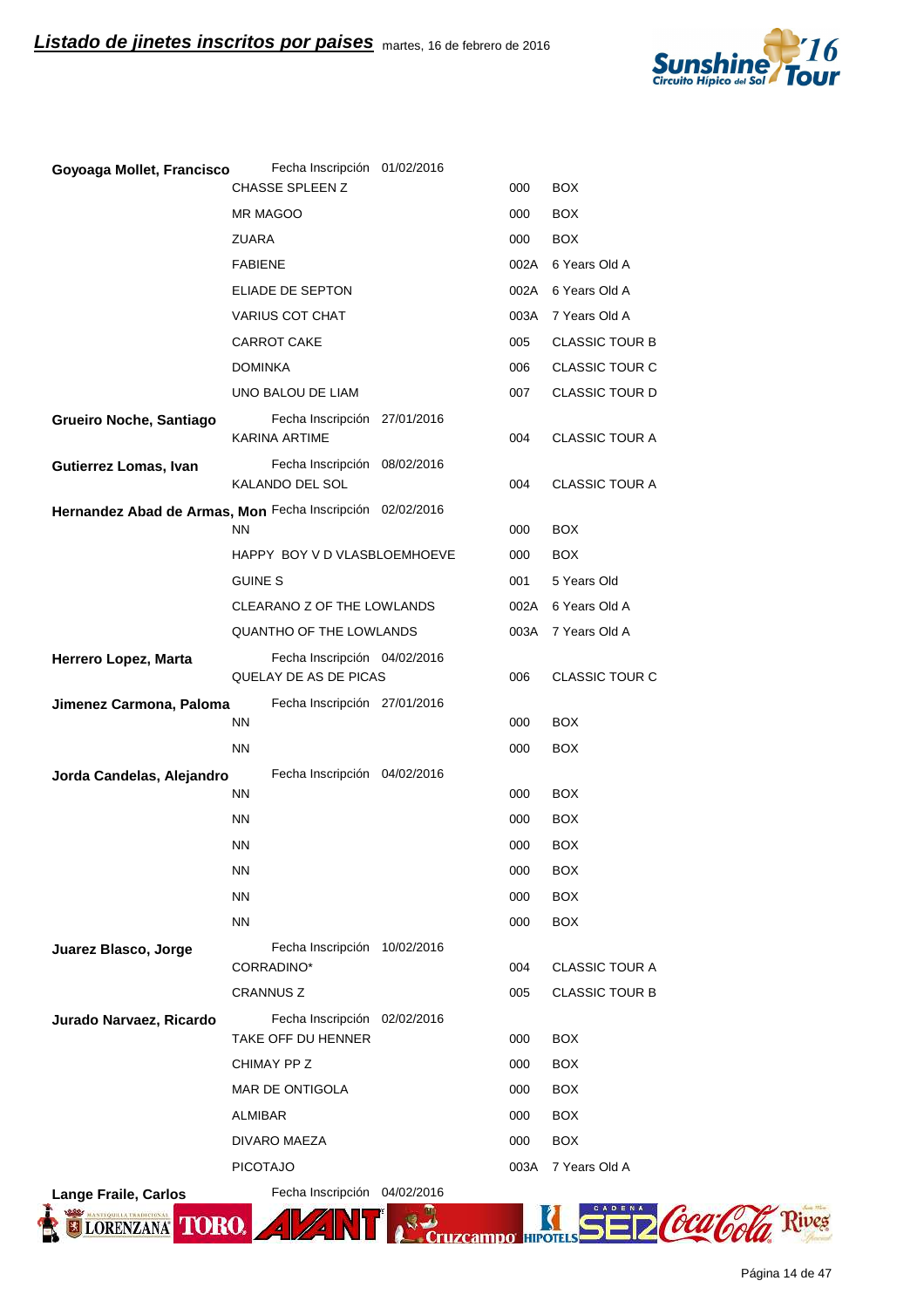

|                                    | <b>NN</b>                                         | 000        | BOX                                     |
|------------------------------------|---------------------------------------------------|------------|-----------------------------------------|
|                                    | <b>NN</b>                                         | 000        | <b>BOX</b>                              |
|                                    | <b>NN</b>                                         | 000        | <b>BOX</b>                              |
|                                    | <b>NN</b>                                         | 000        | <b>BOX</b>                              |
| Latham, Rutherford                 | Fecha Inscripción 25/01/2016                      |            |                                         |
|                                    | VILAMOURA                                         | 003A       | 7 Years Old A                           |
|                                    | VALENTINO D AUGE                                  | 003A       | 7 Years Old A                           |
|                                    | RAMSES D'AUGE                                     | 010        | <b>BIG TOUR B</b>                       |
| Lopez-Fanjul Tartiere, Carlos      | Fecha Inscripción 21/01/2016<br><b>VELCOM</b>     | 002A       | 6 Years Old A                           |
|                                    | <b>JIM MORRISON</b>                               | 003A       | 7 Years Old A                           |
|                                    | <b>CHACCMAN</b>                                   | 008        | <b>BIG TOUR A1</b>                      |
|                                    | <b>ALWAYS ME</b>                                  | 009        | <b>BIG TOUR A2</b>                      |
|                                    | <b>SARA GALOTIERE</b>                             | 011        | <b>BIG TOUR C</b>                       |
|                                    | AS DE COEUR                                       | 011        | <b>BIG TOUR C</b>                       |
| Luders-Gibbs, Sophia               | Fecha Inscripción 27/01/2016<br><b>GREY GOOSE</b> | 001        | 5 Years Old                             |
|                                    | CALIDA PS Z                                       | 001        | 5 Years Old                             |
| Maldonado Ysasi, Alejandro         | Fecha Inscripción 20/01/2016                      |            |                                         |
|                                    | ALVES HZ                                          | 001        | 5 Years Old                             |
|                                    | <b>EUSHUAIA</b>                                   | 002A       | 6 Years Old A                           |
|                                    | <b>CACHACA</b>                                    | 010        | <b>BIG TOUR B</b>                       |
| Maldonado Ysasi, Jacobo            | Fecha Inscripción 21/01/2016                      |            |                                         |
|                                    | <b>EDMENTON</b>                                   | 003A       | 7 Years Old A                           |
|                                    | <b>LUCHINO</b>                                    | 003A       | 7 Years Old A                           |
|                                    | <b>COLORD</b>                                     | 008        | <b>BIG TOUR A1</b>                      |
|                                    | <b>CHARANTA</b>                                   | 009        | <b>BIG TOUR A2</b>                      |
| Mariñas Soto, Antonio              | Fecha Inscripción 29/01/2016                      |            |                                         |
|                                    | PICASSO DE OLID                                   | 000        | <b>BOX</b>                              |
|                                    | <b>AVANNA</b>                                     | 002A       | 6 Years Old A                           |
|                                    | CASH AND GO*                                      | 008        | <b>BIG TOUR A1</b>                      |
|                                    | FOR YOU<br>APACHE 111                             | 009<br>010 | <b>BIG TOUR A2</b><br><b>BIG TOUR B</b> |
|                                    |                                                   |            |                                         |
| <b>Marquez Galobardes, Alberto</b> | Fecha Inscripción<br>ΝN                           | 000        | <b>BOX</b>                              |
|                                    | <b>NN</b>                                         | 000        | <b>BOX</b>                              |
| Martinez de Irujo, Cayetano        | Fecha Inscripción 14/02/2016                      |            |                                         |
|                                    | <b>CESAR VAN SPALBEEK</b>                         | 002A       | 6 Years Old A                           |
|                                    | <b>HER COURMAYEUR</b>                             | 004        | <b>CLASSIC TOUR A</b>                   |
|                                    | <b>INETA DEL MASET</b>                            | 008        | <b>BIG TOUR A1</b>                      |
|                                    | SOTHEBYS PC DE GANEX                              | 010        | <b>BIG TOUR B</b>                       |
| Matellano, Sara                    | Fecha Inscripción 04/02/2016                      |            |                                         |

TIORENZANA TORO. A VANT RECTUZERINDO HIPOTES SE Z COCO COLO Rives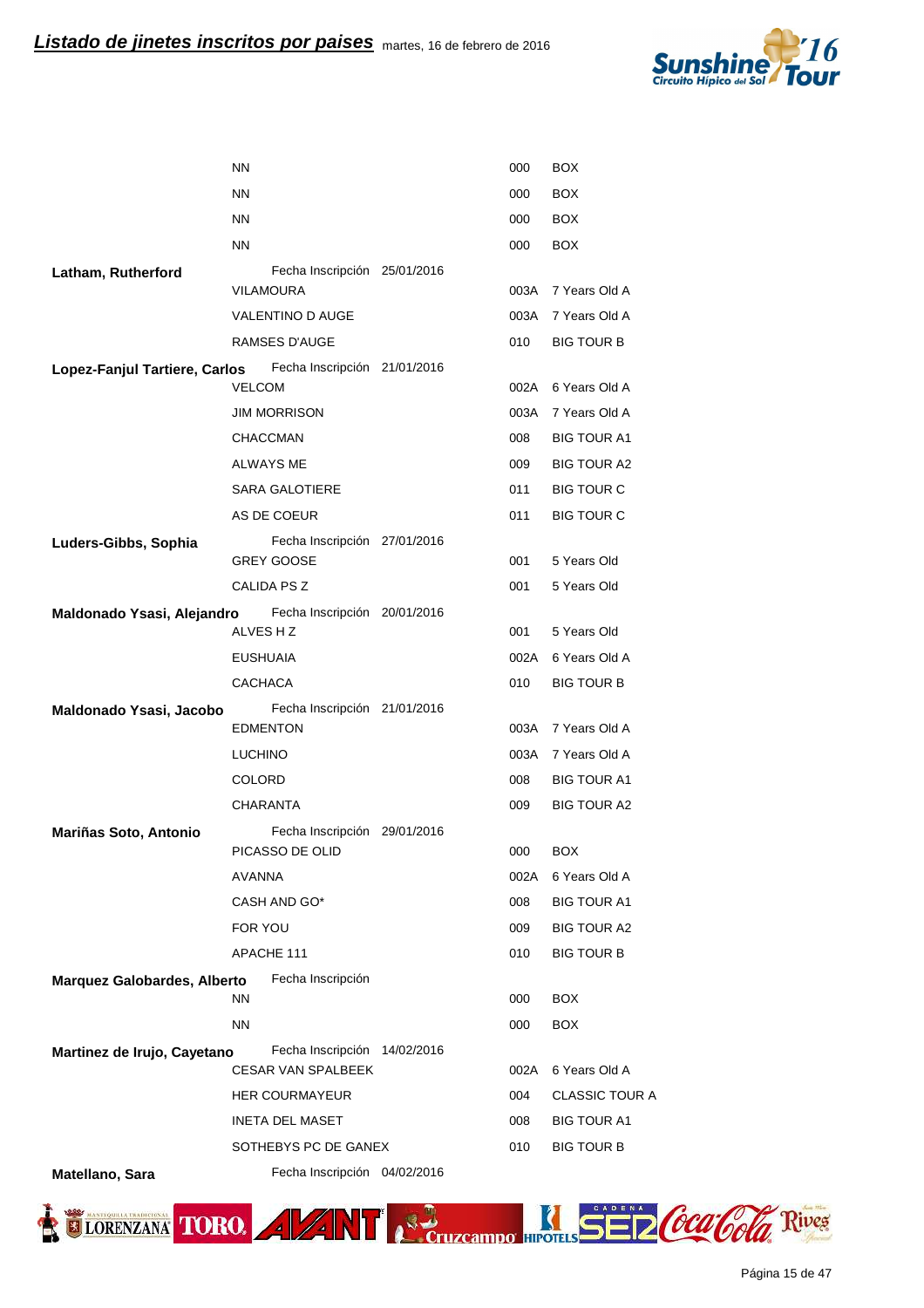

|                                                               |                 | <b>CONTENDRA</b>                                       | 000  | <b>BOX</b>            |
|---------------------------------------------------------------|-----------------|--------------------------------------------------------|------|-----------------------|
| Muñoz de las Casas, Ramon                                     |                 | Fecha Inscripción<br><b>CARISMA DE VAL</b>             | 004  | <b>CLASSIC TOUR A</b> |
| Nuñez Riva, Santiago                                          |                 | Fecha Inscripción 29/01/2016                           |      |                       |
|                                                               |                 | DOVELA DE CAPELLAN                                     | 001  | 5 Years Old           |
|                                                               |                 | VALENTINO DE HUS Z                                     | 002A | 6 Years Old A         |
|                                                               |                 | <b>RECESVINTO</b>                                      |      | 002A 6 Years Old A    |
|                                                               | <b>CEFIRO</b>   |                                                        |      | 003A 7 Years Old A    |
|                                                               | LUANCO          |                                                        |      | 003A 7 Years Old A    |
|                                                               |                 | TATI LULU D'AUBIGNY                                    | 009  | <b>BIG TOUR A2</b>    |
|                                                               | <b>VIDAR</b>    |                                                        | 009  | BIG TOUR A2           |
|                                                               |                 | <b>MONALISA LS</b>                                     | 009  | BIG TOUR A2           |
|                                                               |                 | QUARELA DE TOSCANE                                     | 009  | <b>BIG TOUR A2</b>    |
| Ortega Perez, Marta                                           |                 | Fecha Inscripción 26/01/2016                           |      |                       |
|                                                               | <b>NN</b>       |                                                        | 000  | <b>BOX</b>            |
|                                                               | <b>NN</b>       |                                                        | 000  | <b>BOX</b>            |
|                                                               | <b>NN</b>       |                                                        | 000  | <b>BOX</b>            |
|                                                               | <b>NN</b>       |                                                        | 000  | <b>BOX</b>            |
| Ortiz Martinez-Sagrera, Mª Victo Fecha Inscripción 29/01/2016 | <b>NN</b>       |                                                        | 000  | <b>BOX</b>            |
| <b>Osborne Sanchez, Andres</b>                                |                 | Fecha Inscripción 10/02/2016                           |      |                       |
|                                                               |                 | LOOK AT ME R                                           | 001  | 5 Years Old           |
|                                                               |                 | <b>FIRST LADY***</b>                                   | 002A | 6 Years Old A         |
|                                                               |                 | <b>CALVARINA R</b>                                     | 003A | 7 Years Old A         |
|                                                               | <b>BRAVOLA</b>  |                                                        | 008  | <b>BIG TOUR A1</b>    |
|                                                               | QUOIT OR        |                                                        | 009  | <b>BIG TOUR A2</b>    |
|                                                               |                 | <b>EKLETRIX DC</b>                                     | 010  | <b>BIG TOUR B</b>     |
| Perez Hernandez, Waleska                                      |                 | Fecha Inscripción 14/02/2016                           |      |                       |
|                                                               | <b>CICERO W</b> |                                                        | 004  | <b>CLASSIC TOUR A</b> |
|                                                               | <b>SENATOR</b>  |                                                        | 005  | <b>CLASSIC TOUR B</b> |
| Perez Lopez, Javier                                           | NN.             | Fecha Inscripción 25/01/2016                           | 000  | <b>BOX</b>            |
|                                                               | CASCABEL        |                                                        | 001  | 5 Years Old           |
|                                                               |                 | <b>BELLADONNA Z</b>                                    | 002A | 6 Years Old A         |
|                                                               |                 | <b>BELLISIMA Z</b>                                     | 002A | 6 Years Old A         |
| Rendon, Tania                                                 |                 | Fecha Inscripción 14/02/2016<br><b>SIMPLY MAJESTIC</b> | 005  | <b>CLASSIC TOUR B</b> |
|                                                               |                 | Fecha Inscripción 04/02/2016                           |      |                       |
| Rico Muñoz, Pilar                                             | NN.             |                                                        | 000  | <b>BOX</b>            |
|                                                               | NN.             |                                                        | 000  | <b>BOX</b>            |
|                                                               | <b>NN</b>       |                                                        | 000  | <b>BOX</b>            |
|                                                               | NN.             |                                                        | 000  | <b>BOX</b>            |



ELORENZANA TORO. A VANT A Cruzcampo HIPOTILS SE DCCCCOCO Rives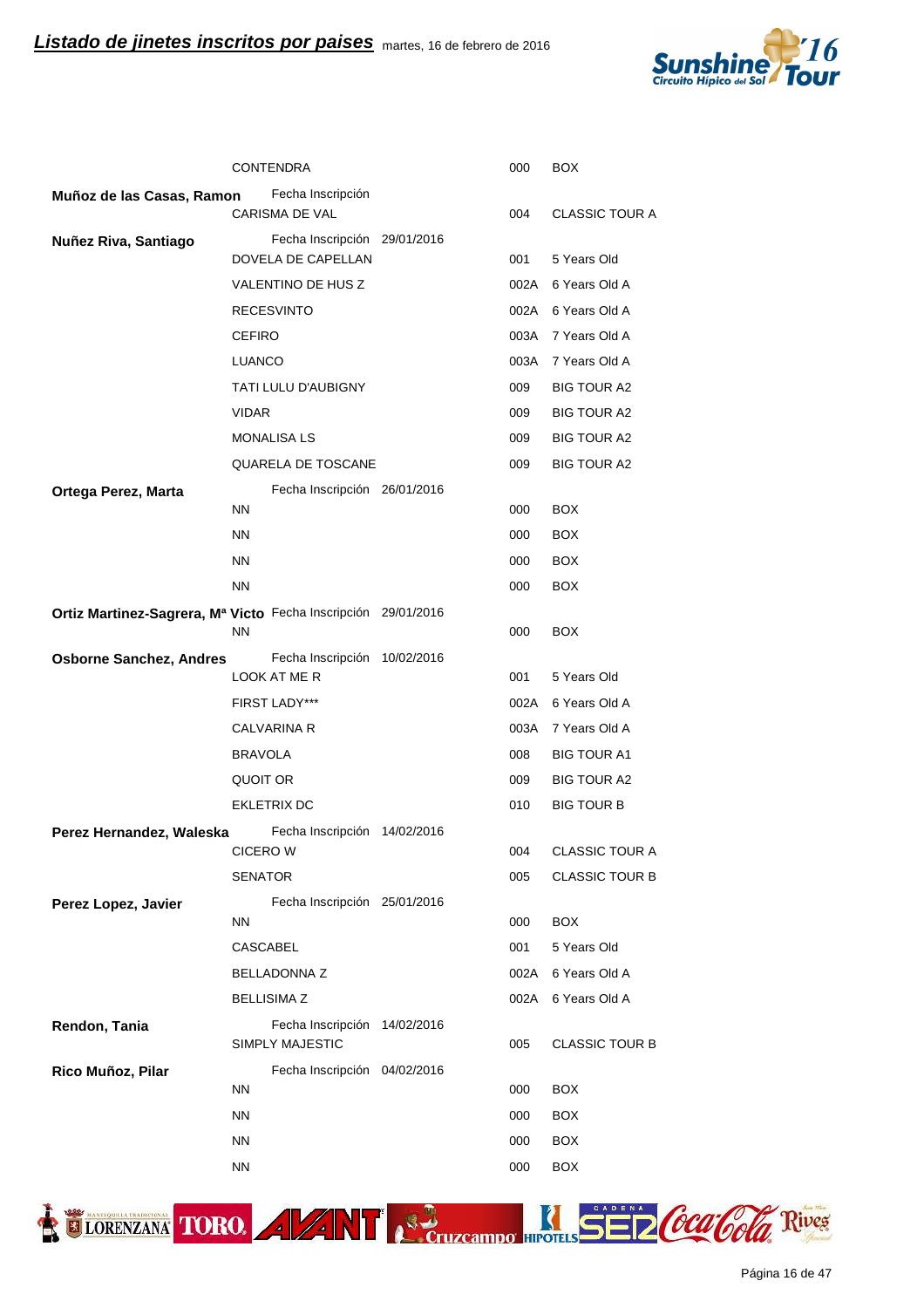

|                                                           | <b>NN</b>      |                                                      | 000  | <b>BOX</b>            |
|-----------------------------------------------------------|----------------|------------------------------------------------------|------|-----------------------|
|                                                           | <b>NN</b>      |                                                      | 000  | <b>BOX</b>            |
|                                                           | <b>NN</b>      |                                                      | 000  | <b>BOX</b>            |
|                                                           | <b>NN</b>      |                                                      | 000  | <b>BOX</b>            |
| Sainz de Rozas, Maria                                     |                | Fecha Inscripción 15/02/2016                         |      |                       |
|                                                           | <b>NN</b>      |                                                      | 000  | <b>BOX</b>            |
| Serrano Saez, Ivan                                        |                | Fecha Inscripción 04/02/2016                         |      |                       |
|                                                           | <b>NN</b>      |                                                      | 000  | <b>BOX</b>            |
|                                                           | <b>NN</b>      |                                                      | 000  | <b>BOX</b>            |
|                                                           | <b>NN</b>      |                                                      | 000  | <b>BOX</b>            |
|                                                           | <b>NN</b>      |                                                      | 000  | <b>BOX</b>            |
|                                                           | <b>NN</b>      |                                                      | 000  | <b>BOX</b>            |
|                                                           | <b>NN</b>      |                                                      | 000  | <b>BOX</b>            |
|                                                           | <b>NN</b>      |                                                      | 000  | <b>BOX</b>            |
|                                                           | <b>NN</b>      |                                                      | 000  | <b>BOX</b>            |
| Solomka de Arostegui, Begoña Fecha Inscripción 02/02/2016 | <b>NN</b>      |                                                      | 000  | <b>BOX</b>            |
|                                                           | <b>NN</b>      |                                                      | 000  | <b>BOX</b>            |
|                                                           |                | <b>MOXIE DES AURS</b>                                | 004  | <b>CLASSIC TOUR A</b> |
|                                                           |                | PRINCESA DES FABRIES                                 | 005  | <b>CLASSIC TOUR B</b> |
| <b>Tattersall, Rhona</b>                                  |                | Fecha Inscripción 28/01/2016                         |      |                       |
|                                                           | NN.            |                                                      | 000  | <b>BOX</b>            |
| <b>Trapote Mariscal, Armando</b>                          |                | Fecha Inscripción 27/01/2016                         |      |                       |
|                                                           | <b>CAROLA</b>  |                                                      | 000  | <b>BOX</b>            |
|                                                           | ADMIRAL        |                                                      | 000  | <b>BOX</b>            |
|                                                           |                | CARTUNA 3                                            | 000  | <b>BOX</b>            |
|                                                           | ARRAYAN*       |                                                      | 000  | <b>BOX</b>            |
|                                                           | CAVIAR         |                                                      | 000  | <b>BOX</b>            |
|                                                           |                | <b>CAIPIROSKA</b>                                    | 000  | <b>BOX</b>            |
|                                                           | <b>ECOLOCO</b> |                                                      | 000  | <b>BOX</b>            |
|                                                           | <b>MACAO</b>   |                                                      | 000  | <b>BOX</b>            |
|                                                           | <b>NN</b>      |                                                      | 000  | <b>BOX</b>            |
|                                                           |                | TINKERBELL                                           | 002A | 6 Years Old A         |
|                                                           | TOY BOY        |                                                      | 002A | 6 Years Old A         |
| Valle Espinedo, Alba                                      |                | Fecha Inscripción 26/01/2016                         |      |                       |
|                                                           |                | DANTHE RDPS                                          | 000  | <b>BOX</b>            |
|                                                           |                | UTOPIE LES HAUTS                                     | 000  | <b>BOX</b>            |
| Valle Espinedo, Pablo                                     |                | Fecha Inscripción 26/01/2016<br><b>ONYX DE VAINS</b> | 000  | <b>BOX</b>            |
| Valles Rosell, Joel                                       |                | Fecha Inscripción 20/01/2016                         |      |                       |
|                                                           | <b>NN</b>      |                                                      | 002A | 6 Years Old A         |
|                                                           | <b>NN</b>      |                                                      | 003A | 7 Years Old A         |
|                                                           |                |                                                      |      |                       |



Página 17 de 47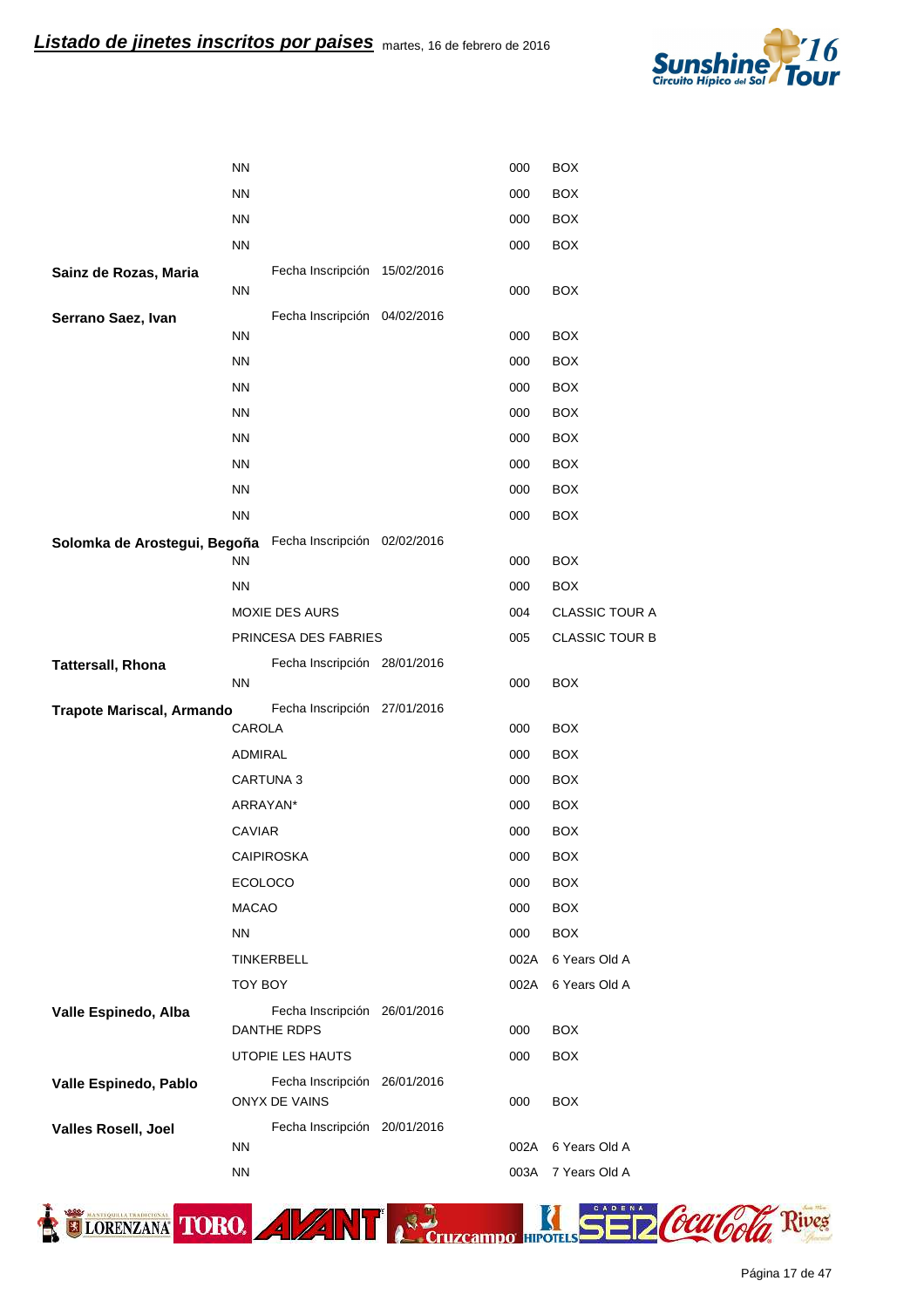

|                                                           | <b>NN</b>                               |            | 003A | 7 Years Old A         |
|-----------------------------------------------------------|-----------------------------------------|------------|------|-----------------------|
|                                                           | <b>NN</b>                               |            | 004  | <b>CLASSIC TOUR A</b> |
|                                                           | <b>NN</b>                               |            | 006  | <b>CLASSIC TOUR C</b> |
| Vazquez Aymerich, Jose Maria Fecha Inscripción 28/01/2016 | <b>CARTOGRAPH</b>                       |            | 002A | 6 Years Old A         |
| Verdugo Velon, Iñigo                                      | Fecha Inscripción<br><b>RIDGES MIRA</b> | 13/02/2016 | 001  | 5 Years Old           |
|                                                           | <b>CONNERY SN</b>                       |            | 001  | 5 Years Old           |
|                                                           | VINCA JACOB                             |            | 003A | 7 Years Old A         |
|                                                           | <b>BOUCHERON DU BOIS</b>                |            | 004  | <b>CLASSIC TOUR A</b> |
|                                                           | <b>IPCHOU</b>                           |            | 005  | <b>CLASSIC TOUR B</b> |
|                                                           | QUINOA DE MARILLET                      |            | 006  | CLASSIC TOUR C        |
|                                                           | PACIFIC DU CRIOLO                       |            | 007  | <b>CLASSIC TOUR D</b> |
|                                                           |                                         |            |      |                       |

**Total Jinetes España 75 España 315 Total Caballos**

**Estados Unidos** h

| <b>Nombre Jinete</b>     | <b>Nombe Caballo</b>         |            |      | Prueba Nº Nombre Prueba |
|--------------------------|------------------------------|------------|------|-------------------------|
| Cary, Emma               | Fecha Inscripción<br>FARELLO | 08/02/2016 | 002A | 6 Years Old A           |
| Lawler, Alec             | Fecha Inscripción            | 04/02/2016 |      |                         |
|                          | <b>AGAMEMNON</b>             |            | 008  | <b>BIG TOUR A1</b>      |
|                          | <b>BISKIT SDD</b>            |            | 009  | <b>BIG TOUR A2</b>      |
| Mershad, Gabriela Theres | Fecha Inscripción            | 10/02/2016 |      |                         |
|                          | <b>SKARA GLEN'S BASEL</b>    |            | 004  | <b>CLASSIC TOUR A</b>   |
|                          | <b>UNEX OMEGA STAR</b>       |            | 005  | <b>CLASSIC TOUR B</b>   |
|                          | <b>CAVALITO</b>              |            | 006  | <b>CLASSIC TOUR C</b>   |
|                          | <b>CAPRILLI HSF</b>          |            | 007  | CLASSIC TOUR D          |

**Total Jinetes Estados Unido 3** Total Caballos Estados Unido 7

| France                   |                              |            |      |                         |
|--------------------------|------------------------------|------------|------|-------------------------|
| <b>Nombre Jinete</b>     | <b>Nombe Caballo</b>         |            |      | Prueba Nº Nombre Prueba |
| Angot, Cedric            | Fecha Inscripción            | 20/01/2016 |      |                         |
|                          | TUM PLAY DU JOUAS            |            | 008  | <b>BIG TOUR A1</b>      |
|                          | <b>RUBIS DES PREUILLY</b>    |            | 009  | <b>BIG TOUR A2</b>      |
|                          | SAXO DE LA COUR              |            | 010  | <b>BIG TOUR B</b>       |
|                          | <b>TALENT DES MOITIERS</b>   |            | 011  | <b>BIG TOUR C</b>       |
| <b>Biron, Arnaud</b>     | Fecha Inscripción 13/02/2016 |            |      |                         |
|                          | <b>BIARADO DE RIVERLAND</b>  |            | 003A | 7 Years Old A           |
|                          | <b>CARCHAREL M</b>           |            | 005  | <b>CLASSIC TOUR B</b>   |
| <b>Bourdoncle, Ambre</b> | Fecha Inscripción            | 10/02/2016 |      |                         |
|                          | <b>PLEASURE RIDE</b>         |            | 004  | <b>CLASSIC TOUR A</b>   |
| <b>Breul, Hugo</b>       | Fecha Inscripción            | 10/02/2016 |      |                         |
|                          | <b>VARGAS ROUGE</b>          |            | 003A | 7 Years Old A           |
| LORENZANA TORO.          |                              |            |      |                         |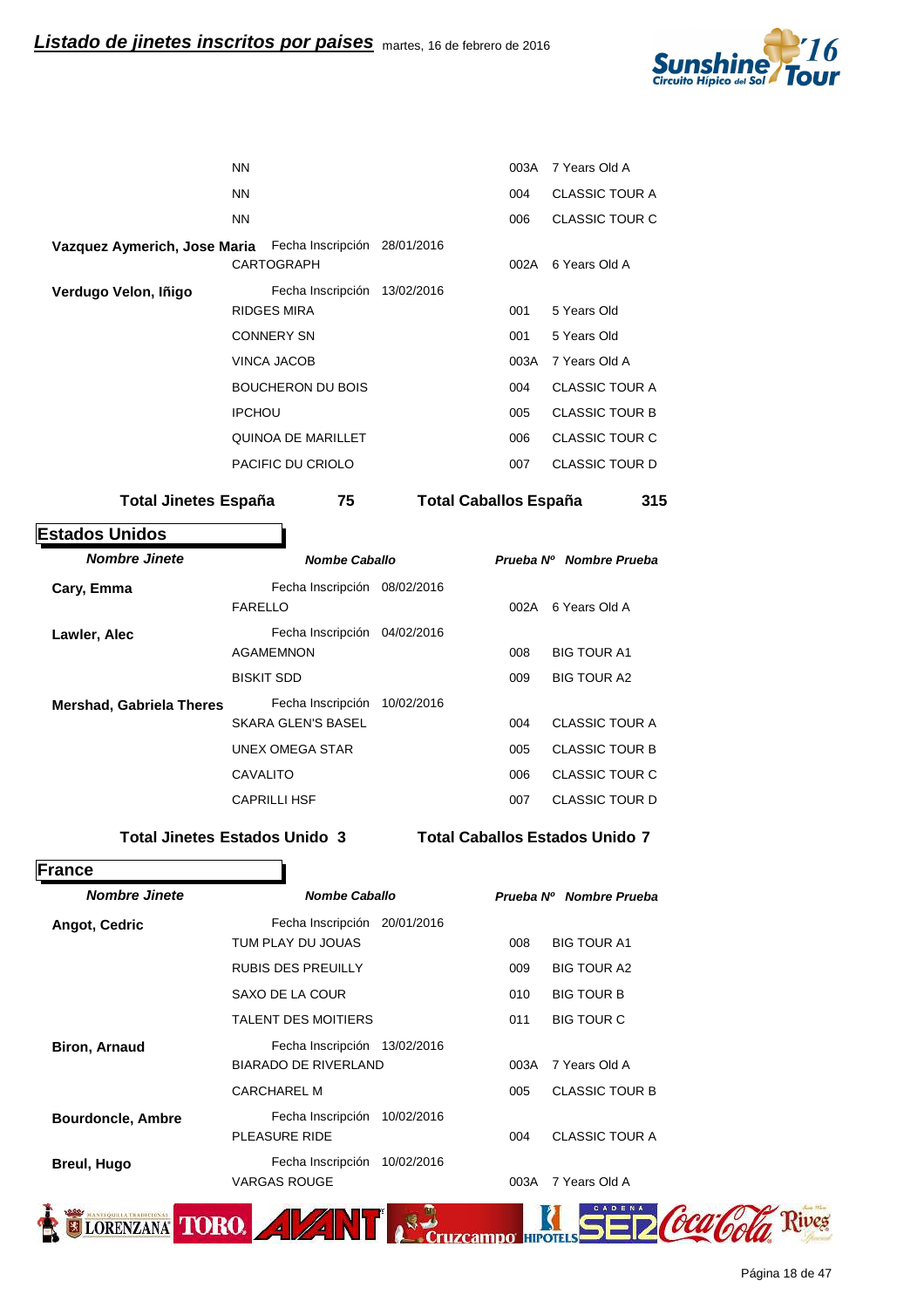

|                         | OCEAN DES RUELLES                                            | 008  | <b>BIG TOUR A1</b>    |
|-------------------------|--------------------------------------------------------------|------|-----------------------|
|                         | UTAHMANO ALU                                                 | 009  | <b>BIG TOUR A2</b>    |
|                         | ONOLULU D'AUBIGNY                                            | 010  | <b>BIG TOUR B</b>     |
| <b>Breul, Robert</b>    | Fecha Inscripción 20/01/2016<br><b>TRAVIATA DES HAYETTES</b> | 000  | <b>BOX</b>            |
|                         | ARSOUILLE DU SEIGNEUR                                        | 000  | <b>BOX</b>            |
|                         | <b>NN</b>                                                    | 000  | <b>BOX</b>            |
|                         | <b>STARDAM</b>                                               | 000  | <b>BOX</b>            |
|                         | <b>BASHKA DE MORTINSART</b>                                  | 000  | <b>BOX</b>            |
|                         | UTWO D'ESQUELMES                                             | 008  | <b>BIG TOUR A1</b>    |
| <b>Briand, Bernard</b>  | Fecha Inscripción 20/01/2016<br>UNEVEN SUNHEUP               | 000  | <b>BOX</b>            |
|                         | TRIBUN DE LA WANTZ                                           | 000  | <b>BOX</b>            |
|                         | <b>VISTAPRINT</b>                                            | 003A | 7 Years Old A         |
|                         | <b>VIRKO MINOTAIS</b>                                        | 003A | 7 Years Old A         |
|                         | CHATTANO                                                     | 008  | <b>BIG TOUR A1</b>    |
|                         | QADILLAC                                                     | 009  | <b>BIG TOUR A2</b>    |
|                         | <b>T'ES OK MINOTAIS</b>                                      | 010  | <b>BIG TOUR B</b>     |
|                         | <b>TARJINA DE SIENNE</b>                                     | 011  | <b>BIG TOUR C</b>     |
| Cairaschi-Dagut, Jöelle | Fecha Inscripción 20/01/2016<br><b>AKI 70</b>                | 008  | <b>BIG TOUR A1</b>    |
|                         | <b>QUARTZ DU LANDEY</b>                                      | 009  | <b>BIG TOUR A2</b>    |
|                         | QUICKCENTO                                                   | 010  | <b>BIG TOUR B</b>     |
| Cousin, Simon           | Fecha Inscripción 10/02/2016<br>AL CAPONE BRUYERES           | 002A | 6 Years Old A         |
|                         | ELISA VAN DE HELLE                                           |      | 002A 6 Years Old A    |
|                         | QUATTRO Z                                                    | 006  | <b>CLASSIC TOUR C</b> |
| <b>Diverres, Marie</b>  | Fecha Inscripción 10/02/2016<br>QASSIS DES HAYETTES Z        | 005  | <b>CLASSIC TOUR B</b> |
| Epaillard, Julien       | Fecha Inscripción 25/01/2016                                 |      |                       |
|                         | SHERIFF DE LA NUTRIA LM                                      | 000  | <b>BOX</b>            |
|                         | USUAL SUSPECT D'AUGE                                         | 000  | <b>BOX</b>            |
|                         | ALLUMETTE D'AUGE                                             | 002A | 6 Years Old A         |
|                         | VIVALDI D'AUGE                                               | 003A | 7 Years Old A         |
|                         | SAFARI D'AUGE                                                | 008  | <b>BIG TOUR A1</b>    |
|                         | <b>CRISTALLO A* LM</b>                                       | 009  | <b>BIG TOUR A2</b>    |
|                         | PIGMALION DU ROZEL                                           | 010  | <b>BIG TOUR B</b>     |
|                         | <b>QUATRIN DE LA ROQUE</b>                                   | 011  | <b>BIG TOUR C</b>     |
| <b>Giraud, Flore</b>    | Fecha Inscripción 01/02/2016<br>SPIROU DU CALVAIRE           | 000  | <b>BOX</b>            |
|                         | PITARO DE VIRTON                                             | 000  | <b>BOX</b>            |
|                         | ULISCA DU TOUNEY                                             | 000  | <b>BOX</b>            |
|                         |                                                              |      |                       |

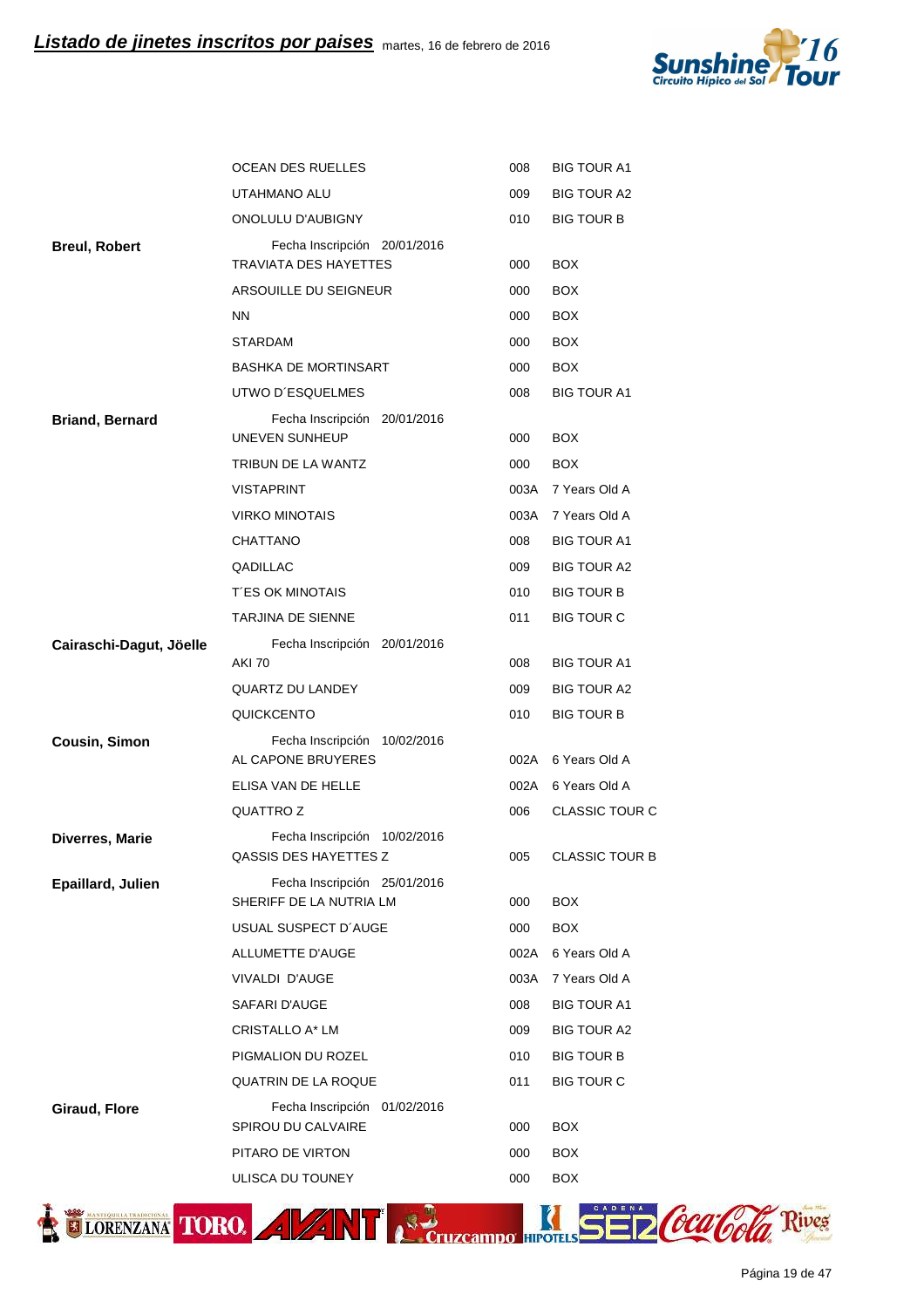

| Leprevost, Penelope      | Fecha Inscripción 01/02/2016                         |      |                       |
|--------------------------|------------------------------------------------------|------|-----------------------|
|                          | HIJA VAN STROKAPELLEKEN                              | 000  | <b>BOX</b>            |
|                          | <b>TOBAGO CHEVRIER</b>                               | 000  | <b>BOX</b>            |
|                          | <b>NN</b>                                            | 000  | <b>BOX</b>            |
|                          | <b>CRETA LS LA SILLA</b>                             |      | 003A 7 Years Old A    |
|                          | <b>VERY NICE DE TALMA</b>                            | 003A | 7 Years Old A         |
|                          | DARK LADY DU VAL DU GEER                             | 003A | 7 Years Old A         |
|                          | DUMPY DES FLAGUES                                    | 003A | 7 Years Old A         |
|                          | <b>DAZERMIE</b>                                      | 008  | <b>BIG TOUR A1</b>    |
|                          | <b>FLORA DE MARIPOSA</b>                             | 009  | <b>BIG TOUR A2</b>    |
|                          | <b>SULTANE DES IBIS</b>                              | 010  | <b>BIG TOUR B</b>     |
|                          | <b>ILENA DE MARIPOSA</b>                             | 011  | <b>BIG TOUR C</b>     |
| Maurel, Adrien           | Fecha Inscripción 19/01/2016<br><b>TANGO DU BOIS</b> | 006  | <b>CLASSIC TOUR C</b> |
| Pelat, Leslie            | Fecha Inscripción 19/01/2016                         |      |                       |
|                          | CAYENNE DU RIVERLAND                                 | 000  | <b>BOX</b>            |
|                          | BABYONE DE RIVERLAND                                 | 001  | 5 Years Old           |
|                          | <b>BRESIL DE RIVELAND</b>                            | 001  | 5 Years Old           |
|                          | BOY DE RIVERLAND                                     | 001  | 5 Years Old           |
|                          | <b>BUENOS DE RIVERLAND</b>                           | 001  | 5 Years Old           |
|                          | ALOUETTE DE RIVERLAND                                | 002A | 6 Years Old A         |
|                          | <b>VENDREDI RIVERLAND</b>                            | 003A | 7 Years Old A         |
|                          | ULISKO DE RIVERLAND                                  | 004  | <b>CLASSIC TOUR A</b> |
|                          | UN ESPOIR RIVERLAND                                  | 005  | <b>CLASSIC TOUR B</b> |
| Sueur, Alexander         | Fecha Inscripción<br>CASTOR VH MOLENHOF Z            | 000  | <b>BOX</b>            |
|                          | NINKIE DE VY Z                                       | 000  | <b>BOX</b>            |
|                          | <b>VERONA VON HARY</b>                               | 000  | <b>BOX</b>            |
|                          | <b>COCONUT VDB</b>                                   | 000  | <b>BOX</b>            |
|                          | UCIANO DE LA BOTTE                                   | 000  | <b>BOX</b>            |
|                          | CORTO MALTESE D'ELIFINE Z                            | 001  | 5 Years Old           |
|                          | KORIANO VAN KLAPSCHEUT                               | 002A | 6 Years Old A         |
|                          | VIACE HOUSTON DH Z                                   | 002A | 6 Years Old A         |
|                          | KARTOUCHE VAN DE PLANTAANHOEVE                       | 002A | 6 Years Old A         |
|                          | EVEREST D.R                                          | 002A | 6 Years Old A         |
|                          | <b>VENDOME PALORDET</b>                              | 003A | 7 Years Old A         |
|                          | <b>ESTORIL NH</b>                                    | 003A | 7 Years Old A         |
| <b>Terrasier, Gilles</b> | Fecha Inscripción 27/01/2016                         |      |                       |
|                          | <b>ESCADO VAN HET LINDENHOF</b>                      | 000  | <b>BOX</b>            |
|                          | UNE DE VESQUERIE                                     | 000  | <b>BOX</b>            |
| Vernat, Jacob            | Fecha Inscripción 20/01/2016<br>VISION D'ISCLA       | 000  | <b>BOX</b>            |
|                          |                                                      |      |                       |
| <b>CORENZANA</b>         | <b>TORO.</b><br>$\frac{1}{2}$                        |      |                       |
|                          |                                                      |      |                       |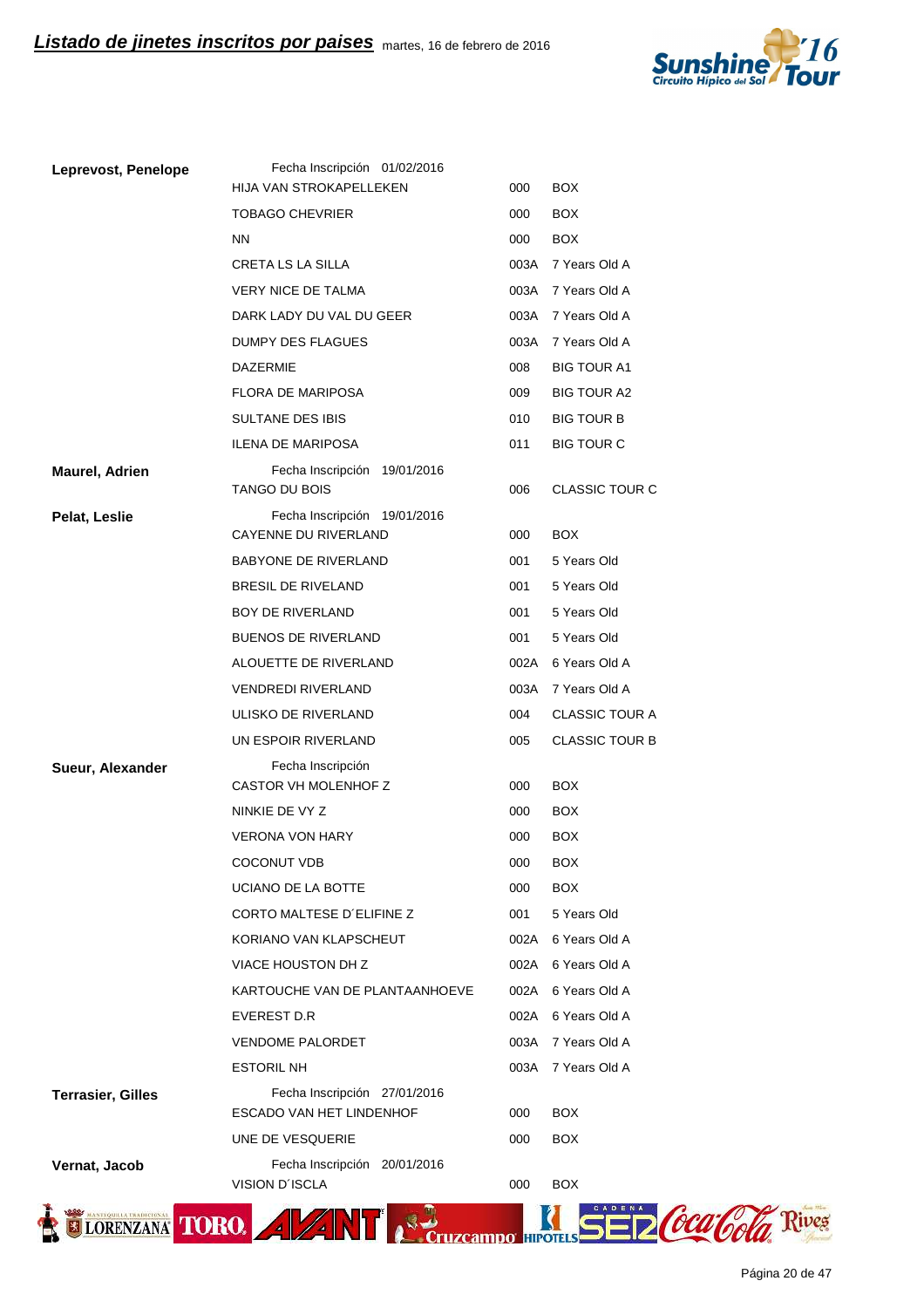

| <b>BRFAK AWAY</b>    | 001  | 5 Years Old        |
|----------------------|------|--------------------|
| ADIBOU DES CHAMPS    | 002A | - 6 Years Old A    |
| ASTREE DES CHAMPS    |      | 002A 6 Years Old A |
| BACCHUS DES AUCELS Z |      | 003A 7 Years Old A |
| UP LADY DES CHAMPS   | 009  | <b>BIG TOUR A2</b> |
| UNIKA DE LAUMENCE    | 009  | BIG TOUR A?        |
| CARLOS R 2           | 012  | BIG TOUR D         |
|                      |      |                    |

Total Jinetes France **17 Total Caballos France** 86

| Germany                  |                                              |                               |                         |
|--------------------------|----------------------------------------------|-------------------------------|-------------------------|
| <b>Nombre Jinete</b>     | <b>Nombe Caballo</b>                         |                               | Prueba Nº Nombre Prueba |
| Offel, Katharina         | Fecha Inscripción 27/01/2016                 |                               |                         |
|                          | CON AIR Z                                    | 000                           | <b>BOX</b>              |
|                          | <b>Z CANTURANA</b>                           | 000                           | <b>BOX</b>              |
|                          | BENFICA VAN VLIERINGEN DH                    | 000                           | <b>BOX</b>              |
|                          | <b>UMEUNIG</b>                               | 002A                          | 6 Years Old A           |
|                          | CASPER J&J Z                                 | 002A                          | 6 Years Old A           |
|                          | <b>ERASURE</b>                               | 003A                          | 7 Years Old A           |
|                          | <b>SB BROADWAY SEMILLY</b>                   | 004                           | <b>CLASSIC TOUR A</b>   |
|                          | <b>CORIANDOLO</b>                            | 008                           | <b>BIG TOUR A1</b>      |
|                          | <b>HIGH VOLTAGE SB</b>                       | 009                           | <b>BIG TOUR A2</b>      |
|                          | <b>QITANA VDV</b>                            | 010                           | <b>BIG TOUR B</b>       |
| <b>Trutschler, Simon</b> | Fecha Inscripción 04/02/2016                 |                               |                         |
|                          | <b>OURSUN CARIANA</b>                        | 000                           | <b>BOX</b>              |
|                          | <b>OURSUN QUEENYRUBIN</b>                    | 000                           | <b>BOX</b>              |
|                          | <b>Total Jinetes Germany</b><br>$\mathbf{2}$ | <b>Total Caballos Germany</b> | 12                      |
| <b>Great Britain</b>     |                                              |                               |                         |

| <b>Nombe Caballo</b>            |                  | Prueba Nº Nombre Prueba |
|---------------------------------|------------------|-------------------------|
| Fecha Inscripción<br>06/02/2016 |                  |                         |
|                                 |                  | 5 Years Old             |
| <b>WESPOINT FERDINAND</b>       | 004              | <b>CLASSIC TOUR A</b>   |
| <b>CLANE K</b>                  | 006              | <b>CLASSIC TOUR C</b>   |
| OPIUM EUROPA UK                 | 007              | <b>CLASSIC TOUR D</b>   |
| Fecha Inscripción 29/01/2016    |                  |                         |
| <b>HOPE SPRINGS</b>             | 000              | <b>BOX</b>              |
| <b>FASHION STATEMENT</b>        | 001              | 5 Years Old             |
| CARTHAGON G Z                   | 003A             | 7 Years Old A           |
| Fecha Inscripción 26/01/2016    |                  |                         |
| DANIELLA*                       | 003A             | 7 Years Old A           |
| SALOME DE RAVEL                 | 008              | <b>BIG TOUR A1</b>      |
| <b>CARLINO</b>                  | 009              | <b>BIG TOUR A2</b>      |
|                                 | <b>HEATHER M</b> | 001                     |

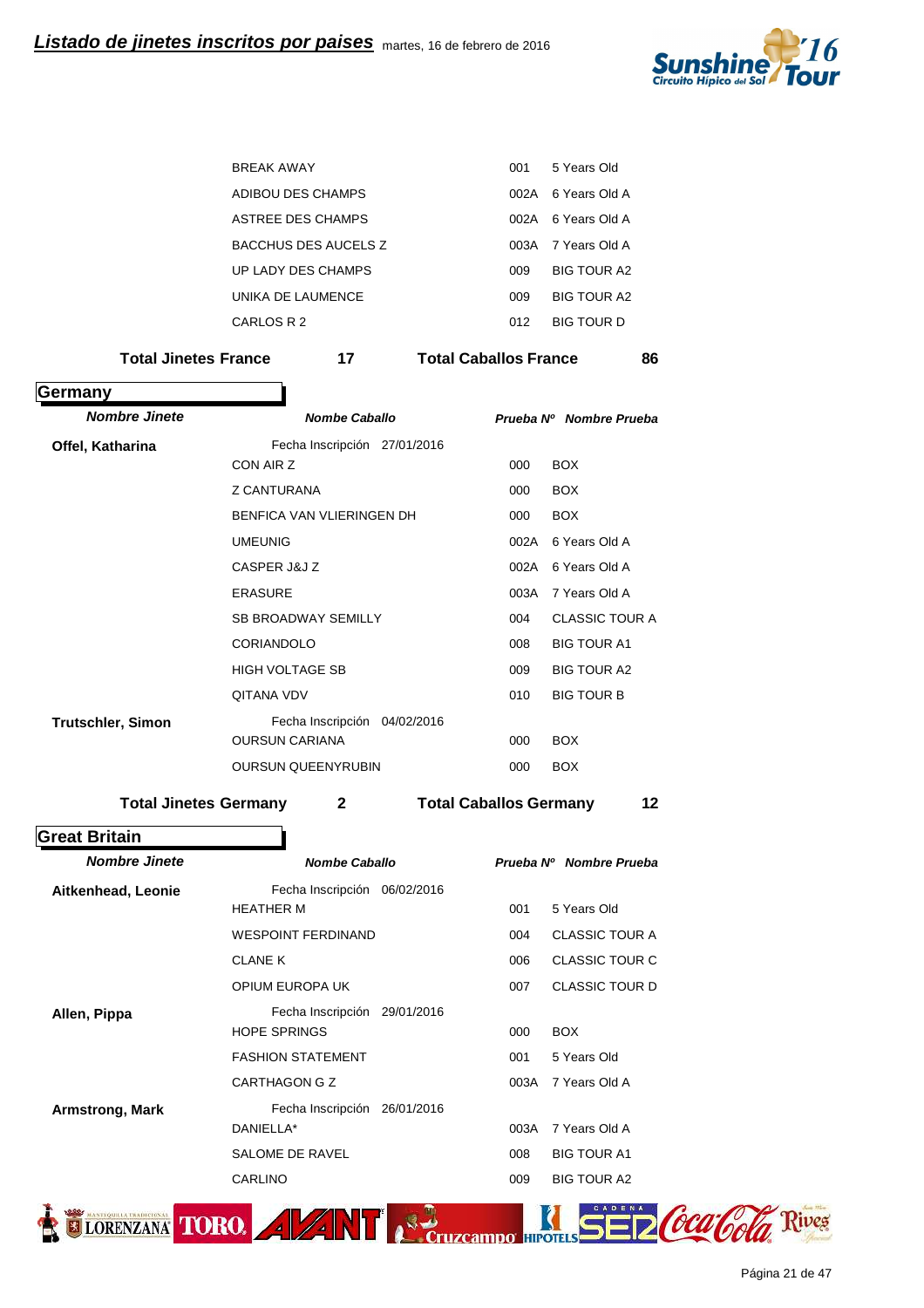

|                        | <b>BALOUGIO III</b>                                | 010  | <b>BIG TOUR B</b>     |
|------------------------|----------------------------------------------------|------|-----------------------|
| <b>Aston, Chloe</b>    | Fecha Inscripción 29/01/2016                       |      |                       |
|                        | CELESTE SPB Z                                      | 000  | <b>BOX</b>            |
|                        | KOLIBRI CLASSIC                                    | 000  | <b>BOX</b>            |
|                        | CHAMBER II Z                                       | 000  | <b>BOX</b>            |
|                        | WISE GUY**                                         | 000  | <b>BOX</b>            |
|                        | HERO*                                              | 000  | <b>BOX</b>            |
|                        | CHATEAU DE BRION QUAINTON                          | 000  | <b>BOX</b>            |
|                        | AMIGO T                                            | 000  | <b>BOX</b>            |
|                        | ADONIS S Z                                         | 001  | 5 Years Old           |
|                        | KANDAHAR                                           | 002A | 6 Years Old A         |
|                        | CORNADO'S BOY RC                                   | 003A | 7 Years Old A         |
| <b>Barton, Alison</b>  | Fecha Inscripción 14/02/2016<br><b>BILLY ANNA</b>  | 000  | <b>BOX</b>            |
|                        | ROMA IV                                            | 000  | <b>BOX</b>            |
| <b>Barton, Richard</b> | Fecha Inscripción<br><b>DONATA</b>                 | 000  | <b>BOX</b>            |
| <b>Beveridge, Lily</b> | Fecha Inscripción 26/01/2016                       |      |                       |
|                        | <b>PARIS XI</b>                                    | 004  | <b>CLASSIC TOUR A</b> |
|                        | <b>WIJNAND</b>                                     | 005  | <b>CLASSIC TOUR B</b> |
| <b>Bevis, Robert</b>   | Fecha Inscripción 27/01/2016                       |      |                       |
|                        | <b>ETUDE</b>                                       | 003A | 7 Years Old A         |
|                        | CHABLIS E.T.                                       | 008  | <b>BIG TOUR A1</b>    |
|                        | <b>COURTNEY Z</b>                                  | 009  | <b>BIG TOUR A2</b>    |
|                        | <b>VOGUE</b>                                       | 010  | <b>BIG TOUR B</b>     |
| Breen, Chloe           | Fecha Inscripción 21/01/2016<br><b>ZIDANE VIII</b> | 004  | <b>CLASSIC TOUR A</b> |
|                        | <b>ZOOEY</b>                                       | 005  | <b>CLASSIC TOUR B</b> |
|                        | Fecha Inscripción 26/01/2016                       |      |                       |
| <b>Burgess, Jude</b>   | CARVELO <sub>Z</sub>                               | 000  | <b>BOX</b>            |
|                        | <b>COMEBACK DE FREMIS</b>                          | 000  | <b>BOX</b>            |
|                        | <b>SEVERLY HILLE</b>                               | 000  | <b>BOX</b>            |
|                        | <b>GERMATES</b>                                    | 001  | 5 Years Old           |
|                        | <b>QUITE FEELING</b>                               | 001  | 5 Years Old           |
|                        | <b>GIMONA</b>                                      | 001  | 5 Years Old           |
| <b>Cassel, Darcie</b>  | Fecha Inscripción 29/01/2016                       |      |                       |
|                        | <b>CAPITAL DARBY</b>                               | 004  | <b>CLASSIC TOUR A</b> |
|                        | <b>ELDIVO</b>                                      | 005  | <b>CLASSIC TOUR B</b> |
| Crippen, Simon         | Fecha Inscripción 20/01/2016                       |      |                       |
|                        | <b>ATLANTA VIII</b>                                | 000  | <b>BOX</b>            |
|                        | ABLE MABLE                                         | 000  | <b>BOX</b>            |
|                        | TEMPLE CLAUDIUS                                    | 000  | <b>BOX</b>            |



Página 22 de 47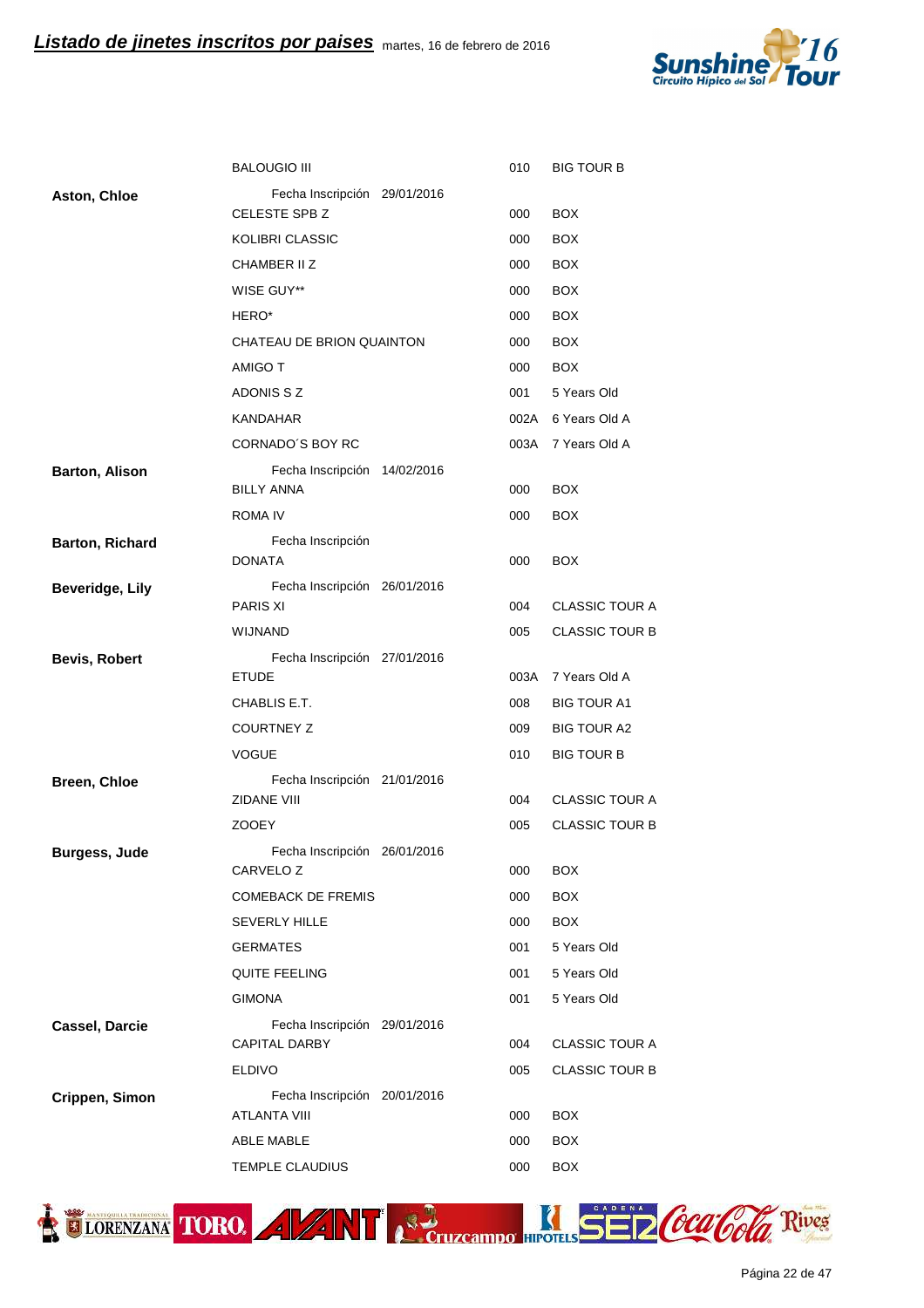

|                        | <b>TERASINI</b>                                  | 003A | 7 Years Old A         |
|------------------------|--------------------------------------------------|------|-----------------------|
|                        | <b>ELSTAR</b>                                    | 003A | 7 Years Old A         |
|                        | DARC ORY                                         | 008  | <b>BIG TOUR A1</b>    |
|                        | PALADIN DE LAUME                                 | 009  | <b>BIG TOUR A2</b>    |
|                        | <b>BRITANNICUS</b>                               | 010  | <b>BIG TOUR B</b>     |
|                        | VILKA B                                          | 012  | <b>BIG TOUR D</b>     |
| <b>Crosby, Stephen</b> | Fecha Inscripción 29/01/2016                     |      |                       |
|                        | <b>TGF RUBIN</b>                                 | 000  | <b>BOX</b>            |
|                        | <b>CARABAS GIRL</b>                              | 000  | <b>BOX</b>            |
|                        | TGF APPALOOSA                                    | 001  | 5 Years Old           |
| Davenport, James       | Fecha Inscripción 29/01/2016<br>ONE ENDEAVOUR    | 000  | <b>BOX</b>            |
|                        | <b>CATINKA</b>                                   | 000  | <b>BOX</b>            |
|                        | TOSCANE LERCHENBERG                              | 000  | <b>BOX</b>            |
|                        | DANIEL                                           | 000  | <b>BOX</b>            |
|                        | <b>ONE INVERNESS</b>                             | 000  | <b>BOX</b>            |
|                        | <b>COCHELLA</b>                                  | 009  | <b>BIG TOUR A2</b>    |
| Deakin, Kerstin        | Fecha Inscripción 20/01/2016                     |      |                       |
|                        | <b>HVL DREAM GIRL</b>                            | 002A | 6 Years Old A         |
|                        | CECILIA*                                         | 008  | <b>BIG TOUR A1</b>    |
|                        | <b>OSAKA DES QUARTS</b>                          | 009  | <b>BIG TOUR A2</b>    |
|                        | <b>SUNSOLDE</b>                                  | 012  | <b>BIG TOUR D</b>     |
| Diamantides, Melissa   | Fecha Inscripción 29/01/2016<br><b>NN</b>        | 000  | <b>BOX</b>            |
|                        | <b>CREME DE LA CREME 6</b>                       | 004  | <b>CLASSIC TOUR A</b> |
|                        | <b>NN</b>                                        | 005  | <b>CLASSIC TOUR B</b> |
|                        | <b>JINX D'OVER</b>                               | 006  | <b>CLASSIC TOUR C</b> |
| Dimmock, Jessica       | Fecha Inscripción 20/01/2016                     |      |                       |
|                        | ZILTON SL Z                                      | 001  | 5 Years Old           |
|                        | <b>BILLY WISH</b>                                |      | 002A 6 Years Old A    |
|                        | ELECTRA VIII                                     | 003A | 7 Years Old A         |
|                        | <b>BILLY ANDERSON</b>                            | 010  | <b>BIG TOUR B</b>     |
|                        | <b>CYBEL II</b>                                  | 011  | <b>BIG TOUR C</b>     |
| Distefano, Georgia     | Fecha Inscripción 09/02/2016                     |      |                       |
|                        | <b>CARTINO III</b>                               | 004  | <b>CLASSIC TOUR A</b> |
|                        | <b>CASSIA DS</b>                                 | 005  | <b>CLASSIC TOUR B</b> |
|                        | <b>EVENSONG III</b>                              | 006  | <b>CLASSIC TOUR C</b> |
| Dunne, Danny           | Fecha Inscripción 27/01/2016<br><b>GRABIELLA</b> | 001  | 5 Years Old           |
|                        |                                                  | 001  | 5 Years Old           |
|                        | <b>GOOD CHOICE</b>                               |      |                       |
|                        | FOR KILLY                                        |      | 002A 6 Years Old A    |
|                        | <b>FERNANDO</b>                                  |      | 002A 6 Years Old A    |

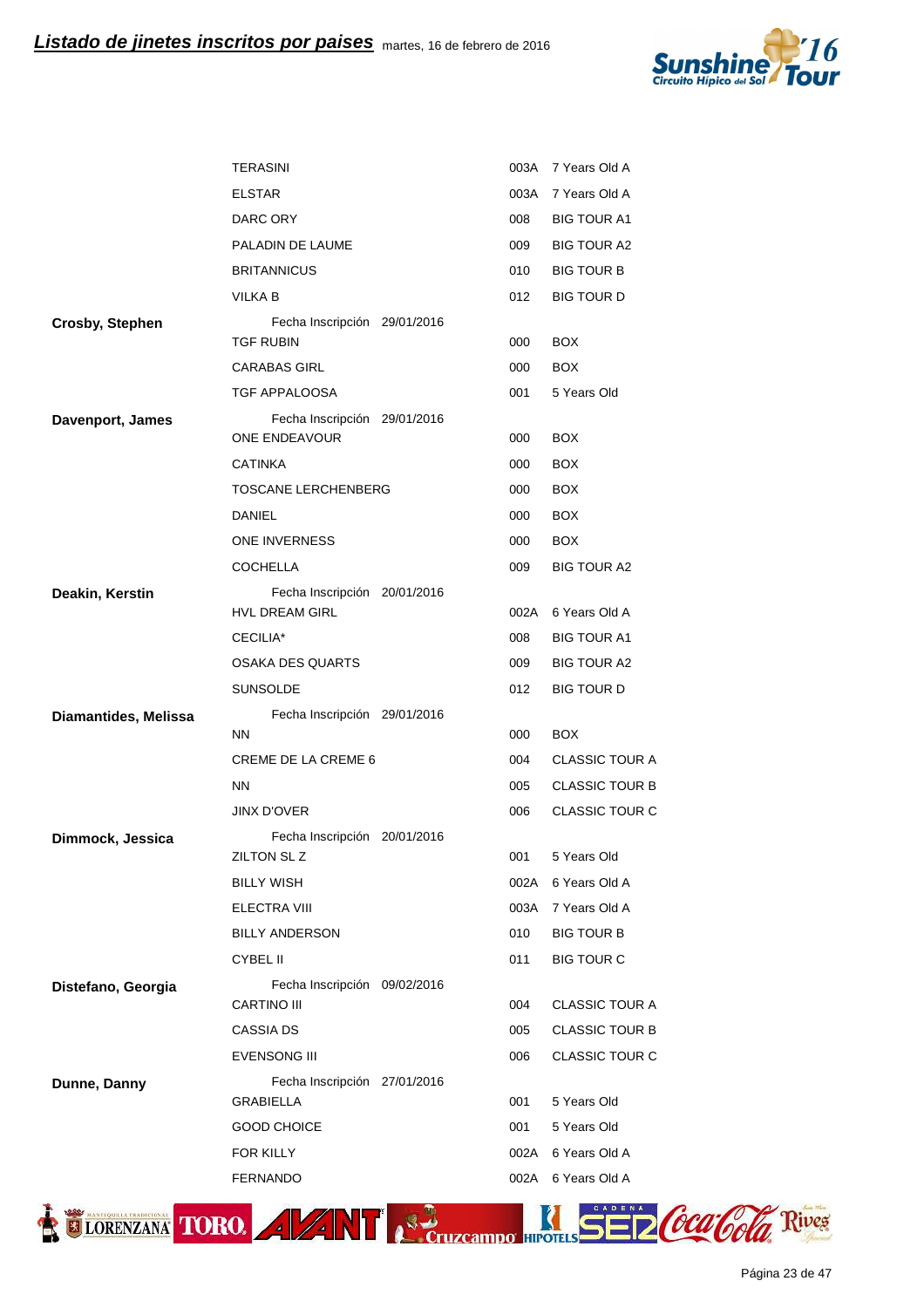

| Elliott, Jake    | Fecha Inscripción 15/02/2016                             |             |                              |
|------------------|----------------------------------------------------------|-------------|------------------------------|
|                  | DJANGO BLUE                                              | 003A        | 7 Years Old A                |
|                  | <b>CARABAS REBEL</b>                                     | 006         | <b>CLASSIC TOUR C</b>        |
| Elliott, Jessica | Fecha Inscripción 07/02/2016                             |             |                              |
|                  | <b>CHELLIMO</b>                                          | 001         | 5 Years Old                  |
|                  | TOKI II                                                  | 001         | 5 Years Old                  |
|                  | <b>BALENTO C.S</b>                                       | 001         | 5 Years Old                  |
|                  | <b>LOLETTA</b>                                           | 001         | 5 Years Old                  |
|                  | NO NAME                                                  |             | 002A 6 Years Old A           |
|                  | <b>ULETTE</b>                                            | 004         | <b>CLASSIC TOUR A</b>        |
| Ellis, Remy      | Fecha Inscripción 26/01/2016<br><b>GUADELUPE</b>         | 001         | 5 Years Old                  |
|                  | <b>FLINTON CN</b>                                        | 002A        | 6 Years Old A                |
|                  | <b>WARENDORF</b>                                         | 009         | <b>BIG TOUR A2</b>           |
| George, Isabelle | Fecha Inscripción 02/02/2016<br>JALISKA VAN DE HEIDE     | 006         | <b>CLASSIC TOUR C</b>        |
|                  | STS LLOYD                                                | 006         | <b>CLASSIC TOUR C</b>        |
|                  | DOUCE DE ROULARD                                         | 006         | <b>CLASSIC TOUR C</b>        |
| Goddard, Pippa   | Fecha Inscripción 20/01/2016                             |             |                              |
|                  | PANDOR BLUE                                              | 000         | <b>BOX</b>                   |
|                  | <b>JUCATAN II</b>                                        | 000         | <b>BOX</b>                   |
|                  | ZOON VAN LONDON                                          | 001         | 5 Years Old                  |
| Gredley, Tim     | Fecha Inscripción 29/01/2016                             |             |                              |
|                  | <b>NN</b>                                                | 000         | <b>BOX</b>                   |
|                  | UNEX CAPTAIN CHAOS 8                                     | 008         | <b>BIG TOUR A1</b>           |
|                  | UNEX CLINTAN MB                                          | 010         | <b>BIG TOUR B</b>            |
|                  | UNEX HANDYMAN                                            | 011         | <b>BIG TOUR C</b>            |
|                  | UNEX BARRICHELLO                                         | 011         | <b>BIG TOUR C</b>            |
|                  | <b>GRAND CONAN</b>                                       | 012         | <b>BIG TOUR D</b>            |
| Grimster, Kerry  | Fecha Inscripción 29/01/2016<br><b>RENKUM RUBY ROUGE</b> |             | 002A 6 Years Old A           |
|                  | <b>MOONLIGHT VI</b>                                      | 003A        | 7 Years Old A                |
|                  |                                                          |             |                              |
|                  | ALL RISE                                                 | 004         | <b>CLASSIC TOUR A</b>        |
|                  | <b>DIOR</b>                                              | 005         | <b>CLASSIC TOUR B</b>        |
| Harrison, Ashlee | Fecha Inscripción 20/01/2016                             |             |                              |
|                  | <b>GAIL DE SEMILLY</b>                                   | 001         | 5 Years Old                  |
|                  | VICTORIA D'HAUTEVILLE                                    | 003A        | 7 Years Old A                |
|                  | <b>BEAUFORT III</b>                                      | 006         | <b>CLASSIC TOUR C</b>        |
|                  | CASPAR Z                                                 | 007         | <b>CLASSIC TOUR D</b>        |
| Hill, Ricki      | Fecha Inscripción 20/01/2016                             |             |                              |
|                  | DUBAI*<br>EMERALD BAY                                    | 001<br>002A | 5 Years Old<br>6 Years Old A |

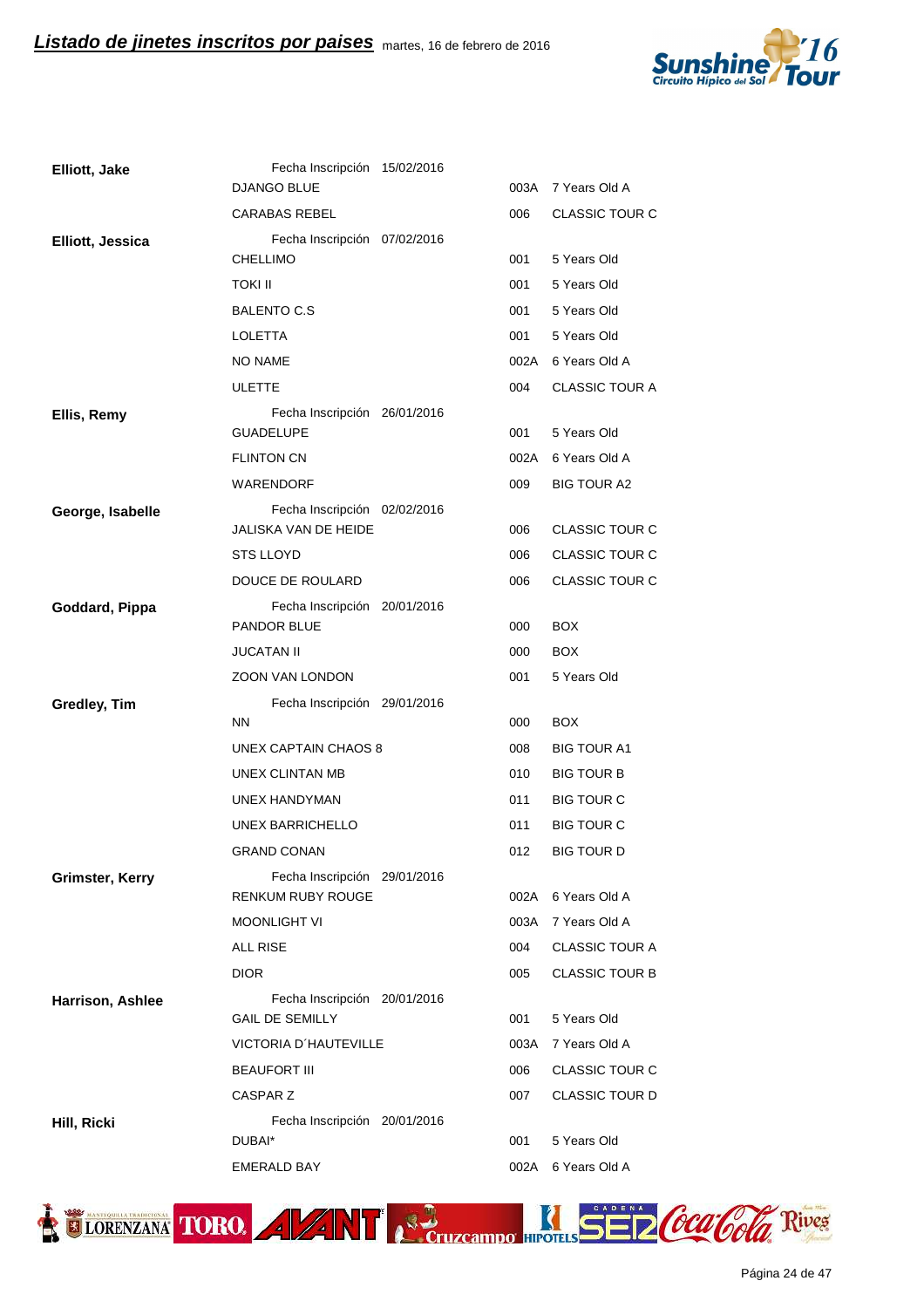

| <b>BENGTSSON</b><br>WELLINGTON*<br>Fecha Inscripción 29/01/2016<br><b>CARTOUCHE II</b><br><b>TEMPLE MARPLE</b><br><b>G VLEUT</b><br>FADOGRAAF<br><b>NN</b><br>Fecha Inscripción 26/01/2016<br><b>TINKAS GIFT</b><br><b>FUTURE TIME</b> | 010<br>011<br>000<br>000<br>001<br>000                                                                                                                                                                                 | <b>BIG TOUR B</b><br><b>BIG TOUR C</b><br><b>BOX</b><br><b>BOX</b><br>5 Years Old<br>002A 6 Years Old A<br>002A 6 Years Old A                                                                                                |
|----------------------------------------------------------------------------------------------------------------------------------------------------------------------------------------------------------------------------------------|------------------------------------------------------------------------------------------------------------------------------------------------------------------------------------------------------------------------|------------------------------------------------------------------------------------------------------------------------------------------------------------------------------------------------------------------------------|
|                                                                                                                                                                                                                                        |                                                                                                                                                                                                                        |                                                                                                                                                                                                                              |
|                                                                                                                                                                                                                                        |                                                                                                                                                                                                                        |                                                                                                                                                                                                                              |
|                                                                                                                                                                                                                                        |                                                                                                                                                                                                                        |                                                                                                                                                                                                                              |
|                                                                                                                                                                                                                                        |                                                                                                                                                                                                                        |                                                                                                                                                                                                                              |
|                                                                                                                                                                                                                                        |                                                                                                                                                                                                                        |                                                                                                                                                                                                                              |
|                                                                                                                                                                                                                                        |                                                                                                                                                                                                                        |                                                                                                                                                                                                                              |
|                                                                                                                                                                                                                                        |                                                                                                                                                                                                                        |                                                                                                                                                                                                                              |
|                                                                                                                                                                                                                                        |                                                                                                                                                                                                                        |                                                                                                                                                                                                                              |
|                                                                                                                                                                                                                                        |                                                                                                                                                                                                                        | <b>BOX</b>                                                                                                                                                                                                                   |
|                                                                                                                                                                                                                                        | 002A                                                                                                                                                                                                                   | 6 Years Old A                                                                                                                                                                                                                |
| Fecha Inscripción 06/02/2016                                                                                                                                                                                                           |                                                                                                                                                                                                                        |                                                                                                                                                                                                                              |
| <b>HONYMON</b>                                                                                                                                                                                                                         | 003A                                                                                                                                                                                                                   | 7 Years Old A                                                                                                                                                                                                                |
| TINKERBELL DE LA POMME                                                                                                                                                                                                                 | 008                                                                                                                                                                                                                    | <b>BIG TOUR A1</b>                                                                                                                                                                                                           |
| ROYAL CROISSANT                                                                                                                                                                                                                        | 009                                                                                                                                                                                                                    | <b>BIG TOUR A2</b>                                                                                                                                                                                                           |
|                                                                                                                                                                                                                                        | 010                                                                                                                                                                                                                    | <b>BIG TOUR B</b>                                                                                                                                                                                                            |
| <b>DESTANY</b>                                                                                                                                                                                                                         | 011                                                                                                                                                                                                                    | <b>BIG TOUR C</b>                                                                                                                                                                                                            |
|                                                                                                                                                                                                                                        |                                                                                                                                                                                                                        |                                                                                                                                                                                                                              |
|                                                                                                                                                                                                                                        | 004                                                                                                                                                                                                                    | <b>CLASSIC TOUR A</b>                                                                                                                                                                                                        |
| <b>CHILAS</b>                                                                                                                                                                                                                          | 005                                                                                                                                                                                                                    | <b>CLASSIC TOUR B</b>                                                                                                                                                                                                        |
| ADORETTE W                                                                                                                                                                                                                             | 006                                                                                                                                                                                                                    | CLASSIC TOUR C                                                                                                                                                                                                               |
|                                                                                                                                                                                                                                        |                                                                                                                                                                                                                        | <b>BOX</b>                                                                                                                                                                                                                   |
|                                                                                                                                                                                                                                        | 000                                                                                                                                                                                                                    | <b>BOX</b>                                                                                                                                                                                                                   |
| <b>DOLORES</b>                                                                                                                                                                                                                         | 000                                                                                                                                                                                                                    | <b>BOX</b>                                                                                                                                                                                                                   |
|                                                                                                                                                                                                                                        | 000                                                                                                                                                                                                                    | <b>BOX</b>                                                                                                                                                                                                                   |
| <b>THOMASCOURT QUALITY</b>                                                                                                                                                                                                             |                                                                                                                                                                                                                        | <b>BOX</b>                                                                                                                                                                                                                   |
|                                                                                                                                                                                                                                        |                                                                                                                                                                                                                        | 5 Years Old                                                                                                                                                                                                                  |
|                                                                                                                                                                                                                                        |                                                                                                                                                                                                                        | 002A 6 Years Old A                                                                                                                                                                                                           |
|                                                                                                                                                                                                                                        |                                                                                                                                                                                                                        | 002A 6 Years Old A                                                                                                                                                                                                           |
|                                                                                                                                                                                                                                        |                                                                                                                                                                                                                        | 002A 6 Years Old A                                                                                                                                                                                                           |
| <b>TJ DYNAMIC</b>                                                                                                                                                                                                                      |                                                                                                                                                                                                                        | 6 Years Old A                                                                                                                                                                                                                |
|                                                                                                                                                                                                                                        |                                                                                                                                                                                                                        | 7 Years Old A                                                                                                                                                                                                                |
|                                                                                                                                                                                                                                        |                                                                                                                                                                                                                        | 7 Years Old A                                                                                                                                                                                                                |
|                                                                                                                                                                                                                                        |                                                                                                                                                                                                                        | 7 Years Old A                                                                                                                                                                                                                |
|                                                                                                                                                                                                                                        |                                                                                                                                                                                                                        | <b>CLASSIC TOUR B</b>                                                                                                                                                                                                        |
|                                                                                                                                                                                                                                        |                                                                                                                                                                                                                        |                                                                                                                                                                                                                              |
| LIMA HTZ                                                                                                                                                                                                                               | 001                                                                                                                                                                                                                    | 5 Years Old                                                                                                                                                                                                                  |
| <b>CULANA Z</b>                                                                                                                                                                                                                        | 002A                                                                                                                                                                                                                   | 6 Years Old A                                                                                                                                                                                                                |
| DOONAVEERAGH EMMA                                                                                                                                                                                                                      | 004                                                                                                                                                                                                                    | <b>CLASSIC TOUR A</b>                                                                                                                                                                                                        |
| LUENDI                                                                                                                                                                                                                                 | 005                                                                                                                                                                                                                    | <b>CLASSIC TOUR B</b>                                                                                                                                                                                                        |
| LORENZANA TORO.                                                                                                                                                                                                                        |                                                                                                                                                                                                                        |                                                                                                                                                                                                                              |
|                                                                                                                                                                                                                                        | <b>CULTO</b><br><b>D.MILLFIELD DARIN</b><br><b>WESTPOINT BAROS</b><br><b>REMI DELUX</b><br>LSS BARBADOS<br><b>FIRST WOMAN</b><br><b>FELDA</b><br>AIR LUPICOR Z<br>CARPE DIEM Z<br>E. MILLFIELD ESTER<br><b>CHINOOK</b> | CHIPIE VAN HET SCHEEFKASTEEL<br>Fecha Inscripción 21/01/2016<br>Fecha Inscripción 25/01/2016<br>000<br>000<br>001<br>002A<br><b>JIMMY MACK V BERKENBROECK</b><br>003A<br>003A<br>003A<br>005<br>Fecha Inscripción 20/01/2016 |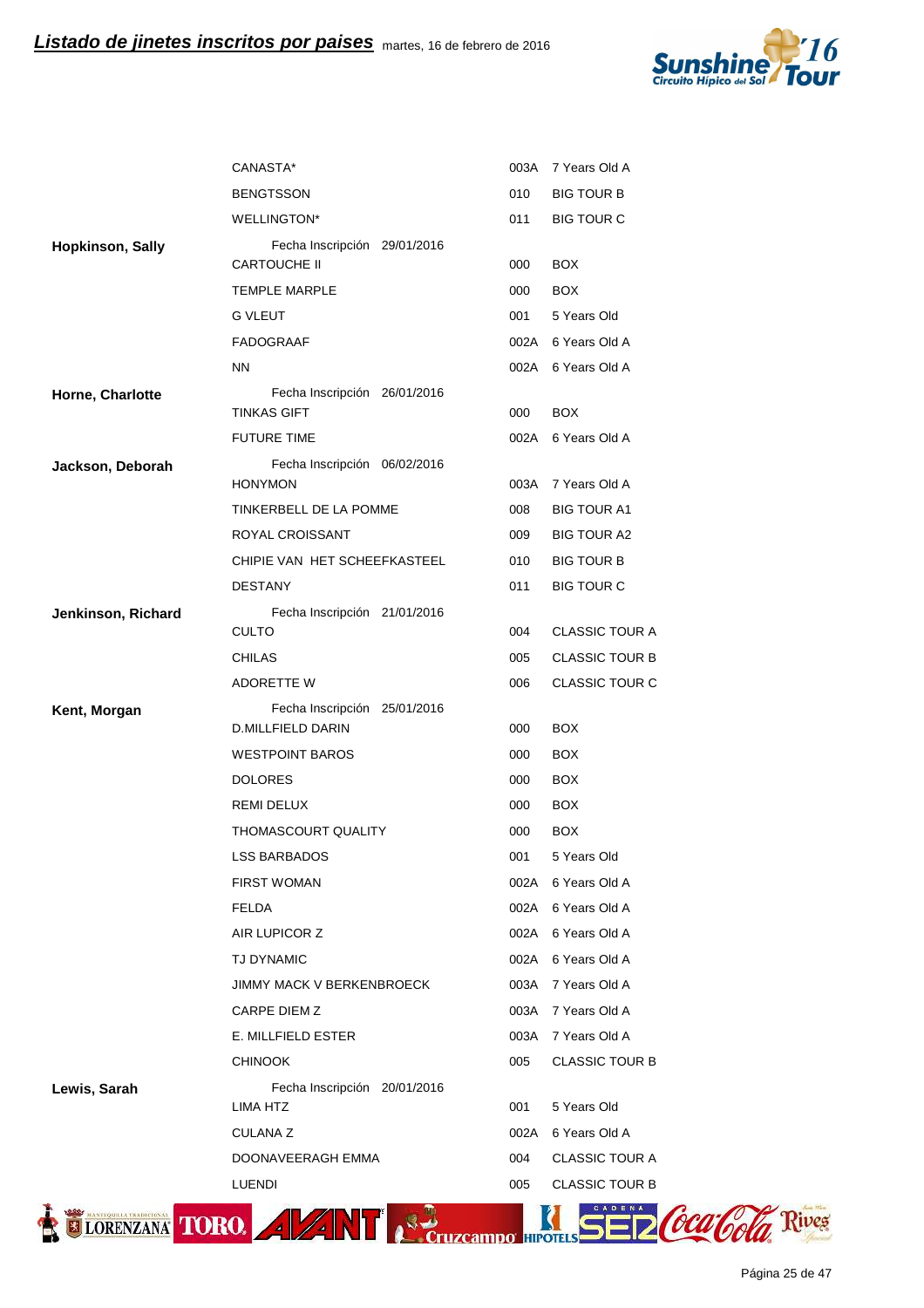

| <b>Maguire, Robert</b>  | Fecha Inscripción 25/01/2016                                 |      |                       |
|-------------------------|--------------------------------------------------------------|------|-----------------------|
|                         | <b>BRITTNEY V</b>                                            | 000  | BOX.                  |
|                         | ARRAMIS                                                      | 003A | 7 Years Old A         |
|                         | ANASTASIA VAN DE HELLE                                       | 008  | <b>BIG TOUR A1</b>    |
|                         | CALLUCIA VH BLOEMENHOF Z                                     | 009  | <b>BIG TOUR A2</b>    |
| <b>McDonald, Tara</b>   | Fecha Inscripción 27/01/2016<br><b>FYGO VON D'OUWE GRINT</b> | 002A | 6 Years Old A         |
|                         | CHIPPO <sub>Z</sub>                                          | 005  | <b>CLASSIC TOUR B</b> |
| Miller, Phillip         | Fecha Inscripción 26/01/2016                                 |      |                       |
|                         | <b>ESTINOV H</b>                                             | 003A | 7 Years Old A         |
|                         | <b>SUSSEX CARETINO</b>                                       | 008  | <b>BIG TOUR A1</b>    |
|                         | <b>DARONA</b>                                                | 009  | <b>BIG TOUR A2</b>    |
|                         | UNBELIAVABLE LADY                                            | 010  | <b>BIG TOUR B</b>     |
|                         | <b>CARITIAR Z</b>                                            | 011  | <b>BIG TOUR C</b>     |
| <b>Moore, Conor</b>     | Fecha Inscripción 27/01/2016                                 |      |                       |
|                         | KARISHMA VH BEECKHOF                                         | 002A | 6 Years Old A         |
|                         | <b>COLLONELLA Z</b>                                          | 008  | <b>BIG TOUR A1</b>    |
|                         | <b>MR WILLOUGHBY</b>                                         | 009  | <b>BIG TOUR A2</b>    |
| <b>Nuttall, Harriet</b> | Fecha Inscripción 20/01/2016                                 |      |                       |
|                         | A TOUCH IMPERIOUS                                            | 000  | <b>BOX</b>            |
|                         | <b>DULF</b>                                                  | 004  | <b>CLASSIC TOUR A</b> |
|                         | GALWAY BAY JED                                               | 005  | <b>CLASSIC TOUR B</b> |
|                         | HIGHLAND CRUISER II                                          | 006  | <b>CLASSIC TOUR C</b> |
|                         | SILVER LIFT                                                  | 007  | <b>CLASSIC TOUR D</b> |
| Page, Tim               | Fecha Inscripción 29/01/2016<br><b>WILD BALOU BILL</b>       | 001  | 5 Years Old           |
|                         | DOONAVEERAGH BUNNY                                           | 002A | 6 Years Old A         |
|                         | DUC D ARSOUILLES                                             | 008  | <b>BIG TOUR A1</b>    |
|                         | <b>STEADY THE HELM</b>                                       | 009  | <b>BIG TOUR A2</b>    |
|                         | <b>GALANO TER KLOMP</b>                                      | 010  | <b>BIG TOUR B</b>     |
|                         | HI MIDNIGHT MILLIE                                           | 011  | <b>BIG TOUR C</b>     |
| Palmer, Alice           | Fecha Inscripción 27/01/2016                                 |      |                       |
|                         | <b>G KORETTE</b>                                             | 001  | 5 Years Old           |
|                         | <b>CATOKYO</b>                                               | 001  | 5 Years Old           |
|                         | <b>ESSENAR CRIXIUS</b>                                       | 002A | 6 Years Old A         |
|                         | CINDOCTRO                                                    | 008  | <b>BIG TOUR A1</b>    |
|                         | <b>FANADWEST DANCER</b>                                      | 010  | <b>BIG TOUR B</b>     |
|                         | DY KORETTE                                                   | 010  | <b>BIG TOUR B</b>     |
| Pinchen, Yazmin         | Fecha Inscripción 27/01/2016                                 |      |                       |
|                         | <b>GOLDUST</b>                                               | 000  | <b>BOX</b>            |
|                         | VAN DE VIVALDI                                               | 000  | <b>BOX</b>            |
|                         | ZODIAC Z                                                     | 000  | <b>BOX</b>            |

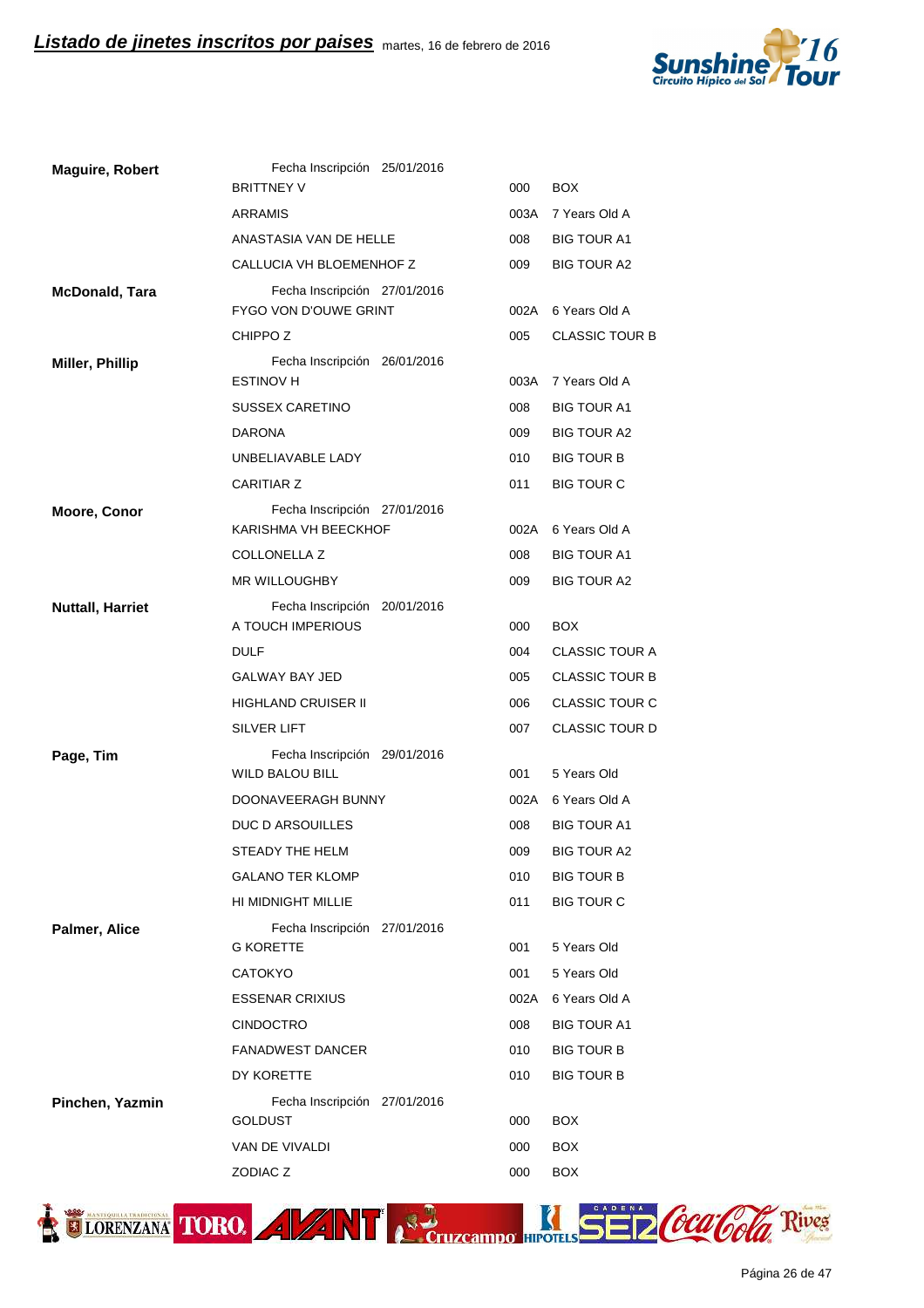

|                 | <b>NN</b>                                            | 000  | <b>BOX</b>            |
|-----------------|------------------------------------------------------|------|-----------------------|
|                 | <b>UNESCA</b>                                        | 000  | <b>BOX</b>            |
|                 | <b>BRILJANT LVP Z</b>                                | 002A | 6 Years Old A         |
|                 | ARDENT DE L'AIROU                                    |      | 002A 6 Years Old A    |
|                 | <b>CON CHILLI</b>                                    |      | 003A 7 Years Old A    |
| Pinkney, James  | Fecha Inscripción 19/01/2016<br><b>GIOVANCA</b>      | 001  | 5 Years Old           |
|                 | <b>BILLINGHAUSEN</b>                                 | 004  | <b>CLASSIC TOUR A</b> |
|                 | <b>PICASSO B</b>                                     | 005  | <b>CLASSIC TOUR B</b> |
| Price, Jonelle  | Fecha Inscripción 02/02/2016<br>KINDRED SPIRIT II    | 000  | <b>BOX</b>            |
|                 | <b>FAERIE DIANIMO</b>                                | 000  | <b>BOX</b>            |
|                 | ASCONA M                                             | 004  | <b>CLASSIC TOUR A</b> |
|                 | <b>CLASSIC MOET</b>                                  | 005  | <b>CLASSIC TOUR B</b> |
|                 | <b>CLOUD DANCER</b>                                  | 006  | <b>CLASSIC TOUR C</b> |
|                 | <b>COOLEY SHOWTIME</b>                               | 007  | <b>CLASSIC TOUR D</b> |
| Robinson, Laura | Fecha Inscripción 20/01/2016<br><b>DARCO NATIVE</b>  |      | 002A 6 Years Old A    |
|                 | CALMOND                                              | 008  | <b>BIG TOUR A1</b>    |
|                 | <b>LOMBELLE</b>                                      | 009  | <b>BIG TOUR A2</b>    |
|                 | <b>CALICO SURPRISE</b>                               | 010  | <b>BIG TOUR B</b>     |
|                 |                                                      |      |                       |
|                 | <b>JONTI</b>                                         | 011  | <b>BIG TOUR C</b>     |
| Roche, Tom      | Fecha Inscripción 14/02/2016<br><b>CHACCO BROWN</b>  | 000  | <b>BOX</b>            |
|                 | <b>TINCABELL</b>                                     | 002A | 6 Years Old A         |
| Roe, Spencer    | Fecha Inscripción 25/01/2016<br><b>BELCANTO Z</b>    | 000  | <b>BOX</b>            |
|                 | CANDELA 27                                           | 000  | <b>BOX</b>            |
|                 | <b>DIRGINIA</b>                                      | 000  | <b>BOX</b>            |
|                 | GUSTO*                                               | 001  | 5 Years Old           |
|                 | <b>GOLDEN BOY</b>                                    | 001  | 5 Years Old           |
|                 | <b>GAMBLER B</b>                                     | 001  | 5 Years Old           |
| Routledge, Max  | Fecha Inscripción 20/01/2016<br><b>GLORY WARRIOR</b> | 001  | 5 Years Old           |
|                 | FIRKOV DU ROUET                                      | 002A | 6 Years Old A         |
|                 | <b>FOLINE</b>                                        | 002A | 6 Years Old A         |
|                 | SANDRO'S BOY Z                                       | 002A | 6 Years Old A         |
|                 | CASTLETARA LADY LUX                                  | 003A | 7 Years Old A         |
|                 | CHANEL IV                                            | 003A | 7 Years Old A         |
|                 | <b>ELLA VI</b>                                       | 003A | 7 Years Old A         |
|                 | CARUS ROYALE                                         | 010  | <b>BIG TOUR B</b>     |

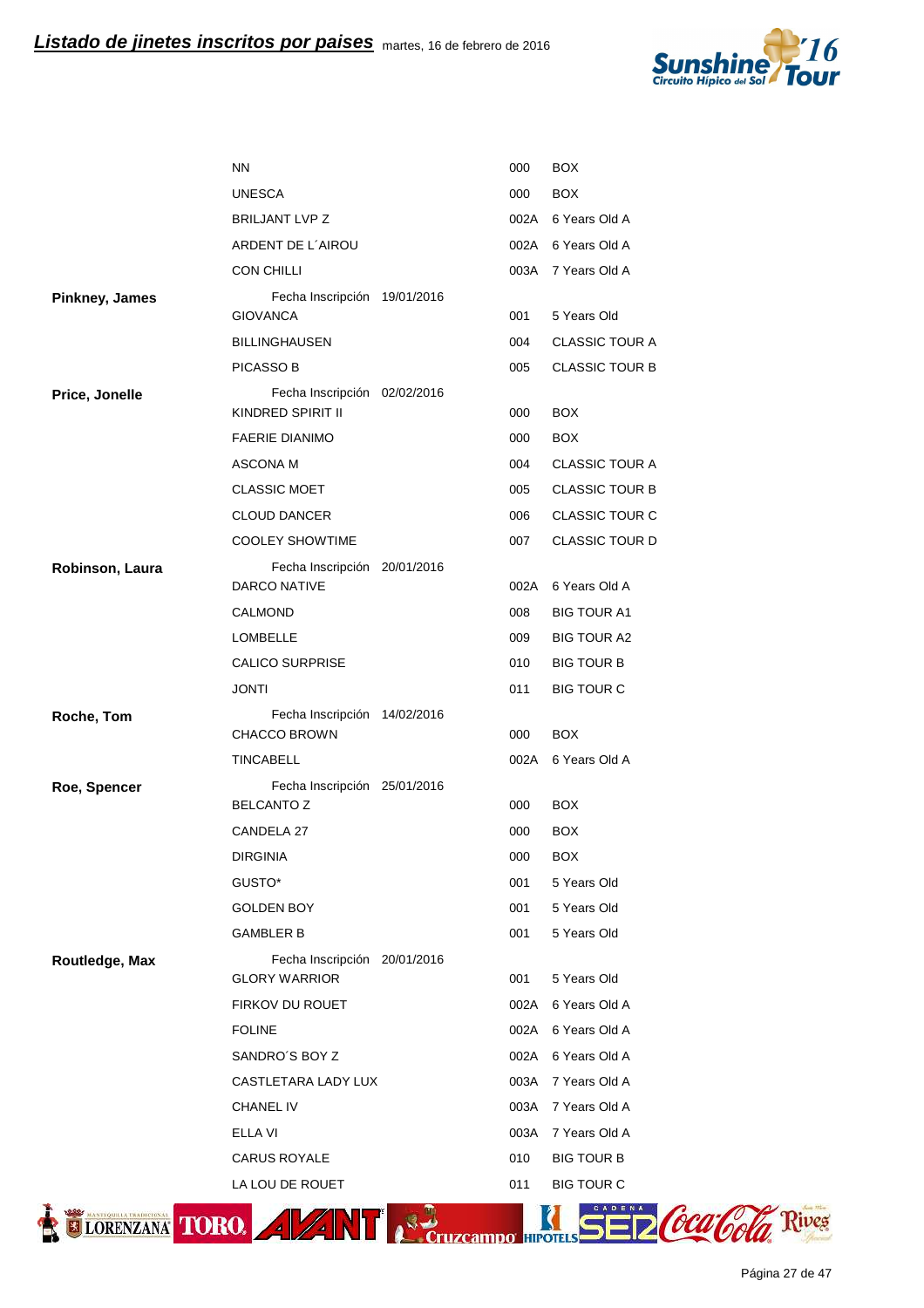

|                         | <b>SIECO</b>                                       | 012  | <b>BIG TOUR D</b>     |
|-------------------------|----------------------------------------------------|------|-----------------------|
| <b>Sampson, Matthew</b> | Fecha Inscripción 26/01/2016                       |      |                       |
|                         | <b>DOLANDA</b>                                     | 000  | <b>BOX</b>            |
|                         | <b>BILLY TORTILLA</b>                              | 000  | <b>BOX</b>            |
|                         | D'AMORE DATE                                       | 000  | <b>BOX</b>            |
|                         | FUOCCO VAN DE POSTBAN                              |      | 002A 6 Years Old A    |
|                         | <b>FIREFLY W</b>                                   | 002A | 6 Years Old A         |
|                         | JADE VAN'T PRINSENVELD                             |      | 003A 7 Years Old A    |
| Saywell, Jake           | Fecha Inscripción 21/01/2016                       |      |                       |
|                         | <b>ESPERADO</b>                                    | 003A | 7 Years Old A         |
|                         | <b>BRAVEHEART V</b>                                | 008  | <b>BIG TOUR A1</b>    |
|                         | HAVINA VAN DE ROSHOEVE                             | 009  | BIG TOUR A2           |
|                         | <b>SPECIAL K IV</b>                                | 010  | <b>BIG TOUR B</b>     |
| Saywell, Louise         | Fecha Inscripción 10/02/2016<br><b>PATROL V</b>    | 008  | <b>BIG TOUR A1</b>    |
|                         | <b>LIZZIEMARY</b>                                  | 009  | <b>BIG TOUR A2</b>    |
|                         | <b>DASSLER</b>                                     | 010  | <b>BIG TOUR B</b>     |
| Simmons, Louis          | Fecha Inscripción 21/01/2016                       |      |                       |
|                         | <b>LYRICS</b>                                      | 001  | 5 Years Old           |
|                         | <b>GIULIETTA G</b>                                 | 001  | 5 Years Old           |
|                         | <b>GUSTO</b>                                       | 001  | 5 Years Old           |
|                         | ST. TROPEZ 8                                       | 002A | 6 Years Old A         |
|                         | <b>BACCARA VDW</b>                                 | 004  | <b>CLASSIC TOUR A</b> |
| Simpson, Theo           | Fecha Inscripción 21/01/2016<br><b>FLINSTERING</b> | 002A | 6 Years Old A         |
|                         | <b>TOUCH OF CHILLI</b>                             | 008  | <b>BIG TOUR A1</b>    |
| Smallman, Alicia        | Fecha Inscripción 29/01/2016                       |      |                       |
|                         | <b>ILLUSION VI</b>                                 | 002A | 6 Years Old A         |
|                         | DOONAVEERAGH VICTOR                                | 003A | 7 Years Old A         |
|                         | NADZARO BLINIERE                                   | 008  | BIG TOUR A1           |
| Smallman, Emily         | Fecha Inscripción 29/01/2016                       |      |                       |
|                         | <b>CASIMIR II</b>                                  | 000  | <b>BOX</b>            |
|                         | TULLINEASKEY DIAMOND MATE                          | 000  | <b>BOX</b>            |
| Smith, Liane            | Fecha Inscripción 20/01/2016<br><b>FERDIM</b>      | 002A | 6 Years Old A         |
|                         | FLINSTONE DE NESS                                  | 002A | 6 Years Old A         |
|                         | <b>DYNAMIC III</b>                                 | 006  | <b>CLASSIC TOUR C</b> |
|                         | <b>WELLINGTON M</b>                                | 007  | <b>CLASSIC TOUR D</b> |
| Spratt, Anna            | Fecha Inscripción 13/02/2016                       |      |                       |
|                         | <b>CUPIDO</b>                                      | 004  | <b>CLASSIC TOUR A</b> |
| <b>Stevenson, Ellie</b> | Fecha Inscripción 14/02/2016<br><b>KOPPERFIELD</b> | 004  | <b>CLASSIC TOUR A</b> |
|                         | <b>HIGH OFFLEY BUSINES CENTRE</b>                  | 005  | <b>CLASSIC TOUR B</b> |
|                         |                                                    |      |                       |

TIORENZANA TORO. AVANT RECTIZERING HIPOTES SED COCA COLA Rives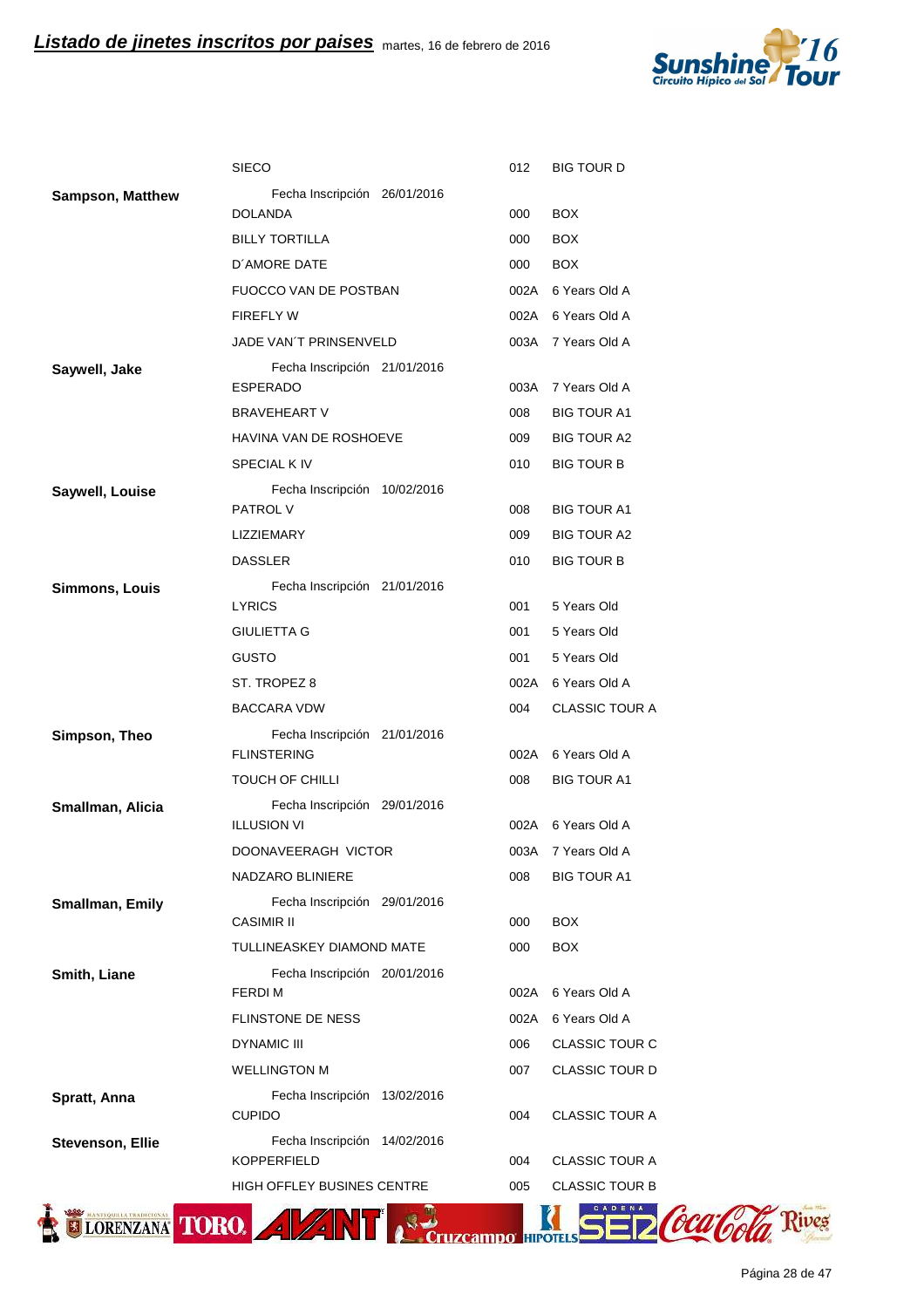

| Stockdale, Tim          | Fecha Inscripción 21/01/2016               |              |                                |
|-------------------------|--------------------------------------------|--------------|--------------------------------|
|                         | <b>TORNADO DES MONTS</b>                   | 008          | <b>BIG TOUR A1</b>             |
|                         | <b>ERASMUS VD HEFFINCK</b>                 | 008          | <b>BIG TOUR A1</b>             |
|                         | FLEUR DE L'AUBE                            | 009          | <b>BIG TOUR A2</b>             |
|                         | <b>MISS FRITZ</b>                          | 009          | <b>BIG TOUR A2</b>             |
| Tame, Georgia           | Fecha Inscripción 21/01/2016               |              |                                |
|                         | <b>BOLIEN</b>                              | 011          | <b>BIG TOUR C</b>              |
| <b>Tuff, Justin</b>     | Fecha Inscripción 19/01/2016<br>FILEXO III |              | 002A 6 Years Old A             |
|                         | <b>MOONLIGHT IX</b>                        |              | 002A 6 Years Old A             |
|                         | SEM W Z                                    |              | 002A 6 Years Old A             |
|                         | <b>INFERNA</b>                             | 006          | <b>CLASSIC TOUR C</b>          |
|                         | <b>CUMANA VAN POTTELBERG</b>               | 008          | <b>BIG TOUR A1</b>             |
|                         | MAN FROM DEL MONTE                         | 009          | <b>BIG TOUR A2</b>             |
|                         | <b>IDOCUSS VD BISSCHOP</b>                 | 009          | <b>BIG TOUR A2</b>             |
| <b>Turrell, Henry</b>   | Fecha Inscripción 29/01/2016               |              |                                |
|                         | <b>BLAZE OF GLORY II</b>                   | 000          | <b>BOX</b>                     |
|                         | <b>BARBADOS III</b>                        | 000          | <b>BOX</b>                     |
|                         | <b>URANUS DES BOIS</b>                     | 000          | <b>BOX</b>                     |
|                         | <b>FELIX X</b>                             |              | 002A 6 Years Old A             |
|                         | <b>REDDARCO</b>                            | 003A         | 7 Years Old A                  |
| Watts, Kayleigh         | Fecha Inscripción 27/01/2016               |              |                                |
|                         |                                            |              |                                |
|                         | <b>WINDE</b>                               | 000          | <b>BOX</b>                     |
|                         | <b>BLUSH</b>                               | 000          | <b>BOX</b>                     |
|                         | DINKY TOY                                  | 000          | <b>BOX</b>                     |
|                         | <b>COLTON PLAYTIME</b>                     |              | 002A 6 Years Old A             |
|                         | <b>FASHION V</b>                           |              | 003A 7 Years Old A             |
|                         | <b>ESCUDO</b>                              |              | 003A 7 Years Old A             |
|                         | KONDY                                      |              | 003A 7 Years Old A             |
|                         | <b>EBRIOLITA</b>                           | 003A         | 7 Years Old A                  |
|                         | CHARMEUR                                   | 004          | <b>CLASSIC TOUR A</b>          |
|                         | <b>DAZZLE II</b>                           | 005          | <b>CLASSIC TOUR B</b>          |
|                         | EBURON VAN T NACHTEGALEHOF                 | 006          | CLASSIC TOUR C                 |
| <b>Whitaker, Donald</b> | Fecha Inscripción                          |              |                                |
|                         | <b>MARTINI VAN OVERIS Z</b>                | 000          | <b>BOX</b>                     |
|                         | <b>FURST GRAVIN</b>                        | 000          | <b>BOX</b>                     |
|                         | <b>VEINTIUNO</b>                           | 002A         | 6 Years Old A                  |
|                         | <b>STRIDES FOXY LADY</b>                   | 003A         | 7 Years Old A                  |
| Whitaker, Joanne        | Fecha Inscripción 25/01/2016               |              |                                |
|                         | <b>MILL RIVER</b>                          | 002A         | 6 Years Old A                  |
|                         | DEJA VU V<br><b>KINGSTAR</b>               | 002A<br>002A | 6 Years Old A<br>6 Years Old A |

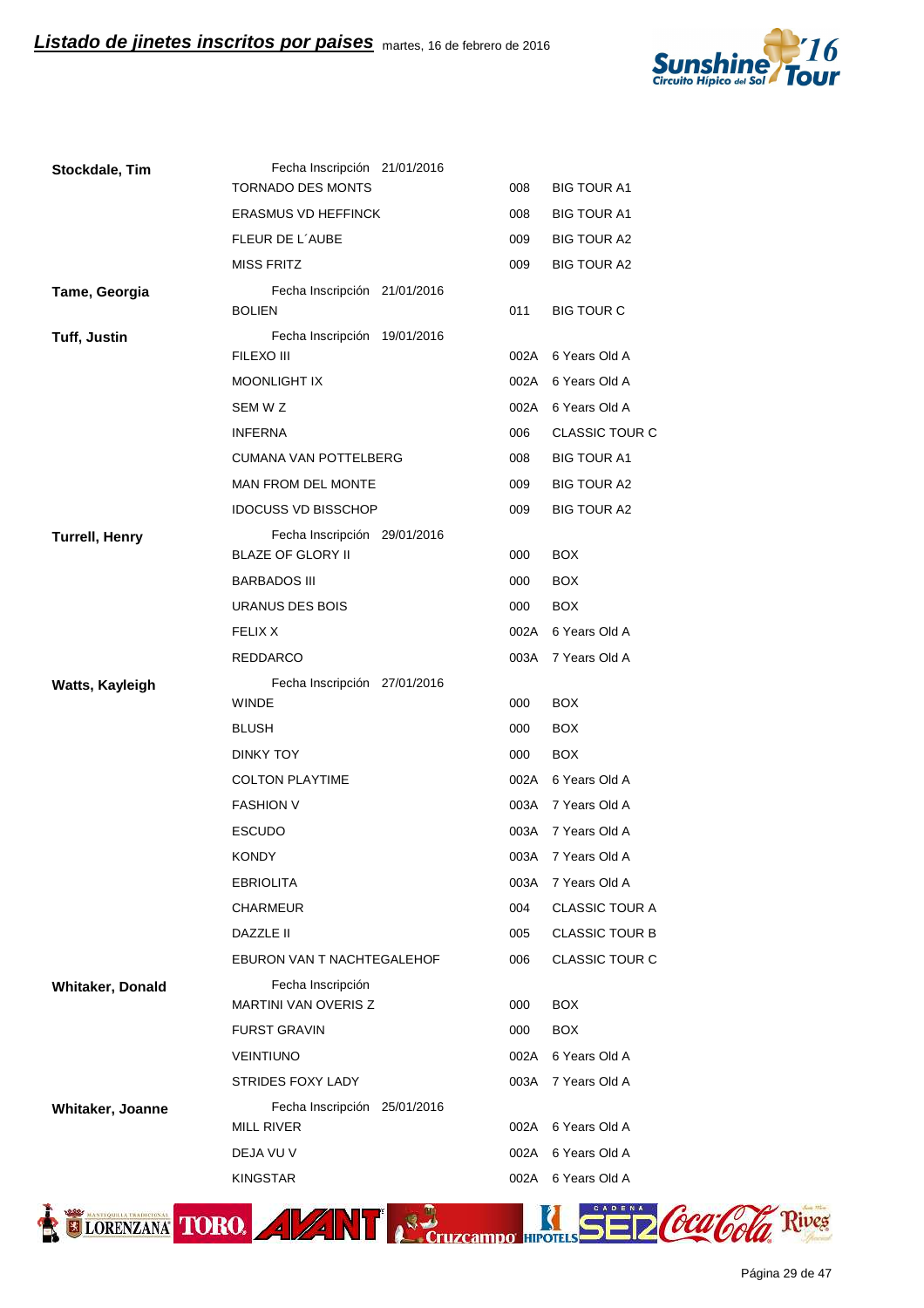

|                         | <b>CONTENDRO STAR</b>                                  | 004         | <b>CLASSIC TOUR A</b>                  |
|-------------------------|--------------------------------------------------------|-------------|----------------------------------------|
| Whitaker, Joe           | Fecha Inscripción 29/01/2016                           |             |                                        |
|                         | SHEARWATER UPARDA                                      | 000         | <b>BOX</b>                             |
|                         | <b>FAIRYTALE*</b>                                      | 001         | 5 Years Old                            |
|                         | <b>REDHILL FANTA</b>                                   | 002A        | 6 Years Old A                          |
|                         | LUGARNO                                                | 003A        | 7 Years Old A                          |
|                         | <b>TWILGHT VAN HET REITVEN</b>                         | 008         | <b>BIG TOUR A1</b>                     |
|                         | LOLA**                                                 | 008         | <b>BIG TOUR A1</b>                     |
|                         | LAVARNO                                                | 009         | <b>BIG TOUR A2</b>                     |
|                         | <b>XIMENA</b>                                          | 011         | <b>BIG TOUR C</b>                      |
| Whitaker, John          | Fecha Inscripción 25/01/2016                           |             |                                        |
|                         | AREBA II                                               | 002A        | 6 Years Old A                          |
|                         | <b>CASSINIS CHAPLIN</b>                                | 008         | <b>BIG TOUR A1</b>                     |
|                         | ECHO OF LIGHT                                          | 009         | <b>BIG TOUR A2</b>                     |
|                         | LORD OF ARABIA                                         | 010         | <b>BIG TOUR B</b>                      |
| <b>Whitaker, Louise</b> | Fecha Inscripción 25/01/2016<br><b>SPECIAL WARRIOR</b> | 002A        | 6 Years Old A                          |
|                         |                                                        |             |                                        |
|                         | RUBY VIII                                              | 008         | <b>BIG TOUR A1</b>                     |
|                         | <b>CUATA</b>                                           | 009         | <b>BIG TOUR A2</b>                     |
|                         | UDGET DU ROZEL                                         | 010         | <b>BIG TOUR B</b>                      |
|                         | <b>CLEOPATRA</b>                                       | 011         | <b>BIG TOUR C</b>                      |
|                         |                                                        |             |                                        |
| <b>Whitaker, Robert</b> | Fecha Inscripción 25/01/2016                           |             |                                        |
|                         | <b>DANTOS G</b>                                        | 000         | <b>BOX</b>                             |
|                         | <b>BALANTINES K</b><br><b>EUNOMIA</b>                  | 000<br>003A | <b>BOX</b><br>7 Years Old A            |
|                         |                                                        | 003A        | 7 Years Old A                          |
|                         | <b>EXPRESSO</b><br>CATWALK IV                          | 008         | <b>BIG TOUR A1</b>                     |
|                         | <b>USA TODAY</b>                                       | 009         | <b>BIG TOUR A2</b>                     |
|                         | ZANTOS II                                              |             |                                        |
|                         | <b>NN</b>                                              | 010<br>010  | <b>BIG TOUR B</b><br><b>BIG TOUR B</b> |
|                         | <b>FABRICE VAN OVERIS</b>                              | 011         | <b>BIG TOUR C</b>                      |
|                         |                                                        |             |                                        |
| Whitaker, Steven        | Fecha Inscripción 13/02/2016<br>LA MONA                | 002A        | 6 Years Old A                          |
|                         | <b>DIOLA</b>                                           | 003A        | 7 Years Old A                          |
| <b>Whitaker, Thomas</b> | Fecha Inscripción 29/01/2016                           |             |                                        |
|                         | EVITA W                                                | 003A        | 7 Years Old A                          |
|                         | <b>FIGARO VII</b>                                      | 003A        | 7 Years Old A                          |
|                         | LA GRANDE Z                                            | 008         | <b>BIG TOUR A1</b>                     |
| Whitaker, William       | Fecha Inscripción 25/01/2016                           |             |                                        |
|                         | <b>NN</b>                                              | 000         | <b>BOX</b>                             |
|                         | <b>NN</b><br><b>CENTOMENTO JX</b>                      | 000<br>000  | <b>BOX</b><br><b>BOX</b>               |

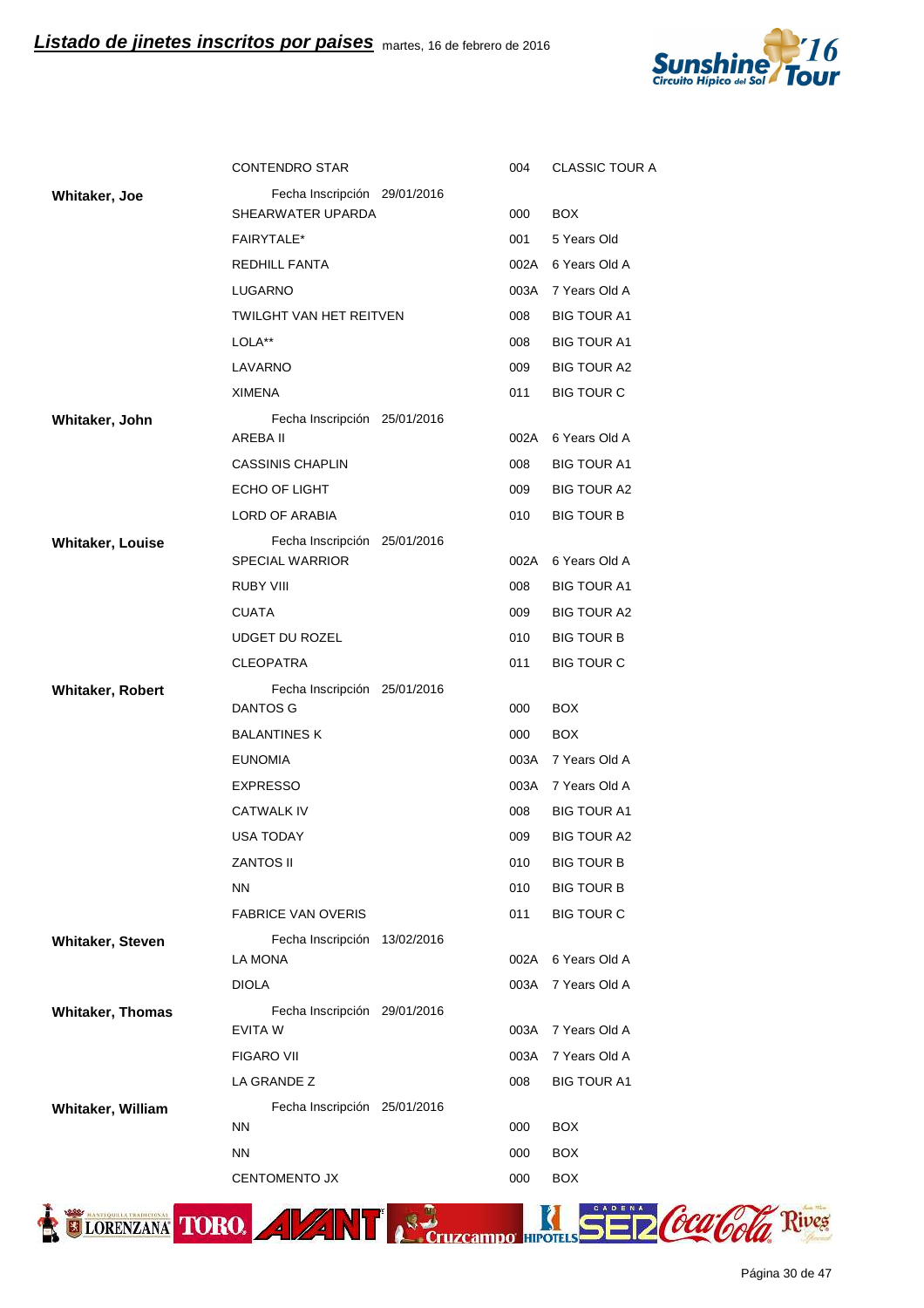

|                          | <b>BALIBU</b>                                             | 000  | <b>BOX</b>         |
|--------------------------|-----------------------------------------------------------|------|--------------------|
|                          | <b>NN</b>                                                 | 000  | <b>BOX</b>         |
|                          | DUBLIN V                                                  | 000  | <b>BOX</b>         |
|                          | <b>MERSLEY CHAKOTAY</b>                                   | 000  | <b>BOX</b>         |
|                          | <b>NN</b>                                                 | 000  | <b>BOX</b>         |
|                          | <b>GLENAVADRA BRILLIANT</b>                               | 000  | <b>BOX</b>         |
|                          | LA CAWARRA                                                | 000  | <b>BOX</b>         |
| <b>Whitehouse, Lance</b> | Fecha Inscripción 28/01/2016<br><b>WHITESPARKE BLANKO</b> |      | 002A 6 Years Old A |
|                          | <b>BAZENTO</b>                                            |      | 002A 6 Years Old A |
|                          | <b>EPHONIE P</b>                                          |      | 003A 7 Years Old A |
|                          | <b>MISS BELVERDERE</b>                                    |      | 003A 7 Years Old A |
|                          | VIK II                                                    | 008  | <b>BIG TOUR A1</b> |
|                          | DIOR V OVERIS Z                                           | 009  | <b>BIG TOUR A2</b> |
|                          | HORATIO VAN TER HULST                                     | 009  | <b>BIG TOUR A2</b> |
| Wilks, Anna              | Fecha Inscripción 19/01/2016                              |      |                    |
|                          | L'ARTISTE DE TOXANDRA                                     | 001  | 5 Years Old        |
|                          | L.PRIMERO DI GALA                                         | 001  | 5 Years Old        |
|                          | JEZEBEL                                                   |      | 003A 7 Years Old A |
|                          | <b>BRAYN</b>                                              | 009  | <b>BIG TOUR A2</b> |
|                          | <b>TOUCH OF PLEASURE</b>                                  | 010  | <b>BIG TOUR B</b>  |
| Wilks, Tim               | Fecha Inscripción 19/01/2016<br>KNOCK OUT VAN'T PARADIJS  |      | 002A 6 Years Old A |
|                          | <b>JOKER S</b>                                            |      | 003A 7 Years Old A |
|                          | COQUIN DE COQUERIE Z                                      |      | 003A 7 Years Old A |
|                          | <b>ELIZABETH</b>                                          | 003A | 7 Years Old A      |
|                          | CAVACCIO                                                  | 009  | BIG TOUR A2        |
|                          | <b>INCA BOY VAN T VIANAHOF</b>                            | 010  | <b>BIG TOUR B</b>  |
|                          | QUELBORA MERZE                                            | 011  | <b>BIG TOUR C</b>  |
|                          | UNE DE PRINTEMPS                                          | 012  | <b>BIG TOUR D</b>  |
| Williams, Guy            | Fecha Inscripción 29/01/2016                              |      |                    |
|                          | <b>GOLDDIGGER</b>                                         | 000  | <b>BOX</b>         |
|                          | CARLSON*                                                  | 000  | <b>BOX</b>         |
|                          | <b>HERMES DU RI D ASSE</b>                                | 000  | <b>BOX</b>         |
|                          | DEPARDIEU VAN'T KIEZELHOF                                 | 000  | <b>BOX</b>         |
|                          | SIR BRO                                                   | 000  | <b>BOX</b>         |
|                          | <b>FAKKATO M</b>                                          | 002A | 6 Years Old A      |
|                          | EINSTEIN II                                               | 003A | 7 Years Old A      |
|                          | CORNADO JNR                                               |      | 003A 7 Years Old A |
|                          | SANTA CRUZ**                                              | 003A | 7 Years Old A      |

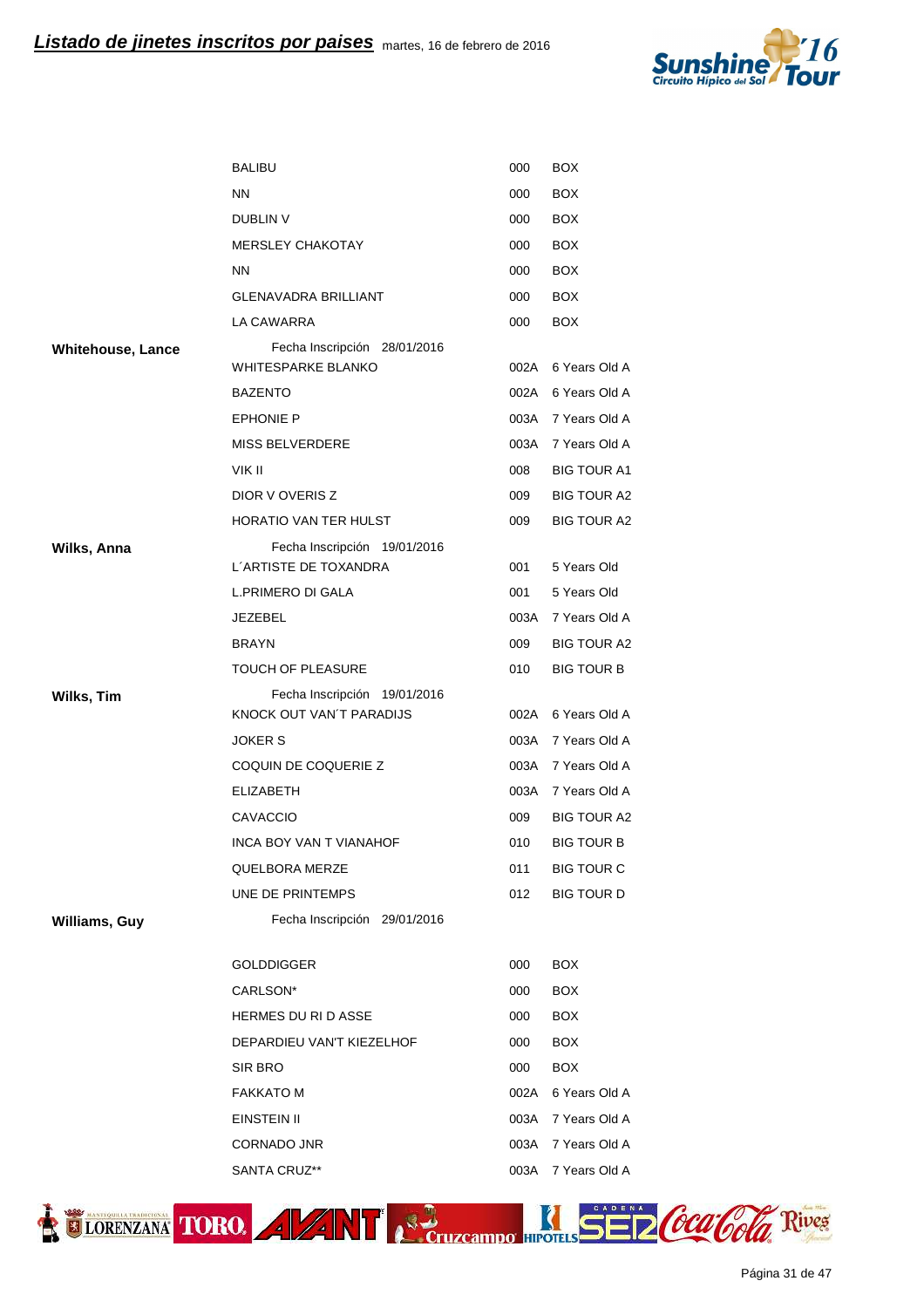

| <b>Wingrove, David</b>     | Fecha Inscripción 08/02/2016             |                                     |                         |                |
|----------------------------|------------------------------------------|-------------------------------------|-------------------------|----------------|
|                            | <b>GRANDEUR III</b>                      | 001                                 | 5 Years Old             |                |
|                            | <b>EXCELIBUR</b>                         |                                     | 003A 7 Years Old A      |                |
|                            | <b>EZIVONA</b>                           |                                     | 003A 7 Years Old A      |                |
|                            | <b>DENVER P</b>                          | 008                                 | <b>BIG TOUR A1</b>      |                |
|                            | <b>Total Jinetes Great Britain</b><br>77 | <b>Total Caballos Great Britain</b> | 361                     |                |
| <b>Hong kong</b>           |                                          |                                     |                         |                |
| <b>Nombre Jinete</b>       | <b>Nombe Caballo</b>                     |                                     | Prueba Nº Nombre Prueba |                |
| Cheng, Keneth              | Fecha Inscripción 29/01/2016             |                                     |                         |                |
|                            | DRAGON LEON                              | 004                                 | <b>CLASSIC TOUR A</b>   |                |
|                            | <b>DRAGON IMPERIO</b>                    | 005                                 | <b>CLASSIC TOUR B</b>   |                |
|                            | JAGUAR VAN DE LINDEHOEVE                 | 008                                 | <b>BIG TOUR A1</b>      |                |
|                            | Total Jinetes Hong kong 1                | <b>Total Caballos Hong kong</b>     | 3                       |                |
| India                      |                                          |                                     |                         |                |
| <b>Nombre Jinete</b>       | <b>Nombe Caballo</b>                     |                                     | Prueba Nº Nombre Prueba |                |
| Gupta, Rishit              | Fecha Inscripción 10/02/2016             |                                     |                         |                |
|                            | VALETTA                                  | 004                                 | <b>CLASSIC TOUR A</b>   |                |
|                            | DENVER V                                 | 005                                 | <b>CLASSIC TOUR B</b>   |                |
|                            | <b>CUCHINO Z</b>                         | 006                                 | <b>CLASSIC TOUR C</b>   |                |
|                            | <b>ARAMACZ</b>                           | 007                                 | CLASSIC TOUR D          |                |
| <b>Total Jinetes India</b> | 1                                        | <b>Total Caballos India</b>         | 4                       |                |
| <b>Iran</b>                |                                          |                                     |                         |                |
| <b>Nombre Jinete</b>       | <b>Nombe Caballo</b>                     |                                     | Prueba Nº Nombre Prueba |                |
| Gervais, Madelaine         | Fecha Inscripción 20/01/2016             |                                     |                         |                |
|                            | <b>MS CLINTON</b>                        | 004                                 | <b>CLASSIC TOUR A</b>   |                |
|                            | TITO*                                    | 005                                 | <b>CLASSIC TOUR B</b>   |                |
| <b>Total Jinetes Iran</b>  | 1                                        | <b>Total Caballos Iran</b>          | $\mathbf{2}$            |                |
| Ireland                    |                                          |                                     |                         |                |
| <b>Nombre Jinete</b>       | <b>Nombe Caballo</b>                     |                                     | Prueba Nº Nombre Prueba |                |
| Allen, Bertram             | Fecha Inscripción 01/02/2016             |                                     |                         |                |
|                            | <b>GUINNESS</b>                          | 001                                 | 5 Years Old             |                |
|                            | <b>FAIRYTALE 86</b>                      | 002A                                | 6 Years Old A           |                |
|                            | VALENTINO V Z                            | 003A                                | 7 Years Old A           |                |
|                            | EVA W                                    | 003A                                | 7 Years Old A           |                |
|                            | ETOILE DE LOMA                           | 003A                                | 7 Years Old A           |                |
|                            | JERICHO*                                 | 003A                                | 7 Years Old A           |                |
|                            | <b>CHRISTY JNR</b>                       | 004                                 | <b>CLASSIC TOUR A</b>   |                |
|                            | <b>QUARTO MAIL</b>                       | 008                                 | <b>BIG TOUR A1</b>      |                |
| ORENZANA TORO.             |                                          |                                     |                         | ocaloola Rives |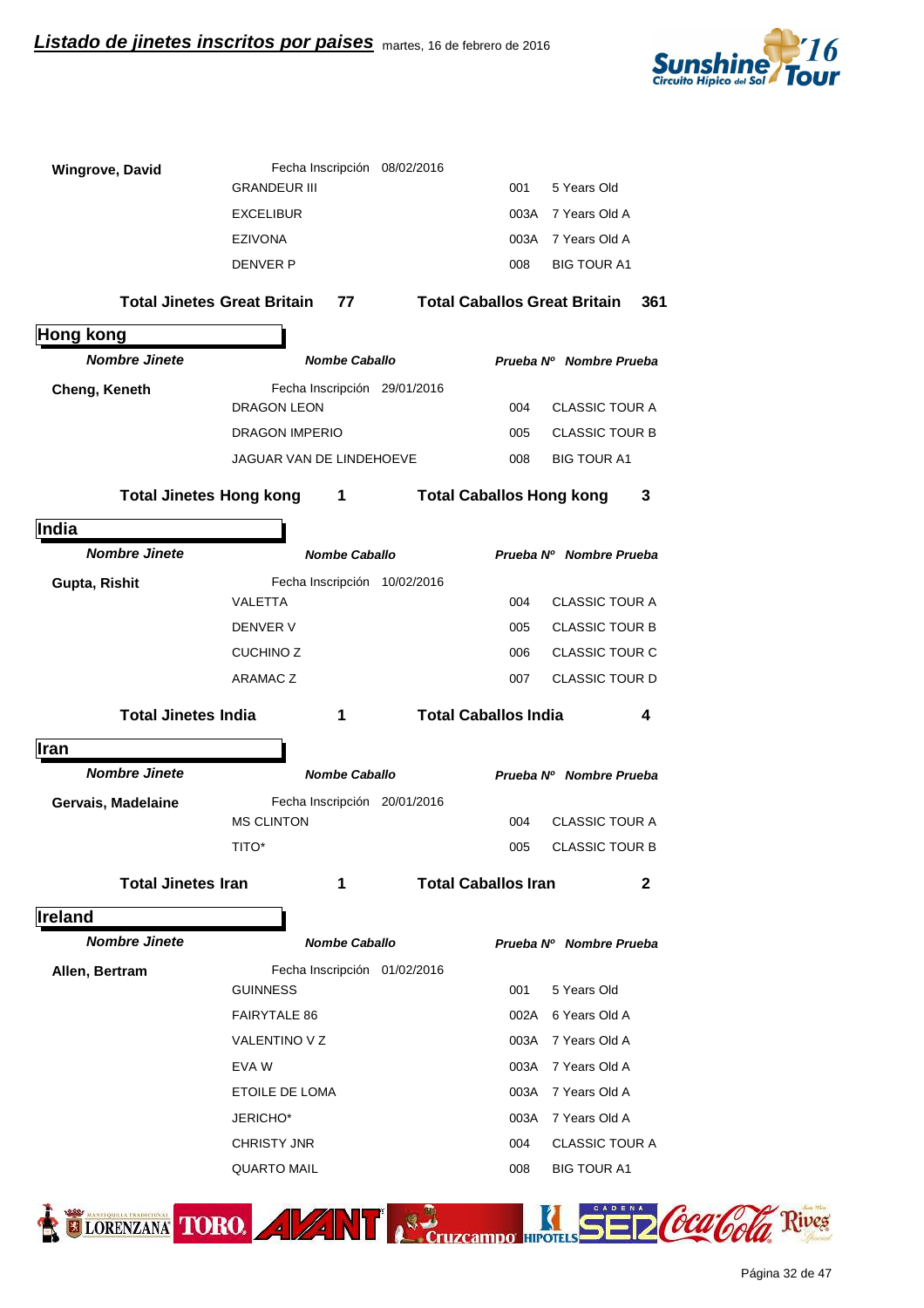

| WILD THING L                                   | 009                                          | <b>BIG TOUR A2</b> |
|------------------------------------------------|----------------------------------------------|--------------------|
| <b>DINO</b>                                    | 009                                          | <b>BIG TOUR A2</b> |
| <b>WRANGLER II</b>                             | 010                                          | <b>BIG TOUR B</b>  |
| TRYBA DU LERCHENBERG                           | 010                                          | <b>BIG TOUR B</b>  |
| CHEESE W Z                                     | 011                                          | <b>BIG TOUR C</b>  |
| <b>ITZY BY PICOBELLO</b>                       | 012                                          | <b>BIG TOUR D</b>  |
| Fecha Inscripción 29/01/2016                   |                                              |                    |
| LOUGHNATOUSA ZIDANE                            | 000                                          | <b>BOX</b>         |
| LOUGHNATOUSA ERIC                              | 000                                          | <b>BOX</b>         |
| EIS IKONA                                      | 000                                          | <b>BOX</b>         |
| <b>BLACK PEARL LEONE</b>                       | 001                                          | 5 Years Old        |
| <b>GLAMSTONE</b>                               | 001                                          | 5 Years Old        |
| JADE VAN DE START                              | 003A                                         | 7 Years Old A      |
| ASTI <sub>71</sub>                             | 008                                          | <b>BIG TOUR A1</b> |
| BRITT M.                                       | 009                                          | <b>BIG TOUR A2</b> |
| <b>CRUISING STAR</b>                           | 010                                          | <b>BIG TOUR B</b>  |
| DANQU                                          | 011                                          | <b>BIG TOUR C</b>  |
| Fecha Inscripción 21/10/2016                   |                                              |                    |
| <b>SILBERMOND</b>                              | 000                                          | <b>BOX</b>         |
| CLOSE UP V.A.                                  | 001                                          | 5 Years Old        |
| <b>CORENTER VA</b>                             | 002A                                         | 6 Years Old A      |
| CANTARE Z                                      |                                              | 6 Years Old A      |
| COLMAR*                                        | 002A                                         | 6 Years Old A      |
| <b>CLYDE VA</b>                                | 003A                                         | 7 Years Old A      |
| <b>ECLIPS</b>                                  | 008                                          | <b>BIG TOUR A1</b> |
| <b>TANGO D'ECRY</b>                            | 010                                          | <b>BIG TOUR B</b>  |
| <b>IPSWICH VAN DE WOLFSAKKER</b>               | 011                                          | <b>BIG TOUR C</b>  |
| Fecha Inscripción 26/01/2016                   |                                              |                    |
|                                                |                                              | BOX                |
|                                                |                                              | <b>BOX</b>         |
| <b>OLDTOWN KC</b>                              | 000                                          | <b>BOX</b>         |
|                                                | 000                                          | <b>BOX</b>         |
| BOMBAY*                                        | 000                                          | <b>BOX</b>         |
| <b>GET OFF</b>                                 | 001                                          | 5 Years Old        |
| <b>FRANKLIN</b>                                | 002A                                         | 6 Years Old A      |
| <b>ENTERPRISE</b>                              | 003A                                         | 7 Years Old A      |
| Fecha Inscripción 25/01/2016<br>MEGA HEAT WAVE | 000                                          | <b>BOX</b>         |
| <b>CSF VENDI CRUZ</b>                          | 000                                          | <b>BOX</b>         |
| <b>UNADORA</b>                                 | 000                                          | <b>BOX</b>         |
|                                                |                                              |                    |
|                                                | CORCOVADA*<br><b>DERBY</b><br><b>DANIQUE</b> | 002A<br>000<br>000 |



Página 33 de 47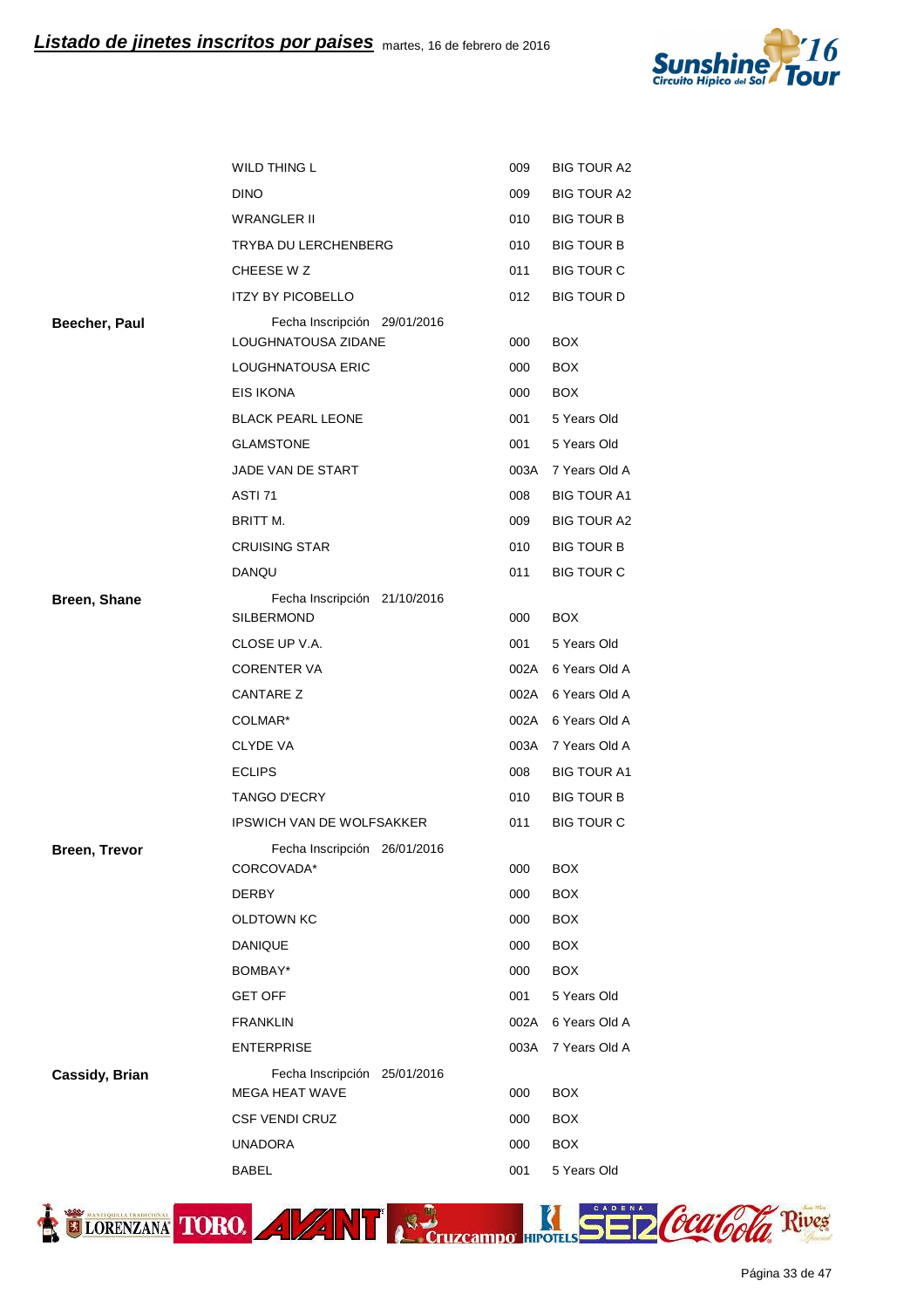

| Coyle, Trevor          | Fecha Inscripción 22/01/2016                            |      |                       |
|------------------------|---------------------------------------------------------|------|-----------------------|
|                        | <b>NN</b>                                               | 000  | <b>BOX</b>            |
|                        | DE OPERA VDL                                            | 008  | <b>BIG TOUR A1</b>    |
|                        | USKY DES ISLOTS                                         | 009  | <b>BIG TOUR A2</b>    |
| Dooley, Aoife          | Fecha Inscripción 10/02/2016<br>DARWIN D'HYRENCOURT     | 003A | 7 Years Old A         |
|                        | <b>ECHODAM</b>                                          | 003A | 7 Years Old A         |
|                        | CALGOT HERO                                             | 004  | <b>CLASSIC TOUR A</b> |
| Duffy, Michael         | Fecha Inscripción 02/02/2016                            |      |                       |
|                        | <b>NN</b>                                               | 000  | <b>BOX</b>            |
| Kennedy, Tommy         | Fecha Inscripción 13/02/2016<br><b>CAPRI VAN OVERIS</b> | 002A | 6 Years Old A         |
| <b>Lennon, Dermott</b> | Fecha Inscripción 26/01/2016                            |      |                       |
|                        | <b>NN</b>                                               | 000  | <b>BOX</b>            |
|                        | <b>NN</b>                                               | 000  | <b>BOX</b>            |
|                        | ΝN                                                      | 000  | <b>BOX</b>            |
|                        | DOIRIN CLOVER BOY                                       | 002A | 6 Years Old A         |
|                        | <b>VIVALGOT</b>                                         | 002A | 6 Years Old A         |
|                        | BALLYGARVAN                                             | 003A | 7 Years Old A         |
|                        | <b>CLASS OF TOUCH HERO</b>                              | 008  | <b>BIG TOUR A1</b>    |
|                        | <b>GELVINS TOUCH</b>                                    | 010  | <b>BIG TOUR B</b>     |
| Mc Coppin, Derek       | Fecha Inscripción 29/01/2016<br><b>BILLY DIAMOND</b>    | 000  | <b>BOX</b>            |
|                        | <b>WHITEROCK LUCKY LADY</b>                             | 000  | <b>BOX</b>            |
|                        | <b>CHOPARD VAN OVERIS Z</b>                             | 000  | <b>BOX</b>            |
|                        | ΝN                                                      | 000  | <b>BOX</b>            |
|                        | <b>BOOGIE IV</b>                                        | 002A | 6 Years Old A         |
|                        | LUXELLA                                                 | 003A | 7 Years Old A         |
|                        | MR BLUE SKY UK                                          | 003A | 7 Years Old A         |
| O'Reilly, Max          | Fecha Inscripción 27/01/2016                            |      |                       |
|                        | <b>DINARO</b>                                           | 008  | <b>BIG TOUR A1</b>    |
|                        | <b>ENIGMA</b>                                           | 008  | <b>BIG TOUR A1</b>    |
|                        | <b>DORADO</b>                                           | 009  | <b>BIG TOUR A2</b>    |
| <b>Twomey, Billy</b>   | Fecha Inscripción 27/01/2016                            |      |                       |
|                        | ΝN                                                      | 000  | <b>BOX</b>            |
|                        | ΝN                                                      | 000  | <b>BOX</b>            |
|                        | ΝN                                                      | 000  | <b>BOX</b>            |
|                        | ΝN                                                      | 000  | <b>BOX</b>            |
|                        | ΝN                                                      | 000  | <b>BOX</b>            |
|                        | <b>NN</b>                                               | 000  | <b>BOX</b>            |
|                        | ΝN                                                      | 000  | <b>BOX</b>            |
|                        | <b>NN</b>                                               | 000  | <b>BOX</b>            |



ELORENZANA TORO. A VANT A Cruzcampo HIPOTILS SE DCCCCOCO Rives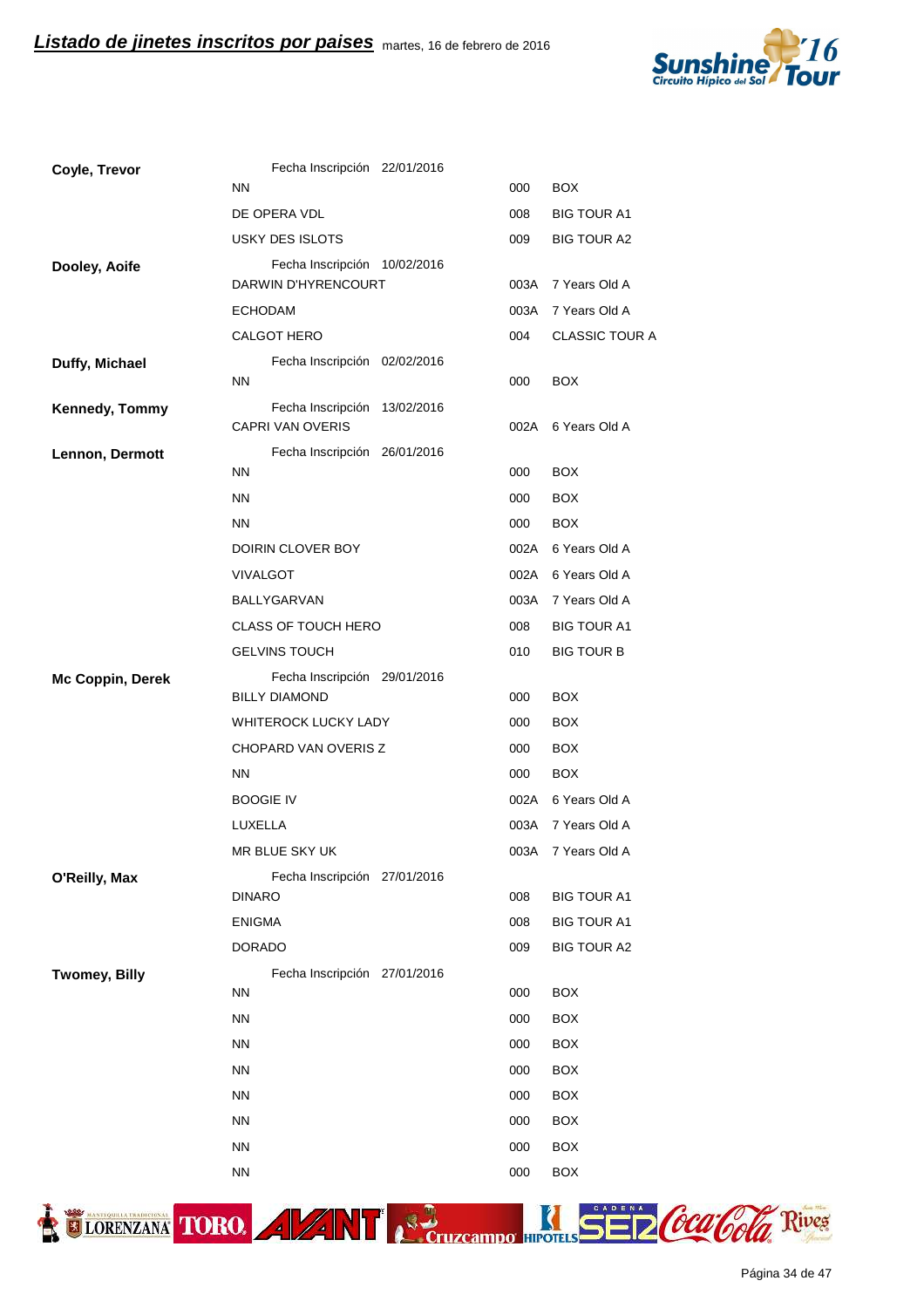

| <b>NN</b> | 000 | BOX     |
|-----------|-----|---------|
| <b>NN</b> |     | 000 BOX |
| <b>NN</b> | 000 | BOX     |

## Total Jinetes Ireland 13 Total Caballos Ireland 82

| <b>Italy</b>             |                                                       |                              |
|--------------------------|-------------------------------------------------------|------------------------------|
| <b>Nombre Jinete</b>     | <b>Nombe Caballo</b>                                  | Prueba Nº Nombre Prueba      |
| <b>Bet, Laura</b>        | Fecha Inscripción 14/02/2016                          |                              |
|                          | ZANDOR                                                | <b>CLASSIC TOUR A</b><br>004 |
|                          | <b>ELIANORA</b>                                       | 005<br><b>CLASSIC TOUR B</b> |
| Bianchi, Matilde Giorgia | Fecha Inscripción 08/02/2016<br><b>COEUR BLESSE Z</b> | 000<br><b>BOX</b>            |
|                          | <b>LEJANO</b>                                         | <b>BOX</b><br>000            |
|                          | UNA BELLA HS                                          | 000<br><b>BOX</b>            |
|                          | CHARLOTTA II                                          | 002A 6 Years Old A           |
| Borgia, Pietro           | Fecha Inscripción 06/02/2016                          |                              |
|                          | <b>TADI</b>                                           | 008<br><b>BIG TOUR A1</b>    |
| Conti, Tommaso           | Fecha Inscripción                                     |                              |
|                          | <b>BARETTA S</b>                                      | 004<br><b>CLASSIC TOUR A</b> |
| Foppiani, Silvia         | Fecha Inscripción 27/01/2016                          |                              |
|                          | DISCOVERY**                                           | 6 Years Old A<br>002A        |
|                          | BIENI <sub>2</sub>                                    | 011<br><b>BIG TOUR C</b>     |
| Furno, Alberto           | Fecha Inscripción<br><b>VALENCHE DH Z</b>             | <b>CLASSIC TOUR A</b><br>004 |
|                          | CAMELOT 120                                           | 005<br><b>CLASSIC TOUR B</b> |
|                          | <b>ADONIS IV</b>                                      | 006<br><b>CLASSIC TOUR C</b> |
| Furno, Isabella          | Fecha Inscripción 20/01/2016                          |                              |
|                          | <b>BADIRA</b>                                         | <b>BOX</b><br>000            |
|                          | <b>NN</b>                                             | <b>BOX</b><br>000            |
|                          | PAULDARY'S LENNON                                     | <b>BOX</b><br>000            |
| Kuznik, Nora             | Fecha Inscripción 06/02/2016                          |                              |
|                          | <b>STALLONE</b>                                       | <b>CLASSIC TOUR A</b><br>004 |
|                          | JESUS DE LA COMMUNE                                   | 005<br><b>CLASSIC TOUR B</b> |
|                          | <b>CHARISMA D'AUTY</b>                                | 006<br><b>CLASSIC TOUR C</b> |
| Larkin, Alexa            | Fecha Inscripción 20/01/2016                          |                              |
|                          | <b>FORLAN H</b>                                       | 6 Years Old A<br>002A        |
|                          | <b>COCOBANTA</b>                                      | <b>CLASSIC TOUR B</b><br>005 |
| Moneta, Luca             | Fecha Inscripción 29/01/2016<br><b>FEVRIE</b>         | <b>BOX</b><br>000            |
|                          | LEE POCCO                                             | 000<br><b>BOX</b>            |
|                          | <b>HEROLD N</b>                                       | 000<br><b>BOX</b>            |
|                          | JIMY*                                                 | <b>BOX</b><br>000            |
|                          | CONLARO                                               | <b>BOX</b><br>000            |



ives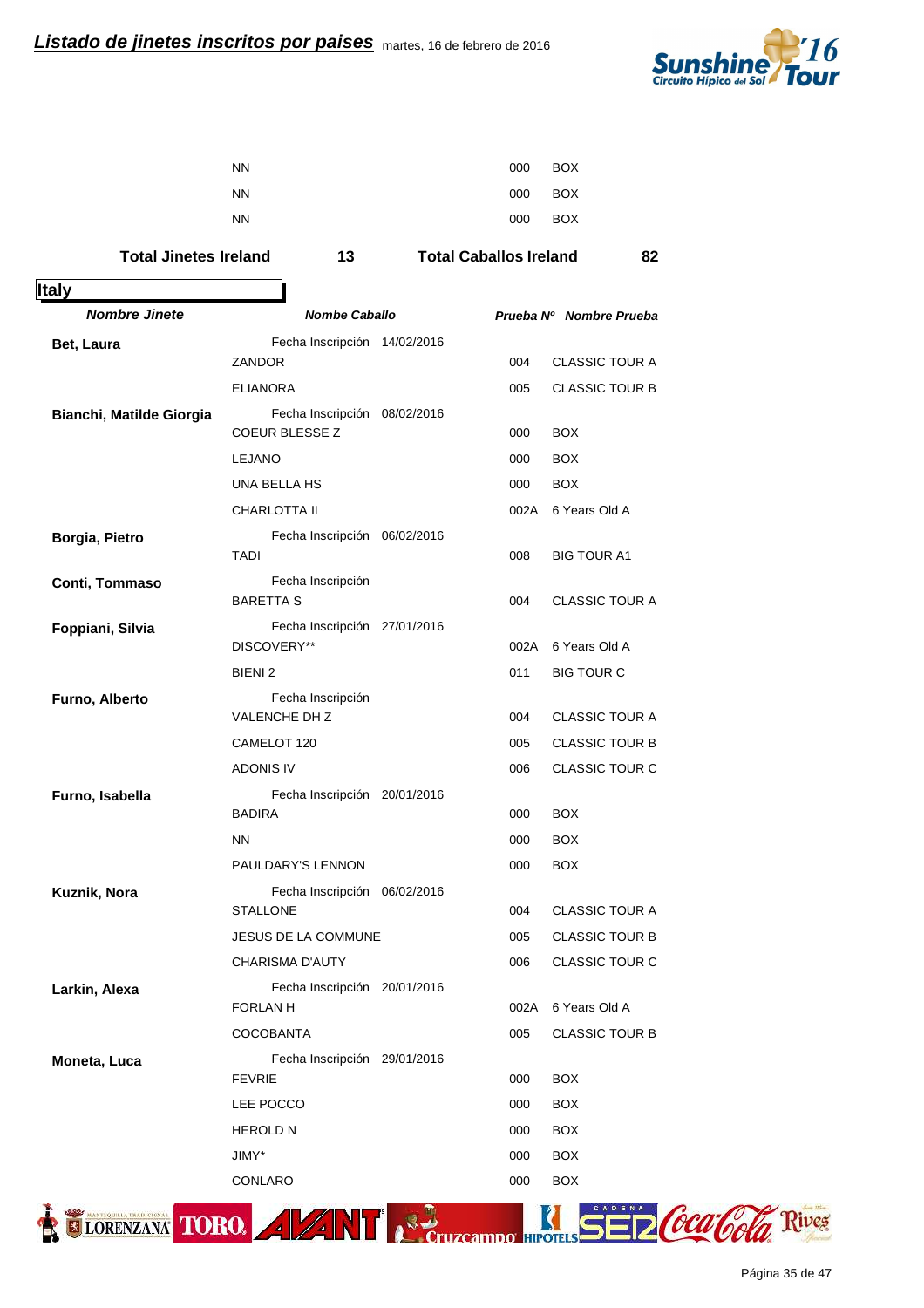

|                     | <b>ABSOLU</b>                                          | 001  | 5 Years Old           |
|---------------------|--------------------------------------------------------|------|-----------------------|
|                     | <b>BAHAMAS DE GALARZA</b>                              | 001  | 5 Years Old           |
|                     | I LOVE ONLY MYSELF D'ACHERONTE                         | 002A | 6 Years Old A         |
|                     | <b>JONAS KM</b>                                        |      | 002A 6 Years Old A    |
|                     | AMBRAMARIE DEL BEIRO                                   |      | 003A 7 Years Old A    |
|                     | NEPTUNE BRECOURT                                       | 008  | <b>BIG TOUR A1</b>    |
|                     | <b>SUREFIRE</b>                                        | 009  | BIG TOUR A2           |
|                     | SALOMON                                                | 010  | <b>BIG TOUR B</b>     |
|                     | QUELLE CHANCE                                          | 011  | <b>BIG TOUR C</b>     |
| Pozzolini, Andrea   | Fecha Inscripción 06/02/2016<br>CHATTAHOOCHEE Z        | 004  | <b>CLASSIC TOUR A</b> |
| Romagnoli, Martina  | Fecha Inscripción 20/01/2016                           |      |                       |
|                     | ALLEGRIA DU THEIL                                      | 000  | <b>BOX</b>            |
|                     | <b>NN</b>                                              | 000  | BOX.                  |
|                     | <b>FAIRPLAY OF HERITAGE</b>                            | 000  | <b>BOX</b>            |
|                     | TI LANN DU UP OF HERITAGE                              | 000  | <b>BOX</b>            |
|                     | QUEVEDO ROCIO OF HERITAGE                              | 000  | <b>BOX</b>            |
|                     | DON DOCTRO OF HERITAGE                                 | 000  | <b>BOX</b>            |
|                     | <b>LAVISTO STAR</b>                                    | 000  | <b>BOX</b>            |
|                     | <b>FALCONETTI</b>                                      | 000  | <b>BOX</b>            |
|                     | JERICHO ST. HUBERTUSHOEVE                              | 001  | 5 Years Old           |
|                     | ROYALGIRL Z                                            | 001  | 5 Years Old           |
|                     | <b>NOTRE MOINERIE</b>                                  | 001  | 5 Years Old           |
|                     | UBI MAJOR XXX Z                                        | 001  | 5 Years Old           |
|                     | <b>KINGSTON</b>                                        |      | 002A 6 Years Old A    |
|                     | ALTIPLANO DU THIEL                                     |      | 002A 6 Years Old A    |
|                     | AQUILES GP Z                                           |      | 002A 6 Years Old A    |
|                     | ROSA GP Z                                              | 002A | 6 Years Old A         |
|                     | <b>CORRALLO Z</b>                                      | 006  | CLASSIC TOUR C        |
|                     | UPPSALA DU THEIL                                       | 008  | <b>BIG TOUR A1</b>    |
|                     | <b>GIPSY OF HERITAGE</b>                               | 009  | <b>BIG TOUR A2</b>    |
|                     | GARFIO GP Z                                            | 010  | <b>BIG TOUR B</b>     |
| Rossini, Valentina  | Fecha Inscripción 29/01/2016<br><b>I BELONG TO YOU</b> | 004  | <b>CLASSIC TOUR A</b> |
|                     | ROCKER DU SYRE                                         | 005  | <b>CLASSIC TOUR B</b> |
|                     | <b>BURGUNDY ROSE SOW</b>                               | 006  | <b>CLASSIC TOUR C</b> |
|                     | <b>CIREGINA</b>                                        | 007  | <b>CLASSIC TOUR D</b> |
| Savarola, Francesca | Fecha Inscripción 06/02/2016<br>SASHA DEI BASINI       | 000  | <b>BOX</b>            |
|                     | <b>QUENTIN DE PUYMALIER</b>                            | 004  | <b>CLASSIC TOUR A</b> |
|                     | NN.                                                    | 005  | <b>CLASSIC TOUR B</b> |
|                     |                                                        |      |                       |

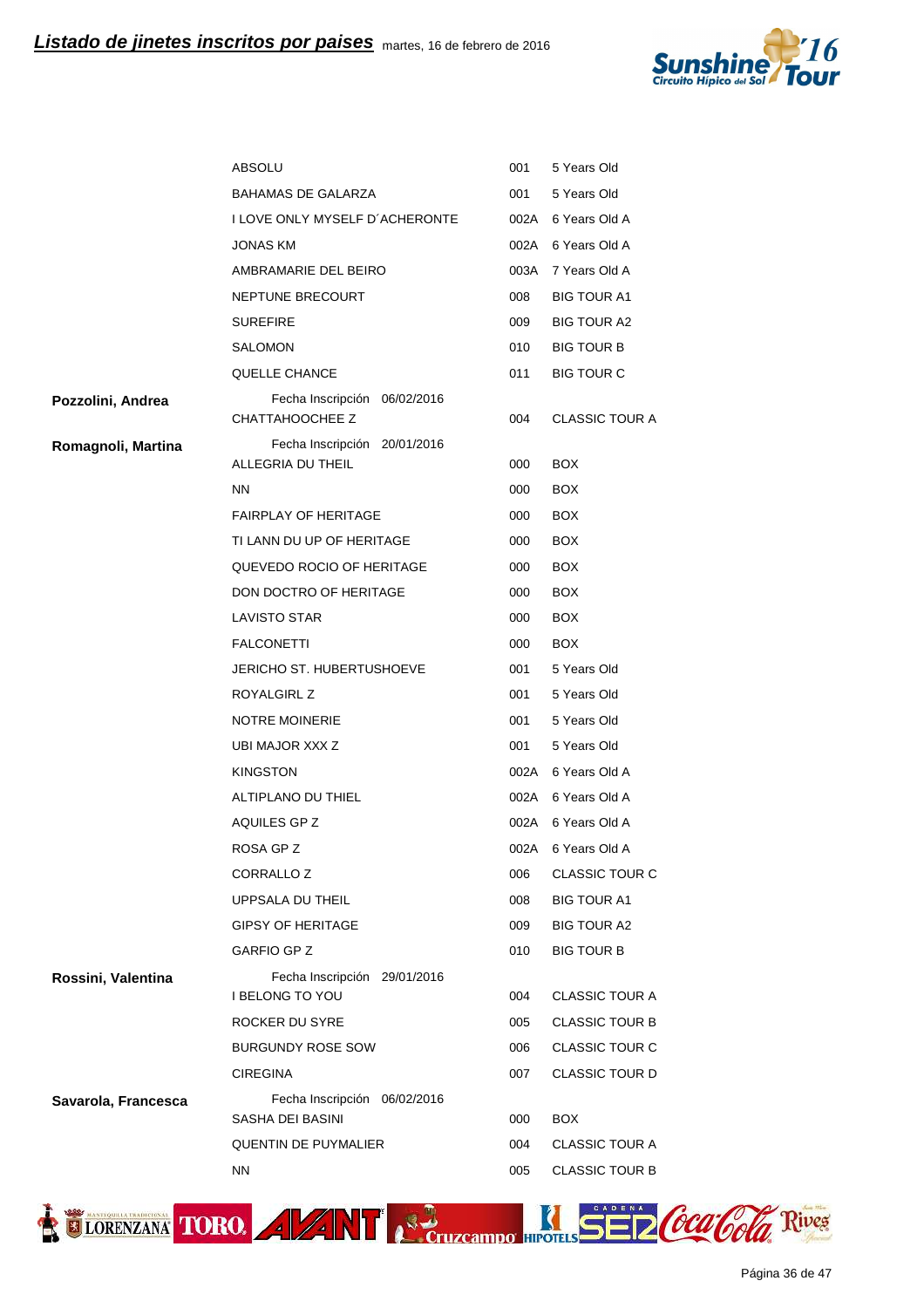

| Stevanato, Sandra              | Fecha Inscripción 06/02/2016<br><b>MUST DE FLORE</b>        | <b>CLASSIC TOUR A</b><br>004         |
|--------------------------------|-------------------------------------------------------------|--------------------------------------|
| <b>Total Jinetes Italy</b>     | 15                                                          | <b>Total Caballos Italy</b><br>64    |
| Japón                          |                                                             |                                      |
| <b>Nombre Jinete</b>           | <b>Nombe Caballo</b>                                        | Prueba Nº Nombre Prueba              |
| Itakura, Yuko                  | Fecha Inscripción 28/01/2016                                |                                      |
|                                | <b>INGLISTON WOOSTER</b>                                    | <b>BOX</b><br>000                    |
|                                | <b>JACKSON HOLE</b>                                         | <b>BOX</b><br>000                    |
|                                | LIBELLE DH                                                  | <b>BOX</b><br>000                    |
|                                | PERLE***                                                    | <b>BOX</b><br>000                    |
|                                | <b>NN</b>                                                   | 000<br><b>BOX</b>                    |
| <b>Total Jinetes Japón</b>     | 1                                                           | <b>Total Caballos Japón</b><br>5     |
| Jordania                       |                                                             |                                      |
| <b>Nombre Jinete</b>           | <b>Nombe Caballo</b>                                        | Prueba Nº Nombre Prueba              |
| Naser, Ra'ad Hani              | Fecha Inscripción 10/02/2016                                |                                      |
|                                | <b>LEVISTO</b>                                              | 5 Years Old<br>001                   |
|                                | <b>ANDORADO</b>                                             | <b>CLASSIC TOUR A</b><br>004         |
|                                | DECHIMA C Z                                                 | 005<br><b>CLASSIC TOUR B</b>         |
| <b>Total Jinetes Jordania</b>  | 1                                                           | <b>Total Caballos Jordania</b><br>3  |
| <b>Marruecos</b>               |                                                             |                                      |
| <b>Nombre Jinete</b>           | <b>Nombe Caballo</b>                                        | Prueba Nº Nombre Prueba              |
| Maâmar, Abdelkader             | Fecha Inscripción 19/01/2016                                |                                      |
|                                | <b>BILLE DE BERNI</b>                                       | <b>CLASSIC TOUR A</b><br>004         |
|                                | <b>MISS MAROC TELECOM</b>                                   | <b>CLASSIC TOUR A</b><br>004         |
|                                | <b>REX D'HELBY</b>                                          | <b>CLASSIC TOUR B</b><br>005         |
| <b>Total Jinetes Marruecos</b> | 1                                                           | <b>Total Caballos Marruecos</b><br>3 |
| <b>Mexico</b>                  |                                                             |                                      |
| <b>Nombre Jinete</b>           | <b>Nombe Caballo</b>                                        | Prueba Nº Nombre Prueba              |
| <b>Aguirre, Mariel</b>         | Fecha Inscripción 27/01/2016                                |                                      |
|                                | FILOU*                                                      | <b>BOX</b><br>000                    |
|                                | CORANO**                                                    | 7 Years Old A<br>003A                |
|                                | <b>LUTZ 133</b>                                             | 7 Years Old A<br>003A                |
|                                | JAZZ TER DAMME                                              | <b>CLASSIC TOUR A</b><br>004         |
|                                | RICHMOND PARCO                                              | 005<br><b>CLASSIC TOUR B</b>         |
|                                | <b>URANIE</b>                                               | <b>CLASSIC TOUR C</b><br>006         |
|                                | <b>CORTEZ</b>                                               | 007<br><b>CLASSIC TOUR D</b>         |
| Azcarraga, Ariana              | Fecha Inscripción 26/01/2016<br><b>JUMEX SPORT CONROLUS</b> | <b>BOX</b><br>000                    |

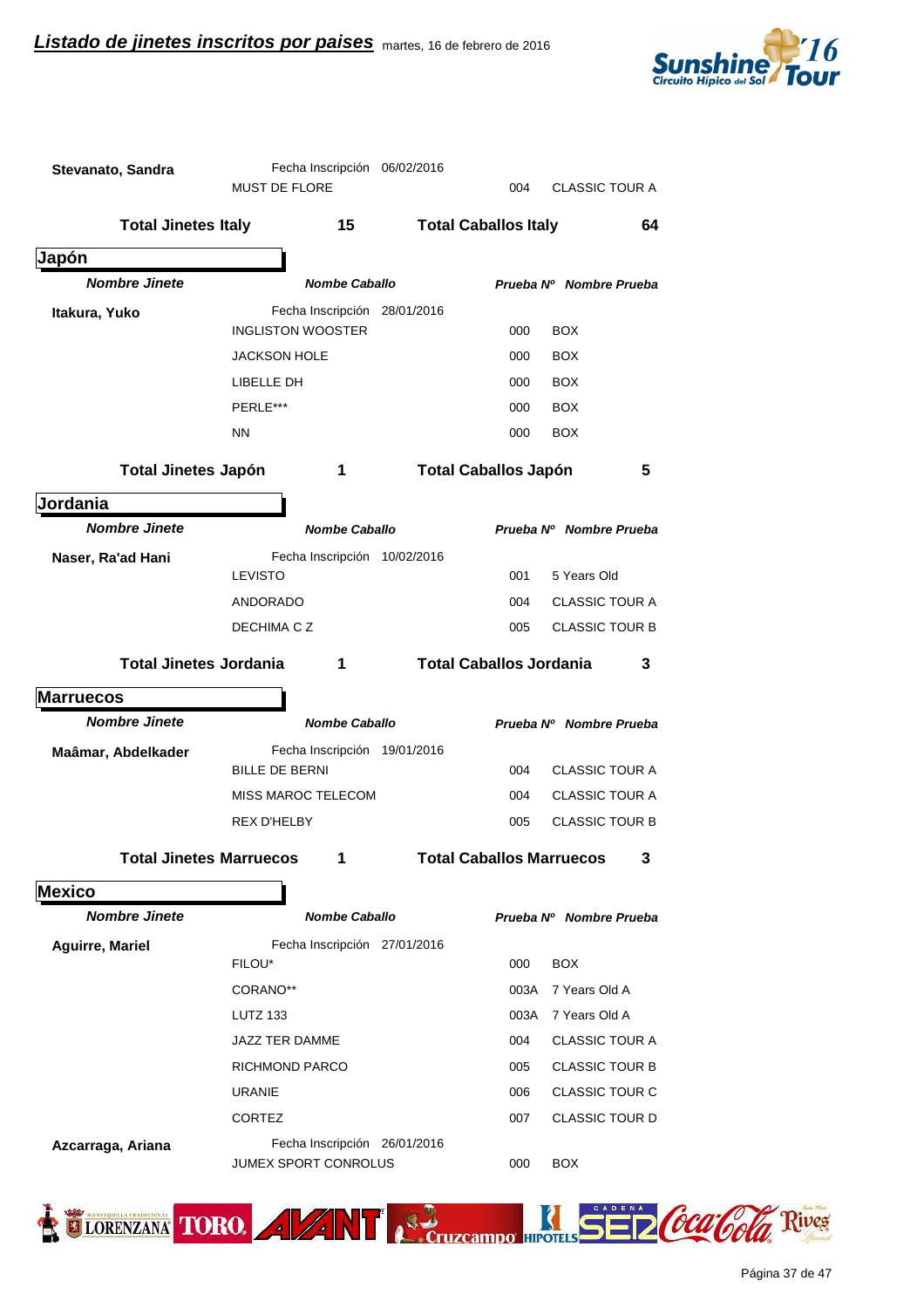

| UNIVERS DE MONTSEC                                          | 000  | <b>BOX</b>         |  |
|-------------------------------------------------------------|------|--------------------|--|
| <b>BINGO VAN DE KAPEL</b>                                   | 000  | <b>BOX</b>         |  |
| JUMEX SPORT BE BRAVO                                        | 000  | <b>BOX</b>         |  |
| <b>CORNET JUNIOR</b>                                        | 001  | 5 Years Old        |  |
| MAXIMUS***                                                  | 002A | 6 Years Old A      |  |
| <b>GRUNO DE BOIS MESANGE Z</b>                              | 003A | 7 Years Old A      |  |
| Hernandez Ortega, Jose Alfredo Fecha Inscripción 19/01/2016 |      |                    |  |
| <b>NN</b>                                                   |      |                    |  |
| <b>GRUPO PROM CHACCO BOY</b>                                | 000  | <b>BOX</b>         |  |
| <b>GRUPO PROM JIVARO</b>                                    | 003A | 7 Years Old A      |  |
| <b>GRUPO PROM VIVALDI DE SEMILLY</b>                        | 003A | 7 Years Old A      |  |
| C GRUPO PROM CORSSINI                                       | 009  | <b>BIG TOUR A2</b> |  |
|                                                             |      |                    |  |
| <b>GRUPO PROM ABANDERADO</b>                                | 010  | <b>BIG TOUR B</b>  |  |

Total Jinetes Mexico **3** Total Caballos Mexico 21

| <b>Nombre Jinete</b> | <b>Nombe Caballo</b>         |      | Prueba Nº Nombre Prueba |
|----------------------|------------------------------|------|-------------------------|
| Bril, Kim            | Fecha Inscripción 10/02/2016 |      |                         |
|                      | <b>TORONTO V</b>             | 004  | <b>CLASSIC TOUR A</b>   |
|                      | <b>BACO</b>                  | 005  | <b>CLASSIC TOUR B</b>   |
|                      | <b>DENDEROSE</b>             | 006  | <b>CLASSIC TOUR C</b>   |
| Bril, Robin          | Fecha Inscripción 10/02/2016 |      |                         |
|                      | <b>CALUNA Z</b>              | 003A | 7 Years Old A           |
|                      | <b>MALLORCA</b>              | 004  | <b>CLASSIC TOUR A</b>   |
| <b>Bril, Roelof</b>  | Fecha Inscripción 27/01/2016 |      |                         |
|                      | <b>ARLANDO</b>               | 000  | <b>BOX</b>              |
|                      | <b>GINGER ALE</b>            | 001  | 5 Years Old             |
|                      | <b>NN</b>                    | 003A | 7 Years Old A           |
|                      | <b>CATHERINA F</b>           | 008  | <b>BIG TOUR A1</b>      |
|                      | <b>CUBA LIBRE **</b>         | 009  | <b>BIG TOUR A2</b>      |
|                      | DAKOTA***                    | 010  | <b>BIG TOUR B</b>       |
|                      | DIZZY LIZZY*                 | 011  | <b>BIG TOUR C</b>       |
| Kommers, Ortwin      | Fecha Inscripción 19/01/2016 |      |                         |
|                      | <b>GOLDEN CASSINI</b>        | 001  | 5 Years Old             |
|                      | <b>GRACIA</b>                | 001  | 5 Years Old             |
|                      | APG CARVALNO                 | 010  | <b>BIG TOUR B</b>       |
| Lebon, Frederique    | Fecha Inscripción 20/01/2016 |      |                         |
|                      | <b>GISMO</b>                 | 001  | 5 Years Old             |
|                      | <b>GRADETTY</b>              | 001  | 5 Years Old             |
|                      | <b>ESTELLA W</b>             | 003A | 7 Years Old A           |
|                      | DOMINO VAN DE VALHOEVE       | 006  | <b>CLASSIC TOUR C</b>   |

Página 38 de 47

ives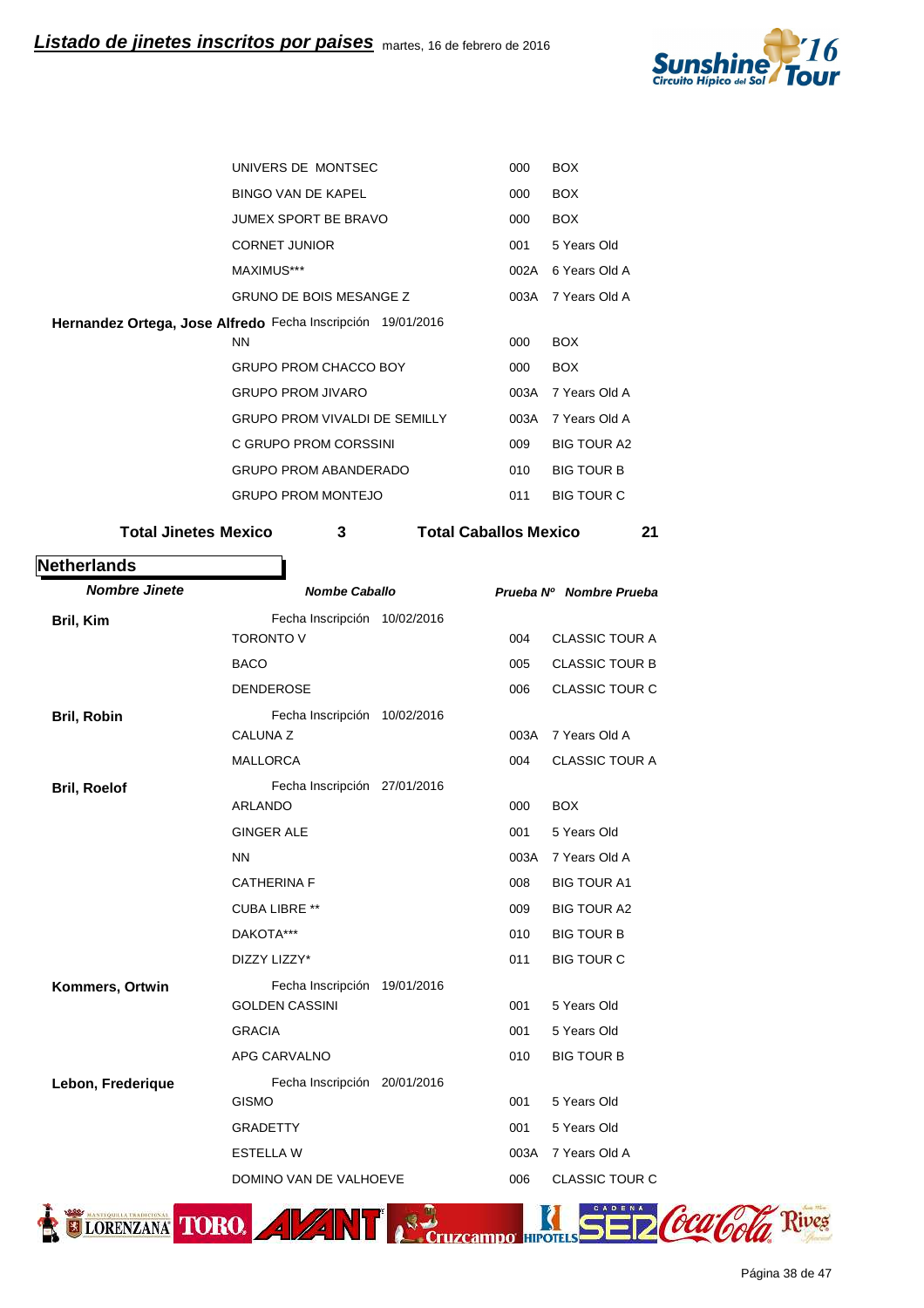

|                           | <b>CREAM CARAMEL</b>                              | 007  | <b>CLASSIC TOUR D</b> |
|---------------------------|---------------------------------------------------|------|-----------------------|
| <b>Morssinkhof, Micky</b> | Fecha Inscripción 29/01/2016                      |      |                       |
|                           | <b>FADORETTO</b>                                  |      | 002A 6 Years Old A    |
|                           | <b>FABIO</b>                                      |      | 002A 6 Years Old A    |
|                           | CARE FOR LOVE                                     | 008  | <b>BIG TOUR A1</b>    |
|                           | <b>CAMONYAK</b>                                   | 009  | <b>BIG TOUR A2</b>    |
|                           | IT'S EASY                                         | 010  | <b>BIG TOUR B</b>     |
|                           | <b>HAPPY GIRL 42</b>                              | 012  | <b>BIG TOUR D</b>     |
| Nooren, Lisa              | Fecha Inscripción 02/02/2016<br><b>BARDESTHER</b> | 000  | <b>BOX</b>            |
|                           | <b>DIENELLIE</b>                                  | 000  | <b>BOX</b>            |
|                           | <b>ILLUSION GT</b>                                | 000  | <b>BOX</b>            |
|                           | HOCUS POCUS DE MUZE                               | 000  | <b>BOX</b>            |
|                           | <b>VDL GROEP IDI UTOPIA</b>                       | 000  | <b>BOX</b>            |
|                           | VDL GROEP CENTORA DE WALLYRO                      | 000  | <b>BOX</b>            |
|                           | <b>VDL GROEP URANE DE TALMA</b>                   | 000  | <b>BOX</b>            |
| Timmermans, Lian          | Fecha Inscripción 12/02/2016                      |      |                       |
|                           | <b>CHINA</b>                                      | 004  | <b>CLASSIC TOUR A</b> |
|                           | CONDOR Z                                          | 005  | <b>CLASSIC TOUR B</b> |
|                           | <b>EINDHOVEN</b>                                  | 011  | <b>BIG TOUR C</b>     |
| Van Asten, Geert          | Fecha Inscripción 14/02/2016                      |      |                       |
|                           | Q EVANNAH Z                                       |      | 003A 7 Years Old A    |
|                           | CASSANOVA 37                                      | 008  | <b>BIG TOUR A1</b>    |
|                           | <b>DIABEAU</b>                                    | 010  | <b>BIG TOUR B</b>     |
| Van de Pol, Henk          | Fecha Inscripción 21/01/2016<br><b>BALANDRIA</b>  | 000  | <b>BOX</b>            |
|                           | EMILIE VAN DE HELLE                               | 000  | <b>BOX</b>            |
|                           | SPARTACUS TN                                      | 000  | <b>BOX</b>            |
|                           | CHIOR Z                                           | 000  | <b>BOX</b>            |
|                           | <b>ESSENTIEL VAN T&amp;L</b>                      |      | 002A 6 Years Old A    |
|                           | ELDORADO P                                        |      | 002A 6 Years Old A    |
|                           | <b>EMPIRE</b>                                     | 003A | 7 Years Old A         |
|                           | CARRELO ST                                        | 003A | 7 Years Old A         |
|                           | EXCALIBUR*                                        | 003A | 7 Years Old A         |
|                           | CAT WIESLE Z                                      | 008  | <b>BIG TOUR A1</b>    |
|                           | <b>UBAMA</b>                                      | 009  | <b>BIG TOUR A2</b>    |
|                           | <b>WILLINK</b>                                    | 010  | <b>BIG TOUR B</b>     |
| Van Der Vleuten, Eric     | Fecha Inscripción 27/01/2016<br>LEDARCO DE SEPTON | 001  | 5 Years Old           |
|                           | SEX APPEAL 111 Z                                  | 001  | 5 Years Old           |
|                           | <b>DREAMBRINA</b>                                 | 004  | <b>CLASSIC TOUR A</b> |
|                           | CADANZ                                            | 005  | <b>CLASSIC TOUR B</b> |
|                           |                                                   |      |                       |
| ORENZANA TORO             |                                                   |      |                       |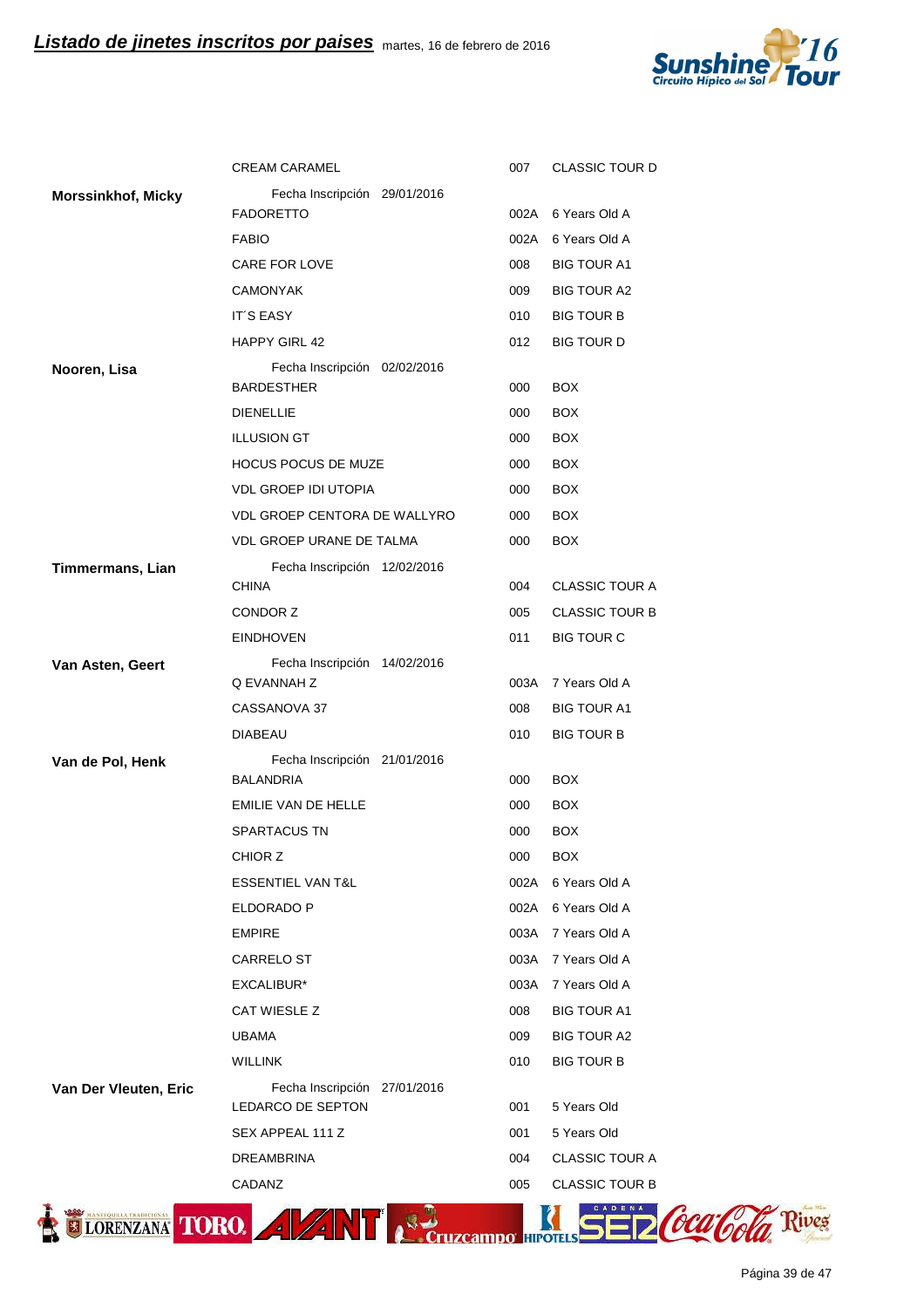

|                           | <b>CASANTOS</b>                           | 006  | <b>CLASSIC TOUR C</b> |
|---------------------------|-------------------------------------------|------|-----------------------|
| <b>Van Soest, Marlies</b> | Fecha Inscripción 20/01/2016<br>CORVETTE* | 001  | 5 Years Old           |
|                           | <b>FENDI</b>                              | 002A | 6 Years Old A         |
|                           | <b>BIJOUX Z</b>                           | 004  | <b>CLASSIC TOUR A</b> |
|                           | W RUBERTHA 59                             | 006  | <b>CLASSIC TOUR C</b> |
|                           | <b>ESCADA</b>                             | 007  | <b>CLASSIC TOUR D</b> |
| Voorn, Vincent            | Fecha Inscripción 20/01/2016              |      |                       |
|                           | <b>CEATHER</b>                            | 000  | <b>BOX</b>            |
|                           | <b>SLIBYRON</b>                           | 000  | <b>BOX</b>            |
|                           | EXCELLENT VD ZUUTHOEVE                    | 002A | 6 Years Old A         |
|                           | <b>ELLKENNEY</b>                          | 003A | 7 Years Old A         |
|                           | <b>ELAN</b>                               | 003A | 7 Years Old A         |
|                           | ELLAVAR X                                 | 003A | 7 Years Old A         |
|                           | <b>GRUPO PROM PRINCE</b>                  | 008  | <b>BIG TOUR A1</b>    |
|                           | DANTE*                                    | 011  | <b>BIG TOUR C</b>     |
|                           |                                           |      |                       |

Total Jinetes Netherlands 13 Total Caballos Netherlands 69

**Norway**

| <b>Nombre Jinete</b>        |                    | <b>Nombe Caballo</b>         |            |                              | Prueba Nº Nombre Prueba |
|-----------------------------|--------------------|------------------------------|------------|------------------------------|-------------------------|
| <b>Bjerke, Mille Marie</b>  |                    | Fecha Inscripción 19/01/2016 |            |                              |                         |
|                             | <b>CHERRY ANN</b>  |                              |            | 004                          | <b>CLASSIC TOUR A</b>   |
|                             | <b>CRISANTA</b>    |                              |            | 005                          | <b>CLASSIC TOUR B</b>   |
|                             | SHAKIRA*           |                              |            | 006                          | <b>CLASSIC TOUR C</b>   |
|                             | <b>UDOKUS</b>      |                              |            | 007                          | <b>CLASSIC TOUR D</b>   |
| <b>Blomberg, Sabrina</b>    |                    | Fecha Inscripción            |            |                              |                         |
|                             | VENUS*             |                              |            | 010                          | <b>BIG TOUR B</b>       |
| Sunde, Sunniva Aspestrand   |                    | Fecha Inscripción            | 15/02/2016 |                              |                         |
|                             | <b>VIENNA</b>      |                              |            | 006                          | <b>CLASSIC TOUR C</b>   |
|                             | <b>DIESEL</b>      |                              |            | 007                          | <b>CLASSIC TOUR D</b>   |
| Surana, Maya                |                    | Fecha Inscripción 20/01/2016 |            |                              |                         |
|                             | <b>FAQUITO</b>     |                              |            | 001                          | 5 Years Old             |
|                             | <b>ROSSO PICEZ</b> |                              |            | 002A                         | 6 Years Old A           |
|                             | NABUCCARA Z        |                              |            | 006                          | <b>CLASSIC TOUR C</b>   |
|                             | ZAIRE II           |                              |            | 007                          | <b>CLASSIC TOUR D</b>   |
| <b>Total Jinetes Norway</b> |                    | 4                            |            | <b>Total Caballos Norway</b> | 11                      |
| Nueva Zelanda               |                    |                              |            |                              |                         |
| <b>Nombre Jinete</b>        |                    | <b>Nombe Caballo</b>         |            |                              | Prueba Nº Nombre Prueba |
| <b>Collinson, Amy</b>       |                    | Fecha Inscripción 28/01/2016 |            |                              |                         |
|                             | <b>LAGANDA 2</b>   |                              |            | 004                          | <b>CLASSIC TOUR A</b>   |
|                             | <b>CAPELLO G</b>   |                              |            | 005                          | <b>CLASSIC TOUR B</b>   |
|                             |                    |                              |            |                              |                         |

TIORENZANA TORO. A VANT A Cruzcampo HPOTES SER CCCCCCC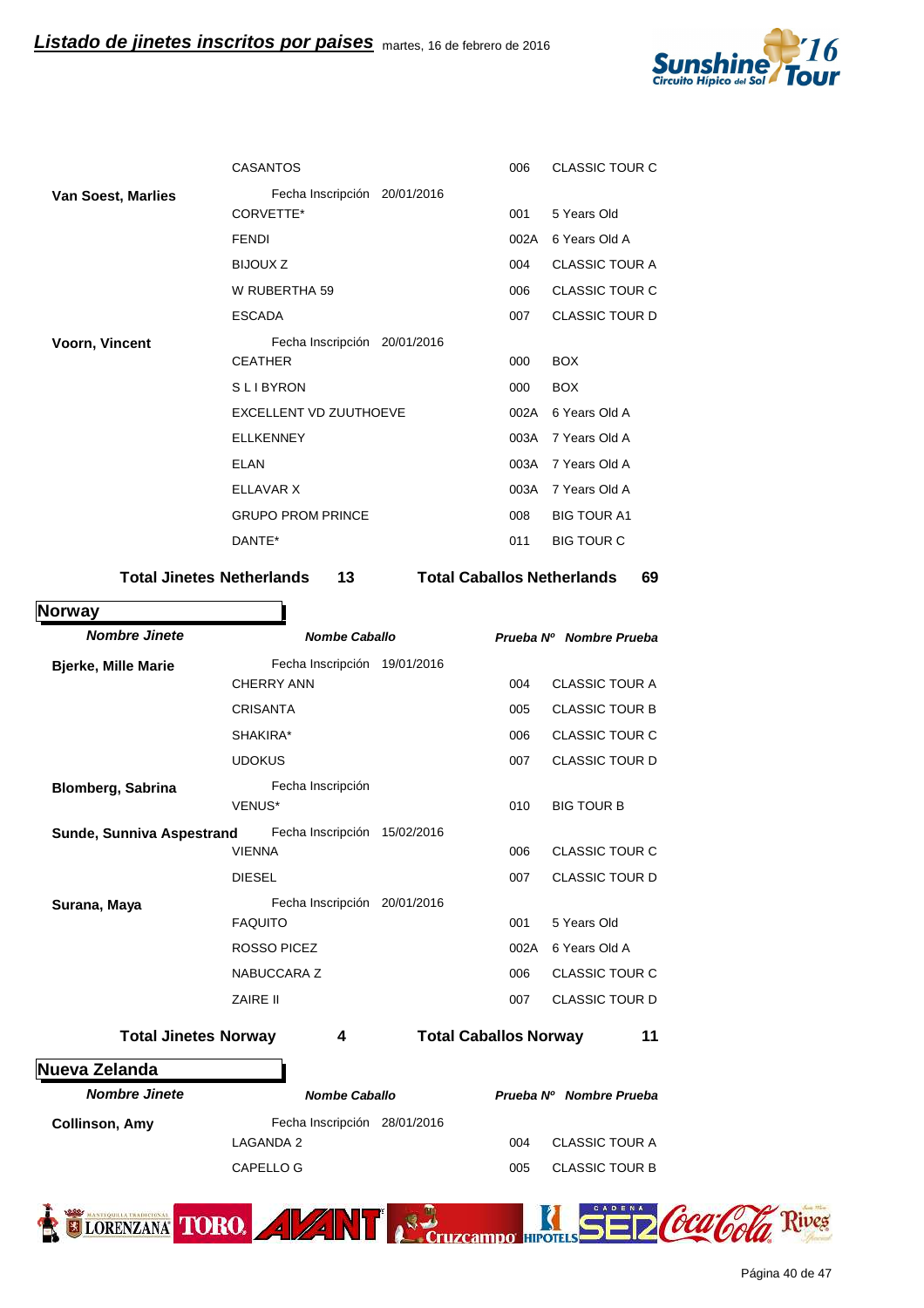

| Goodin, Bruce                | Fecha Inscripción 28/01/2016                       |                            |      |                                        |
|------------------------------|----------------------------------------------------|----------------------------|------|----------------------------------------|
|                              | <b>CORMANN</b>                                     |                            | 000  | <b>BOX</b>                             |
|                              | <b>CHAGRANNUS</b>                                  |                            | 000  | <b>BOX</b>                             |
|                              | <b>BALOPPI</b>                                     |                            | 000  | <b>BOX</b>                             |
|                              | FREESTYLE 39                                       |                            | 000  | <b>BOX</b>                             |
|                              | CASTELLO SEM                                       |                            | 000  | <b>BOX</b>                             |
|                              | <b>NN</b>                                          |                            | 000  | <b>BOX</b>                             |
|                              | <b>CENTINA 10</b>                                  |                            | 000  | <b>BOX</b>                             |
|                              | <b>CALTONA</b>                                     |                            | 000  | <b>BOX</b>                             |
|                              | <b>CASMEO</b>                                      |                            | 000  | <b>BOX</b>                             |
|                              | <b>DOYLLON</b>                                     |                            | 000  | <b>BOX</b>                             |
|                              | CHACCELDI                                          |                            |      | 002A 6 Years Old A                     |
|                              | <b>CHAMPAGNE **</b>                                |                            | 003A | 7 Years Old A                          |
|                              | CARALLO                                            |                            | 003A | 7 Years Old A                          |
| Mcintosh, Samantha           | Fecha Inscripción 20/01/2016<br><b>FRANKS ROAD</b> |                            | 000  | <b>BOX</b>                             |
|                              | <b>BE SMART Z</b>                                  |                            | 003A | 7 Years Old A                          |
|                              | CHECK IN 2                                         |                            | 008  | <b>BIG TOUR A1</b>                     |
|                              | DAKOTA**                                           |                            | 009  | <b>BIG TOUR A2</b>                     |
|                              | <b>ESTINA</b>                                      |                            | 010  | <b>BIG TOUR B</b>                      |
|                              | VESPER LYNN DH Z                                   |                            | 011  | <b>BIG TOUR C</b>                      |
|                              | <b>Total Jinetes Nueva Zelanda 3</b>               |                            |      | <b>Total Caballos Nueva Zelanda 21</b> |
| Peru                         |                                                    |                            |      |                                        |
| <b>Nombre Jinete</b>         | <b>Nombe Caballo</b>                               |                            |      | Prueba Nº Nombre Prueba                |
| <b>Merino Loredo, Carlos</b> | Fecha Inscripción 19/01/2016<br>OCEAN DE LONGBOST  |                            | 004  | <b>CLASSIC TOUR A</b>                  |
|                              | OFELIA TE QUIERO                                   |                            | 006  | <b>CLASSIC TOUR C</b>                  |
|                              |                                                    |                            |      |                                        |
| <b>Total Jinetes Peru</b>    | 1                                                  | <b>Total Caballos Peru</b> |      | 2                                      |

**Portugal**

| <b>Nombe Caballo</b>            |                                  | Prueba Nº Nombre Prueba |
|---------------------------------|----------------------------------|-------------------------|
| Fecha Inscripción<br>25/01/2016 |                                  |                         |
| <b>NN</b>                       | 004                              | CLASSIC TOUR A          |
| <b>NN</b>                       | 004                              | CLASSIC TOUR A          |
| <b>NN</b>                       | 005                              | <b>CLASSIC TOUR B</b>   |
| <b>NN</b>                       | 006                              | CLASSIC TOUR C          |
| Fecha Inscripción<br>26/01/2016 |                                  |                         |
| URANUS D'ECAUSSINES             | 004                              | <b>CLASSIC TOUR A</b>   |
| <b>HOLLYDAY VD PADENBORRE</b>   | 005                              | <b>CLASSIC TOUR B</b>   |
| Fecha Inscripción<br>25/01/2016 |                                  |                         |
| <b>FLORA DO CONDE</b>           | 002A                             | 6 Years Old A           |
|                                 | <b>Carvalho Martins, Gonçalo</b> |                         |

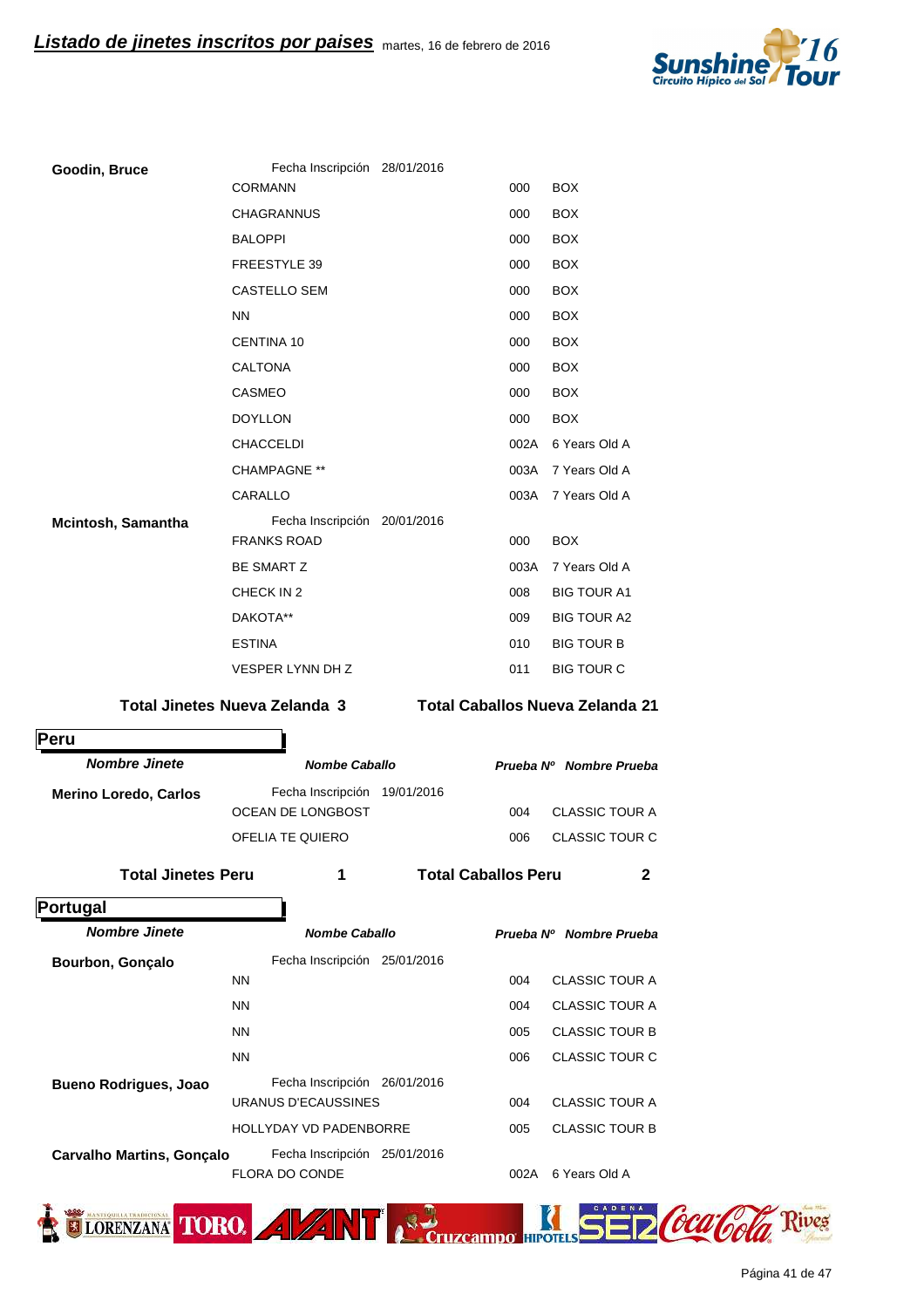

| <b>Everitt, James</b>  | Fecha Inscripción 21/01/2016                                |      |                       |
|------------------------|-------------------------------------------------------------|------|-----------------------|
|                        | <b>BETALINE</b>                                             | 004  | <b>CLASSIC TOUR A</b> |
|                        | <b>HILTON DC</b>                                            | 005  | <b>CLASSIC TOUR B</b> |
|                        | UN AMOUR DES LACS                                           | 006  | CLASSIC TOUR C        |
| Frutuoso Melo, Antonio | Fecha Inscripción 20/01/2016<br><b>BATON ROUGE DU THEIL</b> | 001  | 5 Years Old           |
|                        | <b>GRACE KELLY</b>                                          | 001  | 5 Years Old           |
|                        | <b>TOLTECHI GP Z</b>                                        | 001  | 5 Years Old           |
|                        | <b>FIRST CLASS</b>                                          |      | 002A 6 Years Old A    |
|                        | <b>ECLAIRE</b>                                              |      | 003A 7 Years Old A    |
|                        | DIVA OF HERITAGE                                            |      | 003A 7 Years Old A    |
|                        | ANANAZ                                                      | 008  | <b>BIG TOUR A1</b>    |
|                        | <b>CHASSANA</b>                                             | 009  | <b>BIG TOUR A2</b>    |
|                        | <b>GOOD LOOKING OF HERITAGE</b>                             | 010  | <b>BIG TOUR B</b>     |
|                        | USTTI 9 Z                                                   | 012  | <b>BIG TOUR D</b>     |
| Frutuoso Melo, Marina  | Fecha Inscripción 20/01/2016                                |      |                       |
|                        | CLOE GP Z                                                   |      | 002A 6 Years Old A    |
|                        | JUVENTE VAN DE KAKEBEEK                                     |      | 003A 7 Years Old A    |
|                        | APRIOL 2                                                    |      | <b>BIG TOUR A1</b>    |
|                        | CHURCHIL OF HERITAGE                                        |      | <b>BIG TOUR A2</b>    |
|                        | <b>CALUBET</b>                                              |      | <b>BIG TOUR B</b>     |
|                        | <b>ISHIA OF HERITAGE</b>                                    | 011  | <b>BIG TOUR C</b>     |
| Gomes, Joao Pedro      | Fecha Inscripción 02/02/2016                                |      |                       |
|                        | <b>FONKA</b>                                                | 000  | <b>BOX</b>            |
|                        | AME MOI O SANDOR                                            | 000  | <b>BOX</b>            |
|                        | BALOUSSINI*                                                 | 001  | 5 Years Old           |
| Gomes, Nuno Tiago      | Fecha Inscripción 02/02/2016<br><b>PANTARO</b>              | 000  | BOX                   |
|                        | <b>DISCO</b>                                                | 000  | <b>BOX</b>            |
|                        | <b>ASHES AND SNOW</b>                                       | 002A | 6 Years Old A         |
| Janeiro, Joao          | Fecha Inscripción 25/01/2016<br>JOLIDORA ST HUBERTUSHOEVE   | 005  | <b>CLASSIC TOUR B</b> |
| Matos Almeida, Antonio | Fecha Inscripción 21/01/2016                                |      |                       |
|                        | ULYSSE DE RAVALET                                           | 008  | <b>BIG TOUR A1</b>    |
|                        | UNIC BLUE                                                   | 009  | <b>BIG TOUR A2</b>    |
|                        | UTAWA DES SELENIDES                                         | 009  | BIG TOUR A2           |
|                        | TIDELIO DES NAUVES                                          | 010  | <b>BIG TOUR B</b>     |
|                        | NIKEL DE PRESLE                                             | 011  | <b>BIG TOUR C</b>     |
| Romao, Duarte          | Fecha Inscripción 01/02/2016<br><b>TWIST DES FORESTS</b>    | 000  | <b>BOX</b>            |
|                        | SUPERLOVER DE PLEVILLE                                      | 000  | BOX.                  |
|                        |                                                             |      |                       |

**Sousa, Luca** Fecha Inscripción 25/01/2016

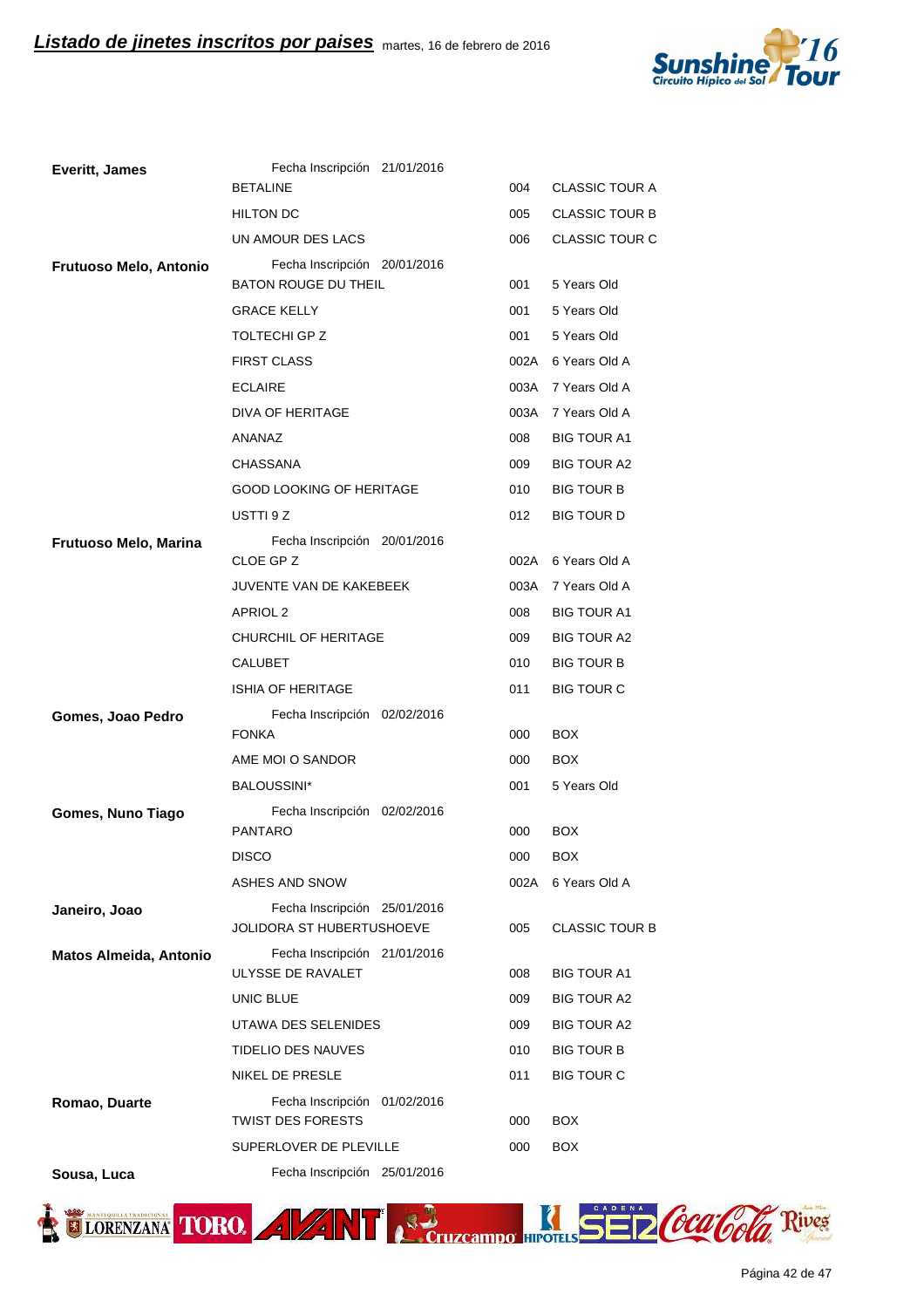

|                                | CAPANO <sub>2</sub>                                |                                 | 004         | <b>CLASSIC TOUR A</b>                    |
|--------------------------------|----------------------------------------------------|---------------------------------|-------------|------------------------------------------|
| Sousa, Marcelo                 | Fecha Inscripción 25/01/2016                       |                                 |             |                                          |
|                                | C GUCCI Z                                          |                                 | 001         | 5 Years Old                              |
|                                | <b>CONCHALOF</b>                                   |                                 | 002A        | 6 Years Old A                            |
|                                | <b>CORLAYA</b>                                     |                                 | 005         | <b>CLASSIC TOUR B</b>                    |
| <b>Telles, Jorge</b>           | Fecha Inscripción 14/02/2016                       |                                 |             |                                          |
|                                | <b>NN</b>                                          |                                 | 000         | <b>BOX</b>                               |
|                                | <b>NN</b>                                          |                                 | 000         | <b>BOX</b>                               |
|                                | <b>NN</b>                                          |                                 | 000         | <b>BOX</b>                               |
| Vaz Guedes, Francisca          | Fecha Inscripción 25/01/2016<br><b>L.B CAILLOU</b> |                                 | 004         | <b>CLASSIC TOUR A</b>                    |
|                                | C. GRAND CANYON Z                                  |                                 | 005         | <b>CLASSIC TOUR B</b>                    |
|                                |                                                    |                                 |             |                                          |
| <b>Total Jinetes Portugal</b>  | 15                                                 | <b>Total Caballos Portugal</b>  |             | 49                                       |
| <b>Rep China</b>               |                                                    |                                 |             |                                          |
| <b>Nombre Jinete</b>           | <b>Nombe Caballo</b>                               |                                 |             | Prueba Nº Nombre Prueba                  |
| Wang, Yunyun                   | Fecha Inscripción<br><b>MEDDALIST</b>              |                                 | 000         | <b>BOX</b>                               |
|                                | POWER BALL                                         |                                 | 000         | <b>BOX</b>                               |
|                                |                                                    |                                 |             |                                          |
| <b>Total Jinetes Rep China</b> | $\mathbf 1$                                        | <b>Total Caballos Rep China</b> |             | 2                                        |
|                                |                                                    |                                 |             |                                          |
| <b>Republica Checa</b>         |                                                    |                                 |             |                                          |
| <b>Nombre Jinete</b>           | <b>Nombe Caballo</b>                               |                                 |             | Prueba Nº Nombre Prueba                  |
| Augier de Moussac, Charlotte   | Fecha Inscripción 20/01/2016                       |                                 |             |                                          |
|                                | WEMBLEY*                                           |                                 | 004         | <b>CLASSIC TOUR A</b>                    |
|                                | <b>NN</b>                                          |                                 | 005         | <b>CLASSIC TOUR B</b>                    |
| Augier de Moussac, Emma        | Fecha Inscripción 20/01/2016                       |                                 |             |                                          |
|                                | <b>COPIA</b>                                       |                                 | 000         | <b>BOX</b>                               |
|                                | <b>CORINDA VD REESTHOEVE</b>                       |                                 | 000         | <b>BOX</b>                               |
|                                | <b>BRIGHTON BAY</b>                                |                                 | 002A        | 6 Years Old A<br>6 Years Old A           |
|                                | MISS PEPPER POTTS                                  |                                 | 002A<br>008 |                                          |
|                                | <b>CHARLY BROWN</b><br>COURAGE*                    |                                 | 009         | <b>BIG TOUR A1</b><br><b>BIG TOUR A2</b> |
|                                | DIVA                                               |                                 | 010         | <b>BIG TOUR B</b>                        |
|                                | <b>KANONJA</b>                                     |                                 | 011         | <b>BIG TOUR C</b>                        |
|                                | Fecha Inscripción 26/01/2016                       |                                 |             |                                          |
| Kellnerova, Anna               | <b>NN</b>                                          |                                 | 000         | BOX                                      |
|                                | ΝN                                                 |                                 | 000         | BOX                                      |
|                                | NN.                                                |                                 | 000         | BOX.                                     |
|                                | DYSART VAN T&L                                     |                                 | 003A        | 7 Years Old A                            |
|                                | CARAMIA LA HERMOSA                                 |                                 | 003A        | 7 Years Old A                            |

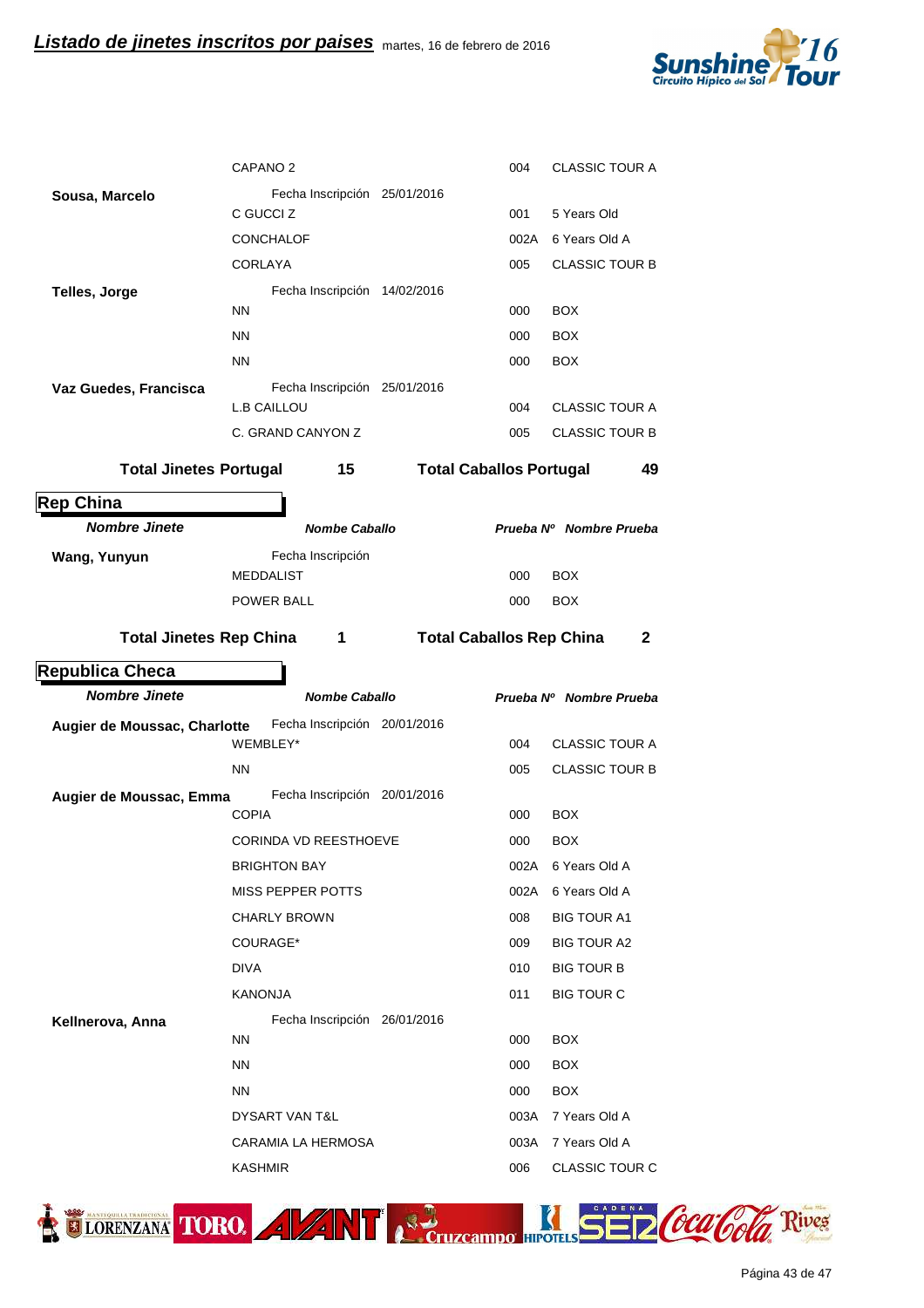

| ATESSA BLH              | ററഞ | CLASSIC TOUR C |
|-------------------------|-----|----------------|
| CLASSIC <sup>*</sup>    | ററഞ | CLASSIC TOUR C |
| DIMARO V D LOOISE HEIDE | ററഞ | CLASSIC TOUR C |

**Total Jinetes Republica Che 3 Republica Che 19 Total Caballos**

| Saudi Arabia                |                              |     |                         |
|-----------------------------|------------------------------|-----|-------------------------|
| <b>Nombre Jinete</b>        | <b>Nombe Caballo</b>         |     | Prueba Nº Nombre Prueba |
| <b>Mirdad, Shiekh Samir</b> | Fecha Inscripción 26/01/2016 |     |                         |
|                             | MIRDADS ALLAMDU LILLAH       | 000 | <b>BOX</b>              |
|                             | MIRDADS HUBBB ALRAHMAAAN     | 000 | <b>BOX</b>              |
|                             | MIRDADS BAAAB AL RAYYYAN     | 004 | CLASSIC TOUR A          |
|                             | MIRDADS BOOORAAQ ALRAHMAAAN  | 005 | <b>CLASSIC TOUR B</b>   |
|                             | MIRDADS MAAA SHAAA ALLAH     | 006 | CLASSIC TOUR C          |
|                             | MIRDADS NAYYYARAT ALRAHMAAAN | 007 | CLASSIC TOUR D          |
|                             |                              |     |                         |

**Total Jinetes Saudi Arabia 1 1 Total Caballos Saudi Arabia 6** 

## **Sweden**

| <b>Nombre Jinete</b> | <b>Nombe Caballo</b>            |      | Prueba Nº Nombre Prueba |
|----------------------|---------------------------------|------|-------------------------|
| Andersson, Antonia   | Fecha Inscripción               |      |                         |
|                      | NORTHERN DIAMOND                | 002A | 6 Years Old A           |
|                      | <b>KALINA</b>                   | 002A | 6 Years Old A           |
|                      | <b>JATROPHA</b>                 | 003A | 7 Years Old A           |
|                      | <b>JOLIEN VAN DONPERHEIDEN</b>  | 003A | 7 Years Old A           |
|                      | <b>JIVA VAN'T BROEKEND</b>      | 003A | 7 Years Old A           |
|                      | SAHARA C                        | 003A | 7 Years Old A           |
|                      | <b>NON STOP</b>                 | 006  | <b>CLASSIC TOUR C</b>   |
|                      | LIBELLE (SWB)                   | 006  | <b>CLASSIC TOUR C</b>   |
|                      | ZORBA J                         | 006  | <b>CLASSIC TOUR C</b>   |
|                      | GAME BOY D 10                   |      | <b>CLASSIC TOUR C</b>   |
| <b>CHARISMO C</b>    |                                 | 006  | <b>CLASSIC TOUR C</b>   |
| Ekberg, Jonna        | Fecha Inscripción 02/02/2016    |      |                         |
|                      | <b>NN</b>                       | 000  | <b>BOX</b>              |
|                      | <b>HAPPINESS VAN T PARADIJS</b> | 000  | <b>BOX</b>              |
|                      | <b>ISIBEL D'O</b>               | 000  | <b>BOX</b>              |
|                      | <b>IT'S REAL LOVE VD SMIS Z</b> | 000  | <b>BOX</b>              |
|                      | <b>FREESTYLER</b>               | 000  | <b>BOX</b>              |
|                      | <b>DOLITAIRE CHAVANAISSE</b>    | 003A | 7 Years Old A           |
|                      | <b>JASMIEN VD BISSCHOP</b>      | 003A | 7 Years Old A           |
|                      | JADE VAN'T ARKELHOF             | 003A | 7 Years Old A           |
|                      | <b>CALVATON Z</b>               | 003A | 7 Years Old A           |
|                      | <b>EQUITA VAN T ZORGVLIET</b>   | 010  | <b>BIG TOUR B</b>       |



lives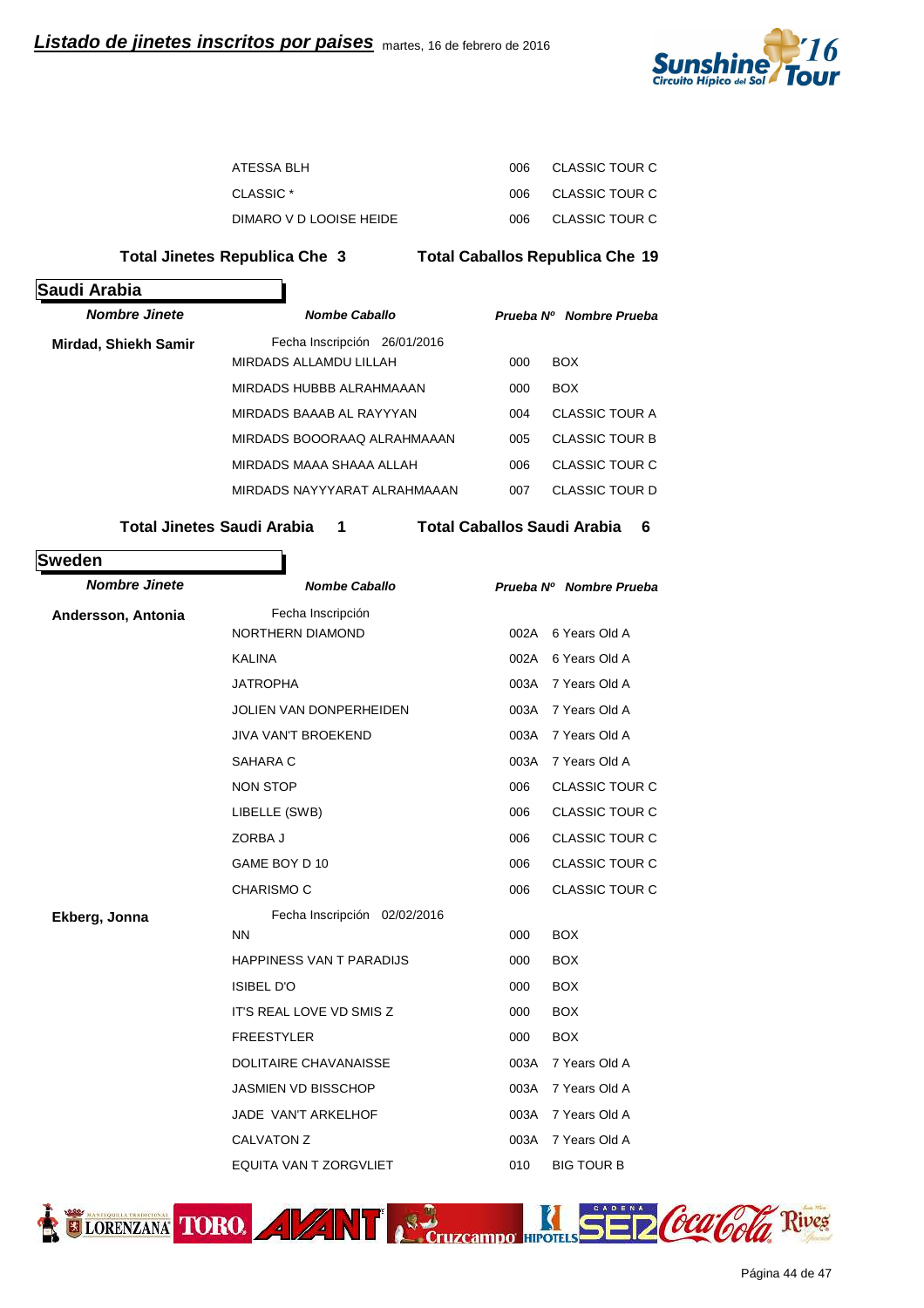

|                    | AIR PIA VG Z                 | 011  | <b>BIG TOUR C</b>  |
|--------------------|------------------------------|------|--------------------|
| Goodin, Ulrika     | Fecha Inscripción 28/01/2016 |      |                    |
|                    | <b>COW POWER</b>             | 008  | <b>BIG TOUR A1</b> |
|                    | <b>CENTOO</b>                | 010  | <b>BIG TOUR B</b>  |
| Petersson, Elina   | Fecha Inscripción 20/01/2016 |      |                    |
|                    | <b>FREDDIE H</b>             | 002A | 6 Years Old A      |
|                    | <b>FAME DVL</b>              | 002A | 6 Years Old A      |
|                    | <b>BILLY ON ICE</b>          | 003A | 7 Years Old A      |
|                    | EGANO*                       | 010  | <b>BIG TOUR B</b>  |
|                    | <b>VERA</b>                  | 011  | <b>BIG TOUR C</b>  |
| Von Essen, Angelie | Fecha Inscripción 29/01/2016 |      |                    |
|                    | <b>WEST FALICA</b>           | 000  | <b>BOX</b>         |
|                    | ONE MAN*                     | 008  | <b>BIG TOUR A1</b> |
|                    | <b>NEWTON TIGRA</b>          | 010  | <b>BIG TOUR B</b>  |
|                    | <b>NEWTON ABBOT</b>          | 011  | <b>BIG TOUR C</b>  |
|                    |                              |      |                    |

Total Jinetes Sweden 5 Total Caballos Sweden 33

| <b>Nombre Jinete</b>  | <b>Nombe Caballo</b>           | Prueba Nº Nombre Prueba |                       |  |
|-----------------------|--------------------------------|-------------------------|-----------------------|--|
| Gamboni, Silvia       | Fecha Inscripción 06/02/2016   |                         |                       |  |
|                       | <b>DOMBRA</b>                  | 004                     | <b>CLASSIC TOUR A</b> |  |
| Jampen, Tamara        | Fecha Inscripción 06/02/2016   |                         |                       |  |
|                       | AKKATO BLUE DEI BAISINI        | 001                     | 5 Years Old           |  |
|                       | <b>BOMBASTIK</b>               | 001                     | 5 Years Old           |  |
|                       | ASYA DEI BAISINI               | 001                     | 5 Years Old           |  |
|                       | ARGENTIAN DEL COLLE            | 002A                    | 6 Years Old A         |  |
|                       | <b>ZOE DEI BAISINI</b>         | 002A                    | 6 Years Old A         |  |
|                       | RAVEL DES BAUMES               | 002A                    | 6 Years Old A         |  |
|                       | <b>VALZER DEI BASINI</b>       | 004                     | <b>CLASSIC TOUR A</b> |  |
|                       | <b>SOCRATE D'ISLE</b>          | 005                     | <b>CLASSIC TOUR B</b> |  |
| <b>Pfyffer, Carlo</b> | Fecha Inscripción 29/01/2016   |                         |                       |  |
|                       | <b>ANUKA</b>                   | 000                     | <b>BOX</b>            |  |
|                       | ALYSEA DELLA CACCIA            | 002A                    | 6 Years Old A         |  |
|                       | KIDIBUL DE MUZE                | 002A                    | 6 Years Old A         |  |
|                       | <b>VENUS DE MEZY</b>           | 003A                    | 7 Years Old A         |  |
|                       | <b>GUILIA</b>                  | 003A                    | 7 Years Old A         |  |
|                       | <b>DELACROIX AS</b>            | 003A                    | 7 Years Old A         |  |
|                       | <b>CORNELLI</b>                | 003A                    | 7 Years Old A         |  |
|                       | <b>BALLANTINE DI VILLAGANA</b> | 003A                    | 7 Years Old A         |  |
|                       | <b>QUIBRAXIS</b>               | 004                     | <b>CLASSIC TOUR A</b> |  |
|                       | CALVIN <sub>113</sub>          | 005                     | <b>CLASSIC TOUR B</b> |  |
|                       | FLIP VOM SCHLATTHOF CH         | 006                     | <b>CLASSIC TOUR C</b> |  |



**Switzerland**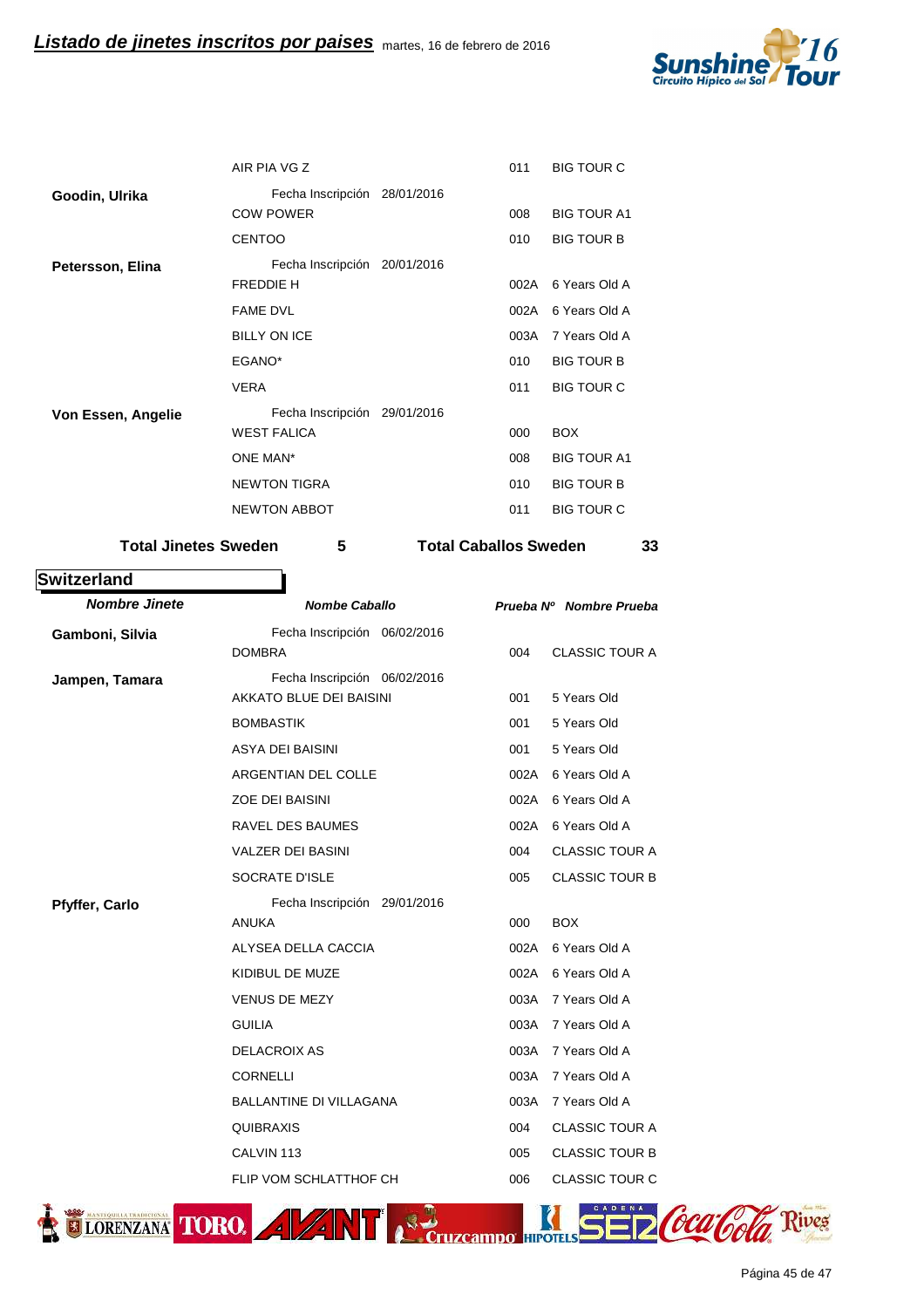

|                             | ARMANI DES MARAICHERS                     |                                   | 008 | <b>BIG TOUR A1</b>      |    |
|-----------------------------|-------------------------------------------|-----------------------------------|-----|-------------------------|----|
|                             | <b>DALIDO</b>                             |                                   | 009 | <b>BIG TOUR A2</b>      |    |
|                             | GIULIO <sub>8</sub>                       |                                   | 010 | <b>BIG TOUR B</b>       |    |
|                             | <b>ROUMIA</b>                             |                                   | 012 | <b>BIG TOUR D</b>       |    |
| Reverdin, Vladya            | Fecha Inscripción 20/01/2016              |                                   |     |                         |    |
|                             | <b>ACTION Z</b>                           |                                   | 004 | <b>CLASSIC TOUR A</b>   |    |
|                             | CASCO VAN HET SCHEEFKASTEEL               |                                   | 005 | <b>CLASSIC TOUR B</b>   |    |
|                             | EDISON*                                   |                                   | 006 | <b>CLASSIC TOUR C</b>   |    |
|                             | <b>NN</b>                                 |                                   | 007 | <b>CLASSIC TOUR D</b>   |    |
| Steiner, Nadja              | Fecha Inscripción 20/01/2016              |                                   |     |                         |    |
|                             | <b>CUTIE VA</b>                           |                                   | 000 | <b>BOX</b>              |    |
|                             | COOPER VA                                 |                                   | 000 | <b>BOX</b>              |    |
|                             | <b>CLARO VA</b>                           |                                   | 001 | 5 Years Old             |    |
|                             | <b>CUBA VA</b>                            |                                   |     | 002A 6 Years Old A      |    |
|                             | AVELINO DE CRESTA                         |                                   |     | 002A 6 Years Old A      |    |
|                             | <b>CAPUERA II</b>                         |                                   | 008 | <b>BIG TOUR A1</b>      |    |
|                             | CELESTE 26                                |                                   | 009 | <b>BIG TOUR A2</b>      |    |
|                             | CAYENA                                    |                                   | 009 | <b>BIG TOUR A2</b>      |    |
|                             | SAURA DE FONDCOMBE                        |                                   | 010 | <b>BIG TOUR B</b>       |    |
|                             | CACHE VA                                  |                                   | 012 | <b>BIG TOUR D</b>       |    |
|                             | <b>Total Jinetes Switzerland</b><br>5     | <b>Total Caballos Switzerland</b> |     |                         | 38 |
| Taiwan                      |                                           |                                   |     |                         |    |
| <b>Nombre Jinete</b>        | <b>Nombe Caballo</b>                      |                                   |     | Prueba Nº Nombre Prueba |    |
| Wong, Isheau                | Fecha Inscripción 20/01/2016              |                                   |     |                         |    |
|                             | <b>CLARETTE</b>                           |                                   | 004 | <b>CLASSIC TOUR A</b>   |    |
|                             | QUINLAN                                   |                                   | 005 | <b>CLASSIC TOUR B</b>   |    |
|                             | ZADARIJKE V                               |                                   | 006 | CLASSIC TOUR C          |    |
| <b>Total Jinetes Taiwan</b> | 1                                         | <b>Total Caballos Taiwan</b>      |     |                         | 3  |
|                             |                                           |                                   |     |                         |    |
| <b>Ucrania</b>              |                                           |                                   |     |                         |    |
| <b>Nombre Jinete</b>        | <b>Nombe Caballo</b>                      |                                   |     | Prueba Nº Nombre Prueba |    |
| Solovyova, Alyona           | Fecha Inscripción 25/01/2016              |                                   |     |                         |    |
|                             | <b>SKYFALL</b>                            |                                   | 004 | <b>CLASSIC TOUR A</b>   |    |
|                             | <b>AURA</b>                               |                                   | 005 | <b>CLASSIC TOUR B</b>   |    |
| Vinnichenko, Svitlana       | Fecha Inscripción 02/02/2016<br><b>NN</b> |                                   | 000 | <b>BOX</b>              |    |
|                             | CAP PAS CAP VAN GODSELBOS                 |                                   | 000 | <b>BOX</b>              |    |
|                             | SI BEAU SI BON                            |                                   | 000 | <b>BOX</b>              |    |
|                             | HELLZAPOPPIN                              |                                   | 000 | <b>BOX</b>              |    |
|                             | <b>GOMERI DELLA CACCIA</b>                |                                   | 000 | <b>BOX</b>              |    |
|                             | FLIRT*                                    |                                   | 000 | <b>BOX</b>              |    |
|                             |                                           |                                   |     |                         |    |
| ORENZANA TORO.              | $\mathbb{Z}$<br>$\mathbf{z}$              |                                   |     |                         |    |
|                             |                                           |                                   |     |                         |    |